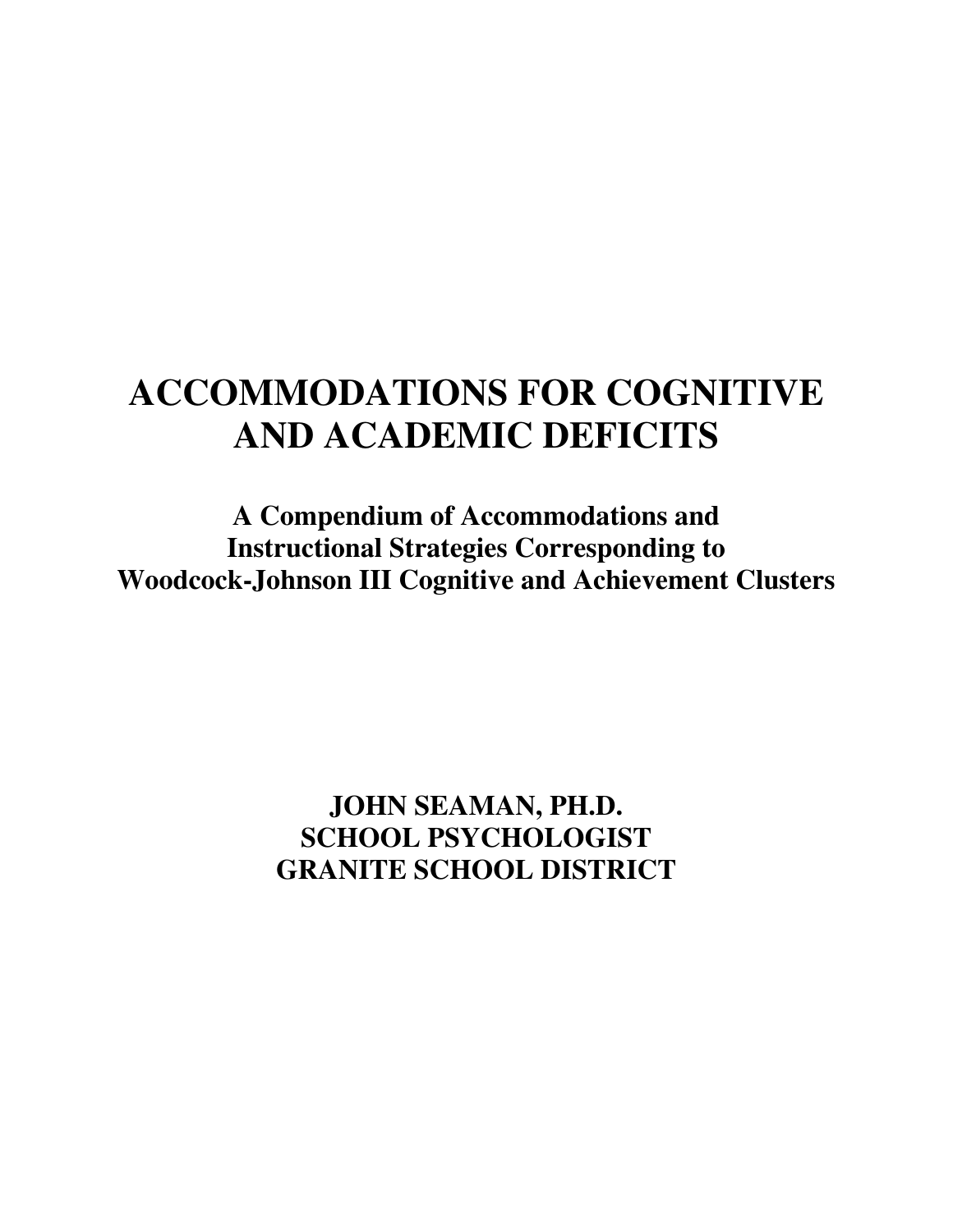# **Primary Sources:**

Mather, N. and Jaffe, L. (2002). Woodcock-Johnson III: Reports, Recommendations and Strategies. New York: John Wiley and Sons.

Shapiro, E. (1996). Academic Skills Problems: Direct Assessment and Intervention, Second Edition. New York: Guilford Press.

## **Other Sources:**

Byrnes, J. (2001). Minds, Brains and Learning. New York: Guilford Press.

McCarney, S. (1994). The Attention Deficit Disorders Intervention Manual. Columbia, Missouri: Hawthorne Educational Services.

Seaman, J. (1996). Teaching Kids to Learn: An Integrated Study Skills Curriculum for Grades 5- 7. Longmont, Colorado: Sopris West.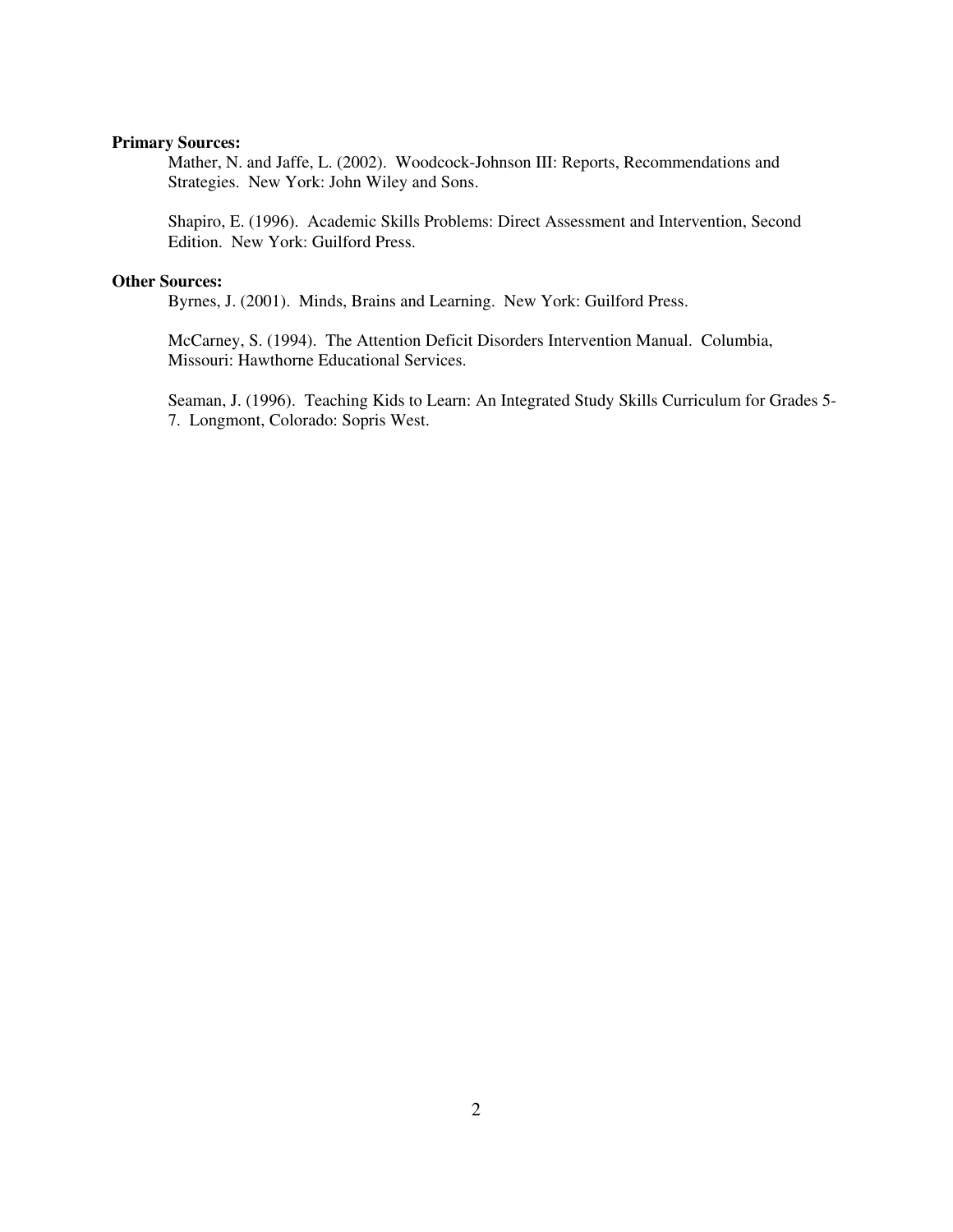# **TABLE OF CONTENTS**

# **SECTION ONE ACCOMMODATIONS FOR COGNITIVE DEFICITS**

# **LONG TERM RETRIEVAL DEFICITS:**

# **SHORT TERM MEMORY DEFICITS:**

# **PROCESSING SPEED DEFICITS:**

# **AUDITORY PROCESSING AND PHONEMIC AWARENESS DEFICITS:**

| <b>Instructional Strategies:</b> |  |
|----------------------------------|--|
|                                  |  |
|                                  |  |

# **VISUAL-SPATIAL THINKING DEFICITS:**

# **COMPREHENSION-KNOWLEDGE AND LANGUAGE DEFICITS:**

# **FLUID REASONING DEFICITS:**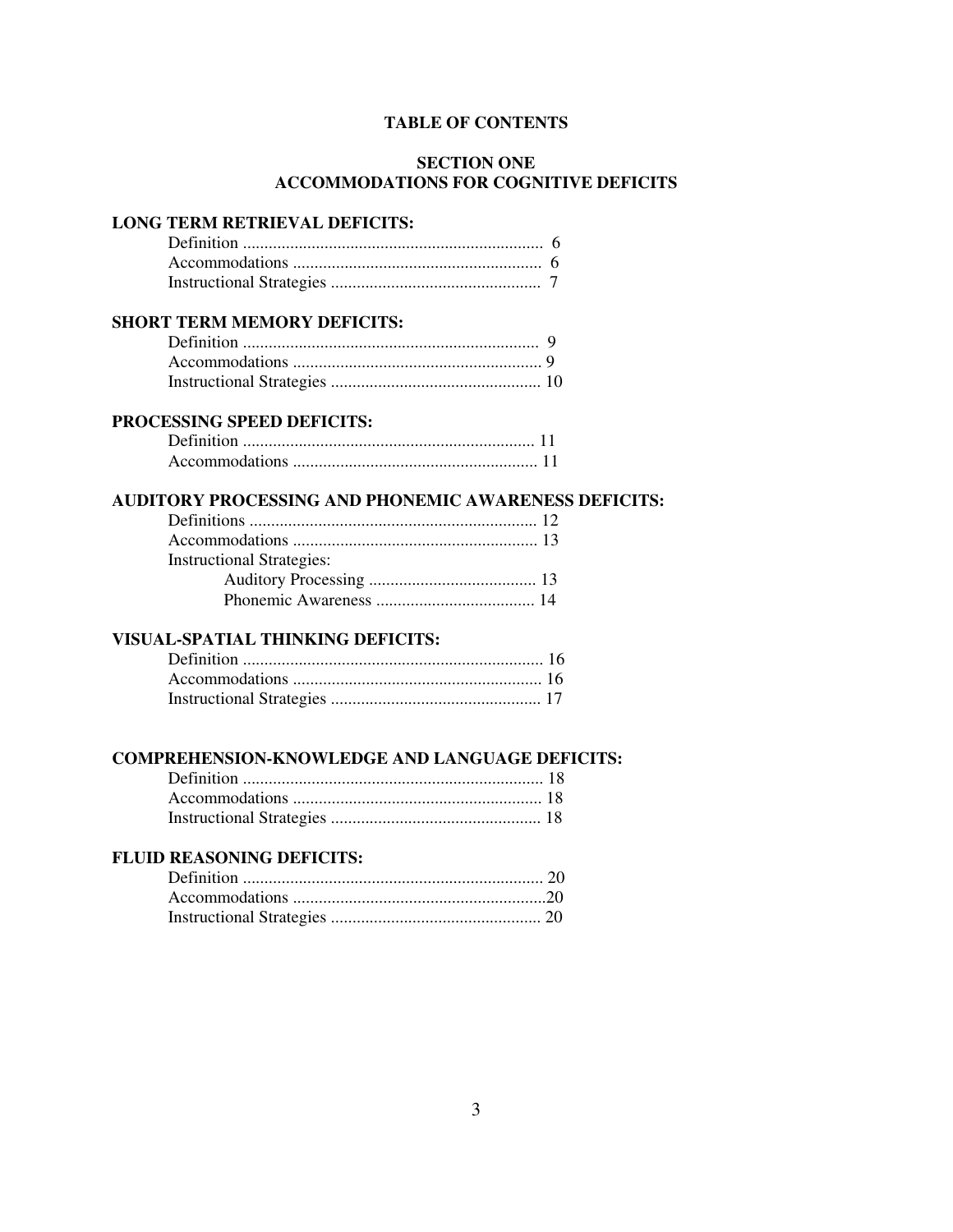# **SECTION TWO ACCOMMODATIONS FOR ACHIEVEMENT DEFICITS**

# **BASIC READING SKILL DEFICITS:**

| <b>Instructional Strategies:</b>             |  |
|----------------------------------------------|--|
|                                              |  |
|                                              |  |
| Phonetic decoding/phonological awareness  26 |  |
|                                              |  |
|                                              |  |

# **READING COMPREHENSION DEFICITS:**

# **SPELLING DEFICITS:**

# **BASIC MATH SKILL DEFICITS:**

| <b>Instructional Strategies:</b>          |  |
|-------------------------------------------|--|
|                                           |  |
| Number recognition and number writing  38 |  |
|                                           |  |
|                                           |  |
|                                           |  |

# **MATH REASONING AND PROBLEM SOLVING DEFICITS:**

| <b>Instructional Strategies:</b> |  |
|----------------------------------|--|
|                                  |  |
|                                  |  |

# **PENMANSHIP AND COPYING FLUENCY DEFICITS:**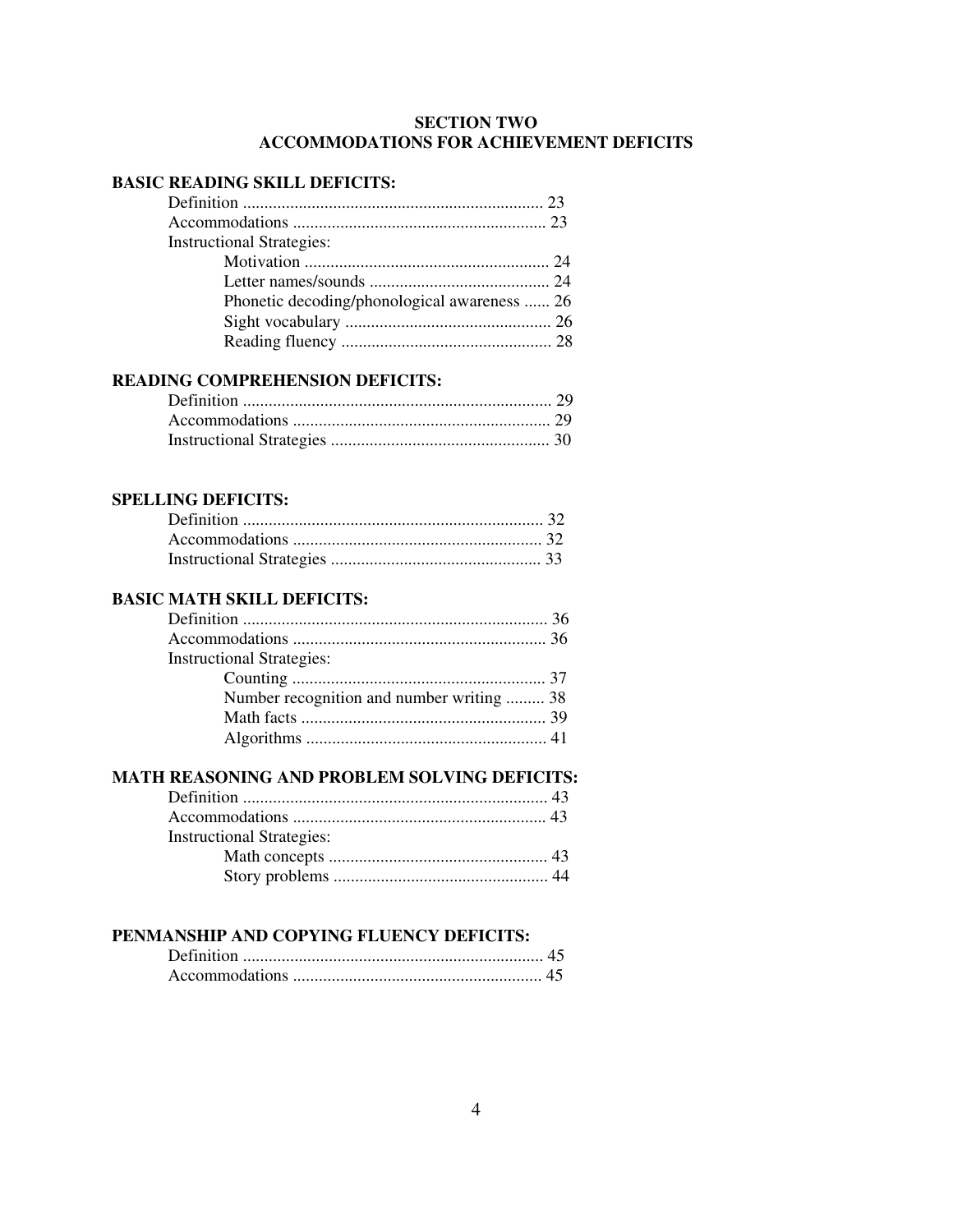# **SECTION THREE RESEARCH SUPPORTED ACADEMIC ACCOMMODATIONS**

| SQ4R METHOD OF TEXT BOOK READING  47   |  |
|----------------------------------------|--|
| SQ4R METHOD OF STUDYING FOR A TEST  47 |  |
|                                        |  |
|                                        |  |
|                                        |  |
| SIMULTANEOUS (CHORAL) READING  50      |  |
|                                        |  |
|                                        |  |
|                                        |  |
| SIMULTANEOUS READING OF VOCABULARY     |  |
|                                        |  |
|                                        |  |
|                                        |  |
| PREVIEWING COMPREHENSION QUESTIONS  55 |  |
| <b>READING COMPREHENSION LEARNING</b>  |  |
|                                        |  |
|                                        |  |
| CONTINGENCY MANAGEMENT TO IMPROVE      |  |
|                                        |  |
| RATE CONTINGENT REINFORCEMENT  57      |  |
|                                        |  |
|                                        |  |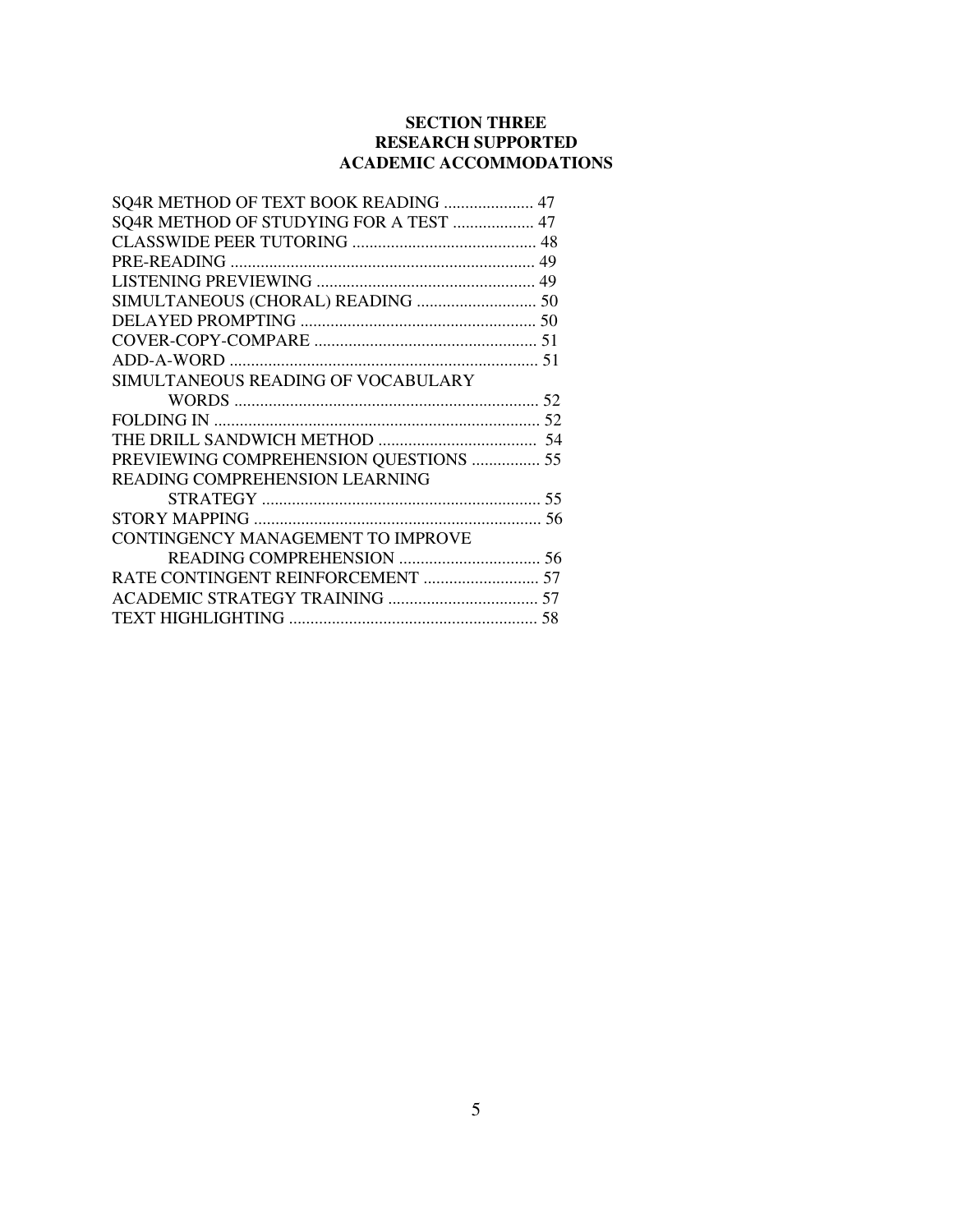# **SECTION ONE ACCOMMODATIONS FOR COGNITIVE DEFICITS**

#### **LONG TERM RETRIEVAL DEFICITS:**

#### **Definition:**

The student experiences difficulty with retrieval of learned information. While this student might learn information adequately, the student may nonetheless demonstrate difficulty efficiently retrieving it for use in future situations. Long term retrieval difficulties likely vary, however, for different types of information.

#### **Accommodations:**

- ° **Limit the amount of information to be learned during an instructional session**, giving the student fewer concepts or skills to retain at anyone time. Examples might be limiting the number of spelling words to learn for the week or number of definitions to memorize.
- $\mathscr Y$  **Provide "cheat sheets"** for the student to reference in order to compensate for memory deficits. These might be taped to the student's desk and should also be available at home.
- ° Allow the student to **use a calculator** during math computation in order to compensate for lack of recall of math facts.
- $\mathscr I$  Since the student might have difficulty recalling important information, allow the student **access to a peer helper** to provide information needed to solve a problem or assignment.
- $\mathscr A$  Allow the student to take **open book tests** where information can be found to respond to test items.
- $\mathscr X$  **Employ test formats that require recognition** (multiple choice, matching, true/false and fill in the blank with an associated word bank) in favor of test formats that require recall (essay, fill in the blank without a word bank, writing definitions).
- $\mathscr A$  Allow the student **free access to ask questions** should he forget information. Encourage the student to ask questions.
- $\mathscr I$  **In grading, emphasize concepts understood** instead of memory for rote information (e.g., less important names, dates, locations, terms, etc.).
- ° During instruction **write information on the board** to provide a source of external memory.
- ° **Provide written directions** to supplement oral directions for a task.
- $\mathscr Y$  **Provide a written list of tasks** to be accomplished. In the case of tasks that require a sequence of steps, provide a written copy for the student to refer to. Such information might be written on an index card and taped to the student's desk as a reminder.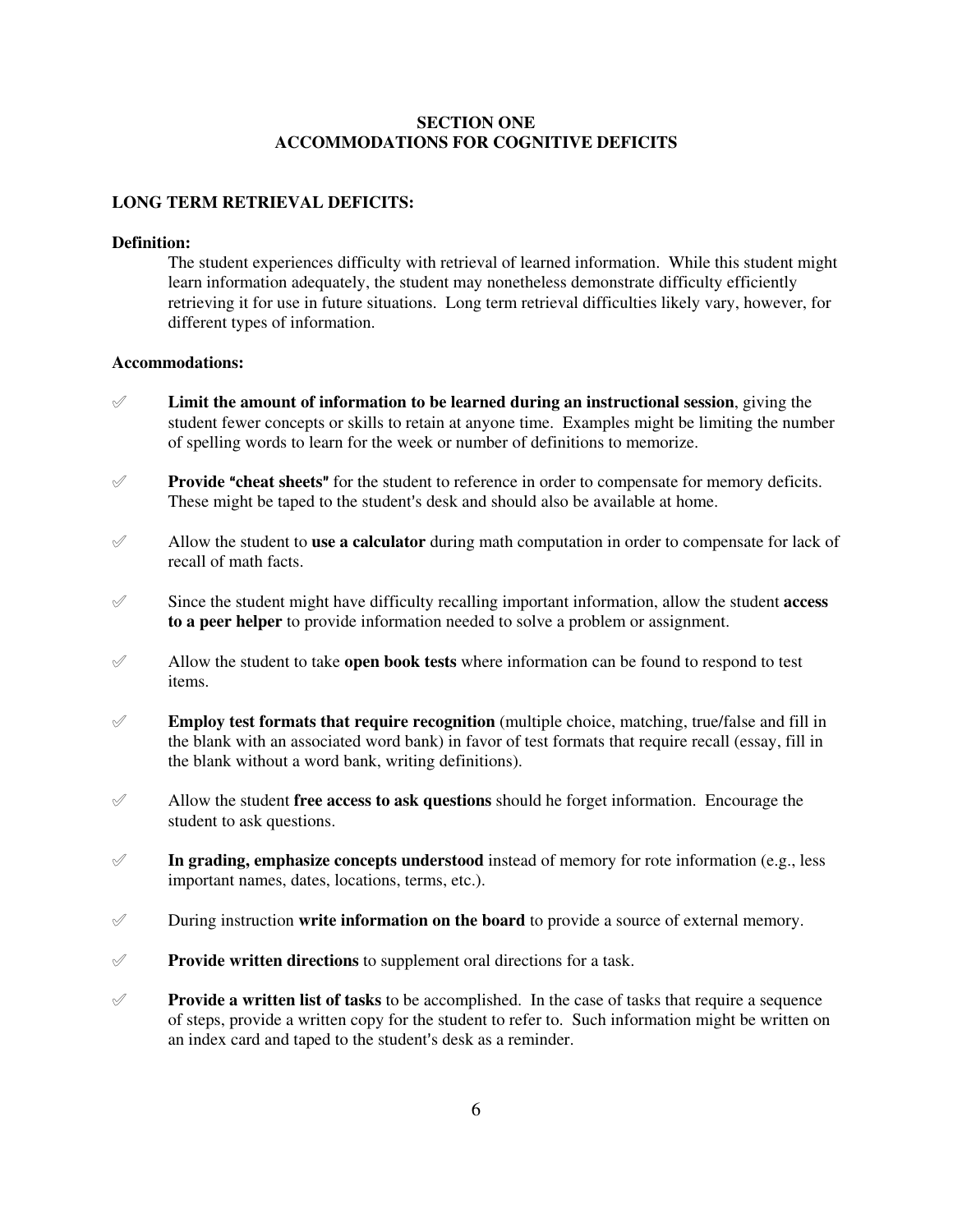- $\mathscr A$  **After directions are given in class, check** to insure that the student has retained sufficient information to work independently.
- $\mathscr I$  **Limit the length of oral directions** and state directions in the order in which the student is expected to complete them.
- $\mathscr A$  If the student is forgetful about some responsibility, put a **rubber band around the student's wrist** as a reminder and remove when the responsibility or task is accomplished.
- ° Provide a **daily planner** in which the student is instructed to **write homework and long term assignments** down as soon as they are assigned. It may be necessary to check accuracy of this information. A study buddy might be of help in this regard.

## **Instructional strategies/methods**

- **■** Before introducing a new concept or skill, **activate prior knowledge to enhance understanding**. Prior knowledge can be activated by:
	- 1.) asking questions about the topic being taught,
	- 2.) sharing personal experiences related to the topic,
	- 3.) brainstorming everything the student(s) knows about the topic,

4.) asking the student to identify what the student still needs to learn about the subject matter,

5.) asking the student to respond to opinion statements that prompt discussion regarding the topic (e.g., when discussing the defining characteristics of fruits and vegetables ask: What do you like best about spinach? About apples?, etc.).

- **Review rote information frequently.** Expand time for rehearsal and practice by using peer tutors or teaching assistants to employ structured practice activities. Rehearsing information immediately after it is learned and intermittently thereafter will likely be helpful.
- **Exercise Separation Capitalize on the benefits of spaced practice** by providing the student opportunities to rehearse rote information for short periods several times per day. Rehearsal at home as part of a homework assignment might be helpful.
- **Employ multiple modalities** (e.g., writing, speaking, listening, etc.) when the student rehearses rote information.
- P To teach rote information, **employ formal academic accommodations** (e.g., cover, copy, compare) which use a high rate of opportunities to respond, high rate of success, immediate feedback and formal error correction procedures.
- **P** Review information at the start of an instructional session to refresh the student's memory for previously taught information.
- **Prompt the student to take notes during instruction**. Note taking strengthens recall ability and provides a hard copy of information to refer to later.
- **EXECUTE:** Help the student **group information into meaningful categories** in order to facilitate memory. The more involved the student is in this process, the better the effect on retention.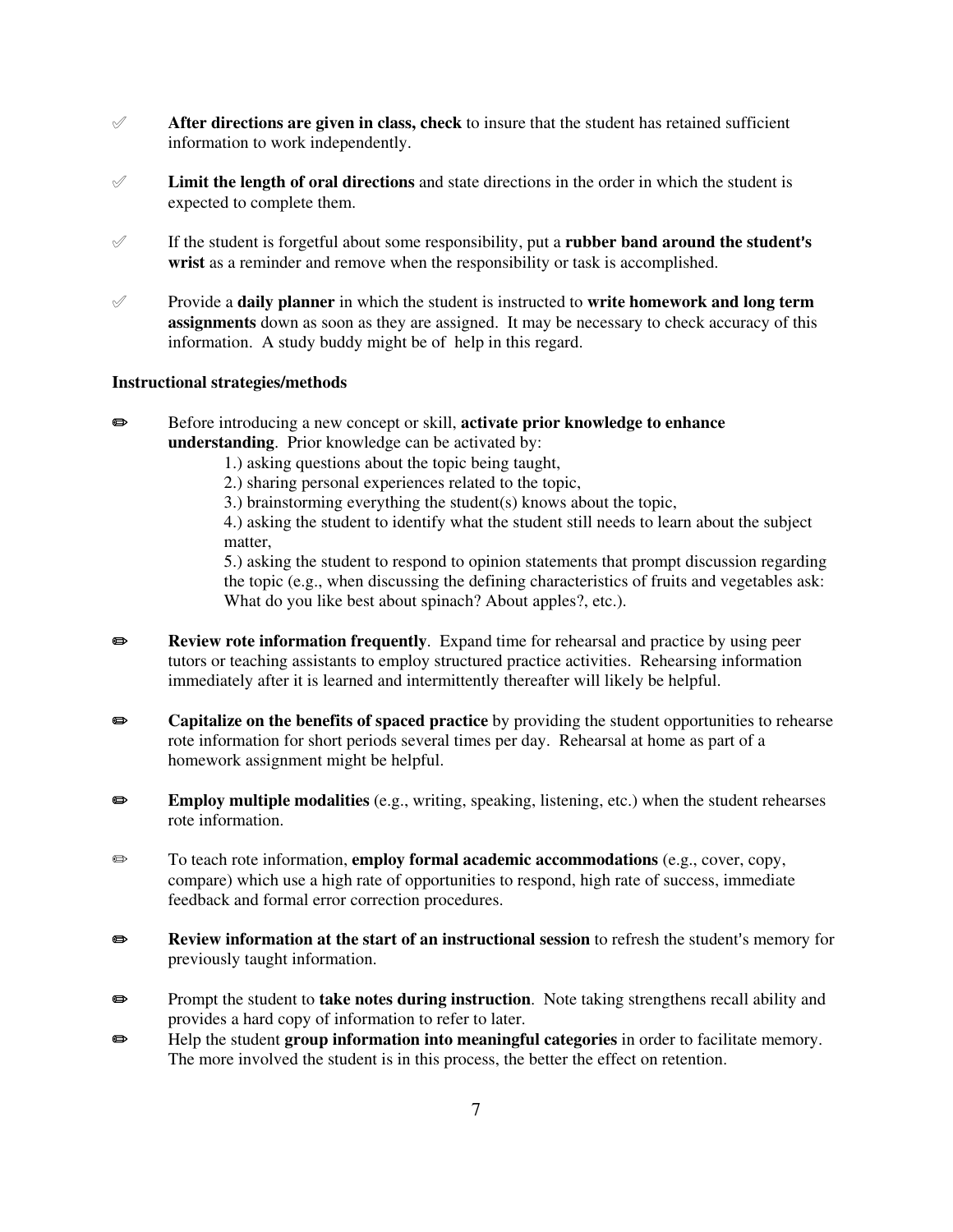- **Example 1** Help the student learn to **break a long list of information into small parts or chunks** of seven or fewer items. Encourage the student to master one small group before moving to the next.
- **Enhance meaningfulness** by relating new concepts and information taught to experiences familiar to the student (e.g., describe steam formed in a shower on a cold day as an example of condensation). Encourage the student to cite more familiar examples.
- **EXECUTE:** Discuss the meaning of a story or text immediately after it is read. Ask the student to elaborate on what was read. Memory for information will be improved if the student has good understanding and makes associations.
- **EXECUTE:** Provide opportunities for the student to **use a concept or skill to solve a problem**. The student is more likely to retain information which the student has put into practice.
- **Prompt the student to elaborate** on and reason with information and concepts taught. For instance, the student is more likely to remember that Paraguay is one of the poorest countries in South America if the student develops reasons for this condition (e.g., land locked, small country, lack of natural resources, arid climate, etc.).
- **EXECUTE:** Help the student **use mnemonic devices** to retain information. It will be important that the student initiate such efforts and realize the benefits that can be experienced from their use. Following are some specific mnemonic strategies.
	- **Repetition:** The student rehearses information by orally repeating it or writing it several times. Rehearsal will be most beneficial if it occurs shortly after learning and occurs intermittently thereafter.

**Acrostic:** The student recalls a list of words or terms by forming a word using the first letters of the words to be remembered (e.g, HOMES to recall names of the Great Lakes).

**Acronym:** The student forms a memorable (i.e., silly, outrageous, familiar) phrase or sentence using the first letters of the words or terms to be recalled (e.g., *My waffle is under the new car* to recall the seven mountain states of Montana, Wyoming, etc.).

**Method of Loci:** This strategy involves the student imagining himself walking through a familiar location such as a bedroom or walking to school. The student imagines placing a term, word or element to be recalled in prominent locations along the route. When it is necessary to recall the information, the student mentally retraces the route. The mental image of the prominent locations along the route elicits the corresponding element to be recalled.

**Learning Something New:** The student learns more information about a term or vocabulary word. The association of new information with the term strengthens memory for the term. An example would be the student reading some information about a state capital to become more familiar with the city.

**Visualization:** The student forms a mental image associated with a term to be recalled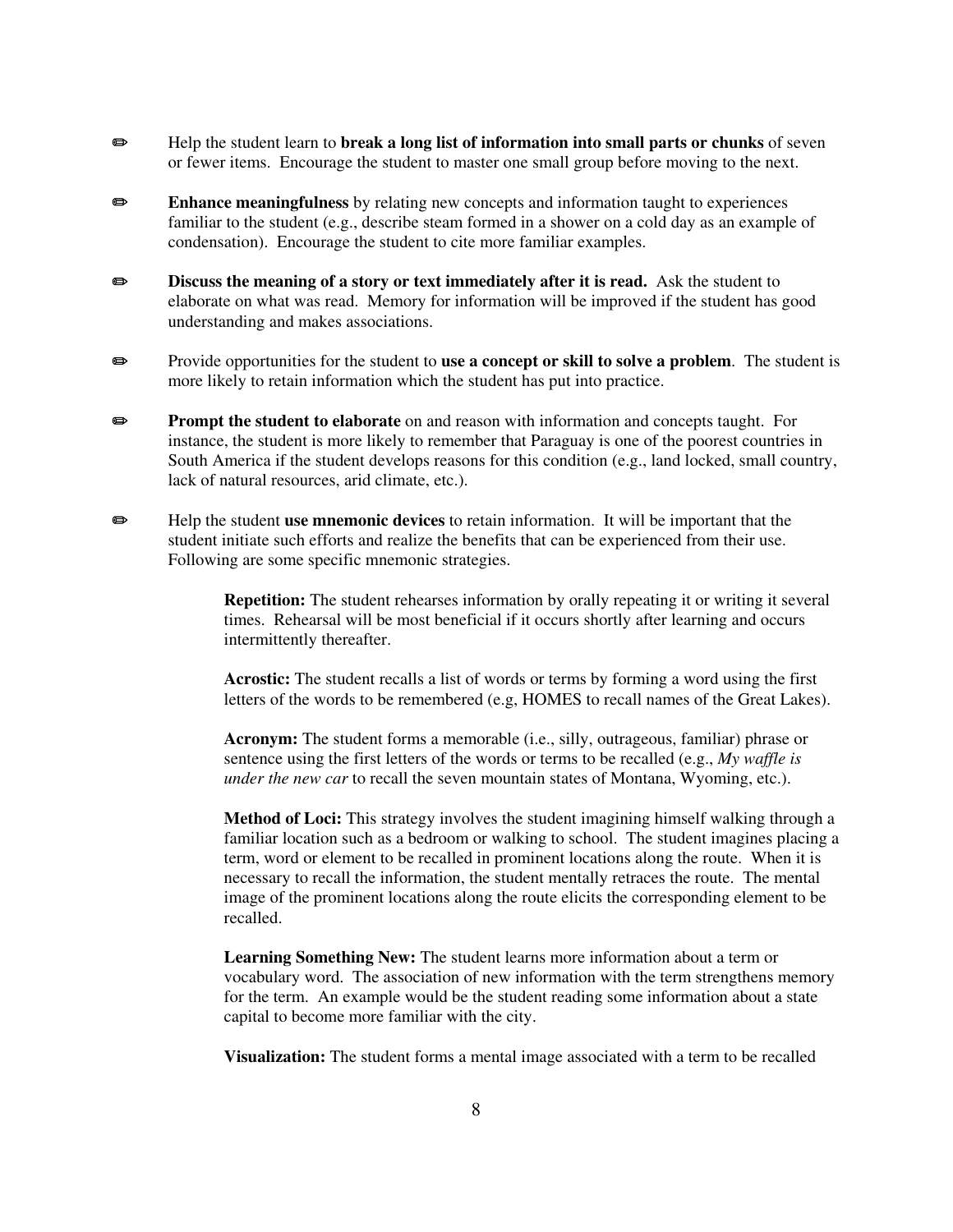(e.g., mental image of Native American squatting in a corn field to recall the name Squanto).

- P At the start of independent seat work, **monitor student functioning** to insure that he has necessary information available to complete the task.
- P Have the student **serve as a peer tutor to help another student rehearse information** which the target student is also learning.
- **P** Teach the student to **underline important information** in text to refer to later.
- **P** Teach the student to **rehearse information just after learning it** to strengthen long term retrieval.
- **EXECUTE:** Consult with parents to rehearse newly acquired information at home.
- **Employ computer programs** to help the student rehearse learned information.
- **Exterm** Provide **extra time for rehearsal** of such academic survival information as math facts and times tables.
- $\bullet$  The student may experience difficulty learning from a lecture format. Retrieval of previously presented information during the lecture may be limited. As a result, **provide visual references** such as models and graphic organizers, write key concepts on the board, allow time for the student to take notes and repeat information.

#### **SHORT TERM MEMORY DEFICITS:**

#### **Definition:**

The student experiences difficulty holding information in immediate mental awareness. This problem often affects ability to follow oral directions, take notes or retain or understand information presented in a lecture format. Attention is a prerequisite condition supporting short term memory.

## **Accommodations:**

- ° Seat the student in a location **away from distractions** in order to optimize attention.
- **Insure that you have the student's attention** before stating a direction. Gaining eye contact and proximity (i.e., be within arms length of student) are often helpful. Difficulty retaining orally stated directions/information will be further aggravated by poor attention.
- $\mathscr V$  **Word oral directions clearly and succinctly**, avoiding extraneous words and digressions. When possible, limit the number of steps or requests made. State multi-step directions in the sequence in which they are to be completed.
- $\mathscr Y$  The student may have difficulty recalling oral directions given to the class. As a result, it will be important to **monitor student understanding** after group directions are given.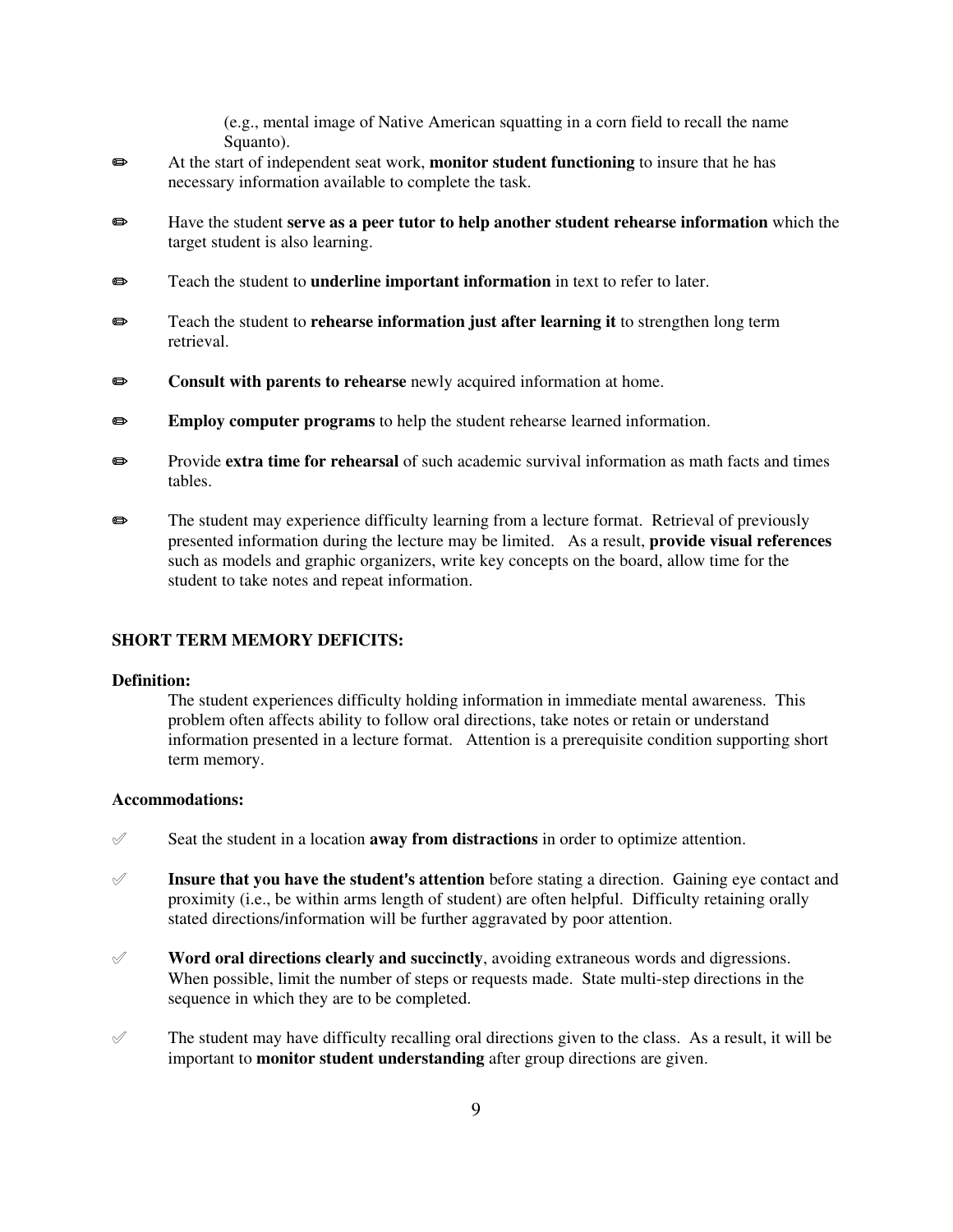° When giving directions, **first provide a simple, global statement that describes the task**. Following the general statement, describe in clear terms the sequence of steps required to accomplish the task. Following is an example.

> "We're going to complete 15 subtraction problems in your math book now. Here's what you need to do......."

This approach facilitates memory for the instructions by associating the component parts with a clearly understood objective.

- $\mathscr Y$  During oral presentation, **write important information on the board**. Provide written directions that accompany oral directions.
- $\mathscr X$  **Encourage the student to ask** for directions or information to be repeated if not understood or remembered.
- $\mathscr I$  It may be helpful to **seat the student next to a peer helper** who can answer questions or repeat information if the student needs help.

## **Instructional strategies/methods:**

- $\bullet$  A deficit in short term working memory (holding information in mental awareness while manipulating or solving a problem with the information) can create difficulty with phonetic decoding. The student may not be able to hold phonemes associated with a word in mental awareness long enough to blend and decode. In this case, compensate for phonetic decoding difficulty by **teaching a sight vocabulary**, teaching the student to recognize root words and morphemes (prefixes and suffixes) and teaching the student to recognize words via contextual clues.
- **EXECUTE:** Use a top down approach to instruction in order to lessen memory demands. In this approach, the product is presented as a whole before its component parts are described or taught. For example, when teaching phonetic decoding, say the word first and then help the student phonetically analyze the word.
- **Break instructions into parts**, presenting only one or two parts at a time. Establish understanding or mastery of one component before moving onto the next.
- **Teach information in easily recognized groups** or families to facilitate memory.
- **EXECUTE:** When teaching, **provide a written or pictorial model** the student can refer to. Use of graphic organizers can be helpful in this regard. **Write key terms on the board** so that the student can readily refer to them.
- **EXEM** Repeat important information at a high rate, emphasizing key words by tone of voice.
- **Example 3** During periods of class recitation and discussion, **call on the student shortly after a question has been asked to the class** in order to prevent the student from forgetting the question and/or answer. It may also be helpful to **use a technique called positive questioning** in order to maintain attention of the student as well as classmates. In this method, the teacher asks a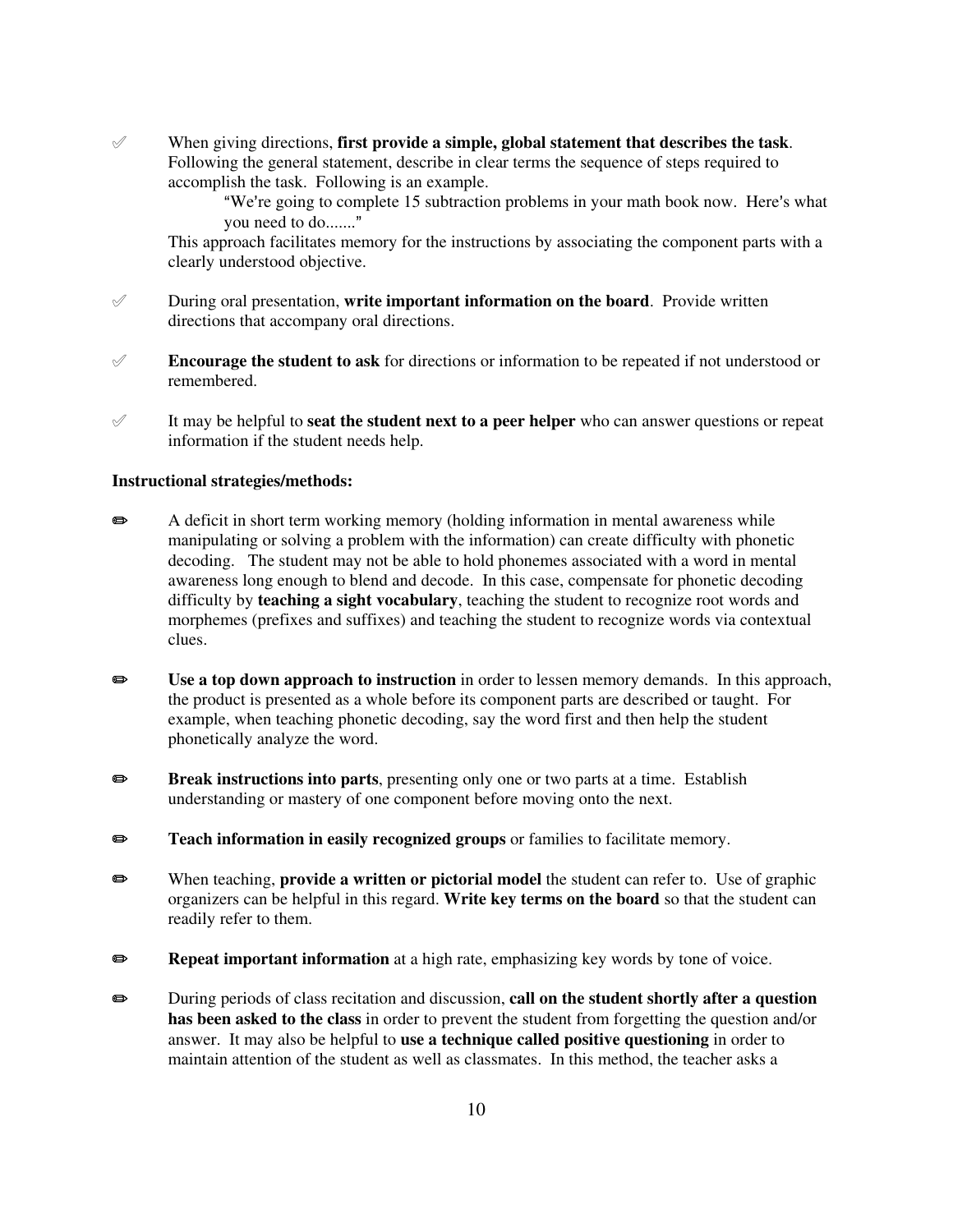question, pauses for the students to formulate a response and then randomly calls on a student.

- **Example 1** Underline key words in text the student will read. This will draw attention to this information as well as provide a reference the student can refer back to if memory fails the student.
- **EXECUTE:** Encourage the student to immediately write key concepts, vocabulary or information down when it is presented during a lecture or when read in text. Recording such information in written form will reduce memory demands by providing a bank of information the student can refer to.
- The student may experience difficulty taking notes from a lecture. This may be the result of difficulty holding information in mental awareness while recording it in writing. As a result, **during lectures, move slowly, repeat key information often and write key words and concepts on the board.**
- **EXECTER While listening to a lecture, it may be helpful to provide a formatted, written script for the student on which he can fill in blanks** (cloze method) with key words/concepts.
- **Provide the student lecture notes** either produced by the teacher or those written by another student.
- **P** The student may experience difficulty at times copying information from a book or the board with speed and facility. This may be the result of difficulty keeping information to be copied in mental awareness (i.e., the student forgets information before getting it copied). As a result, the student may be able to only transfer short bits of information at a time. **Provide extra time to copy information, provide information already in copied form or reduce the demands of copying on tasks.**
- P Consider presenting rote information (particularly sequential information) in the form of a **song or rhyme**.

## **PROCESSING SPEED DEFICITS:**

#### **Definition:**

The student works at a slow rate on simple or rote tasks that are typically automatic in nature. This affects ability to copy, complete academic assignments in a timely manner, take notes with speed and ease or express self quickly and efficiently. Attention is a prerequisite condition to processing speed.

#### **Accommodations:**

- $\mathscr S$  Slow processing speed can significantly reduce the rate of task completion and make long tasks unreasonably difficult to complete. Frustration or boredom can result. As a result, it is important to consider accommodations that emphasize **quality of work produced rather than volume and speed** of work completed.
- ° Allow **extra time** to complete tasks.
- ° Consider **shortening tasks** that are repetitive. For instance, the student might complete only odd numbered items on a math worksheet.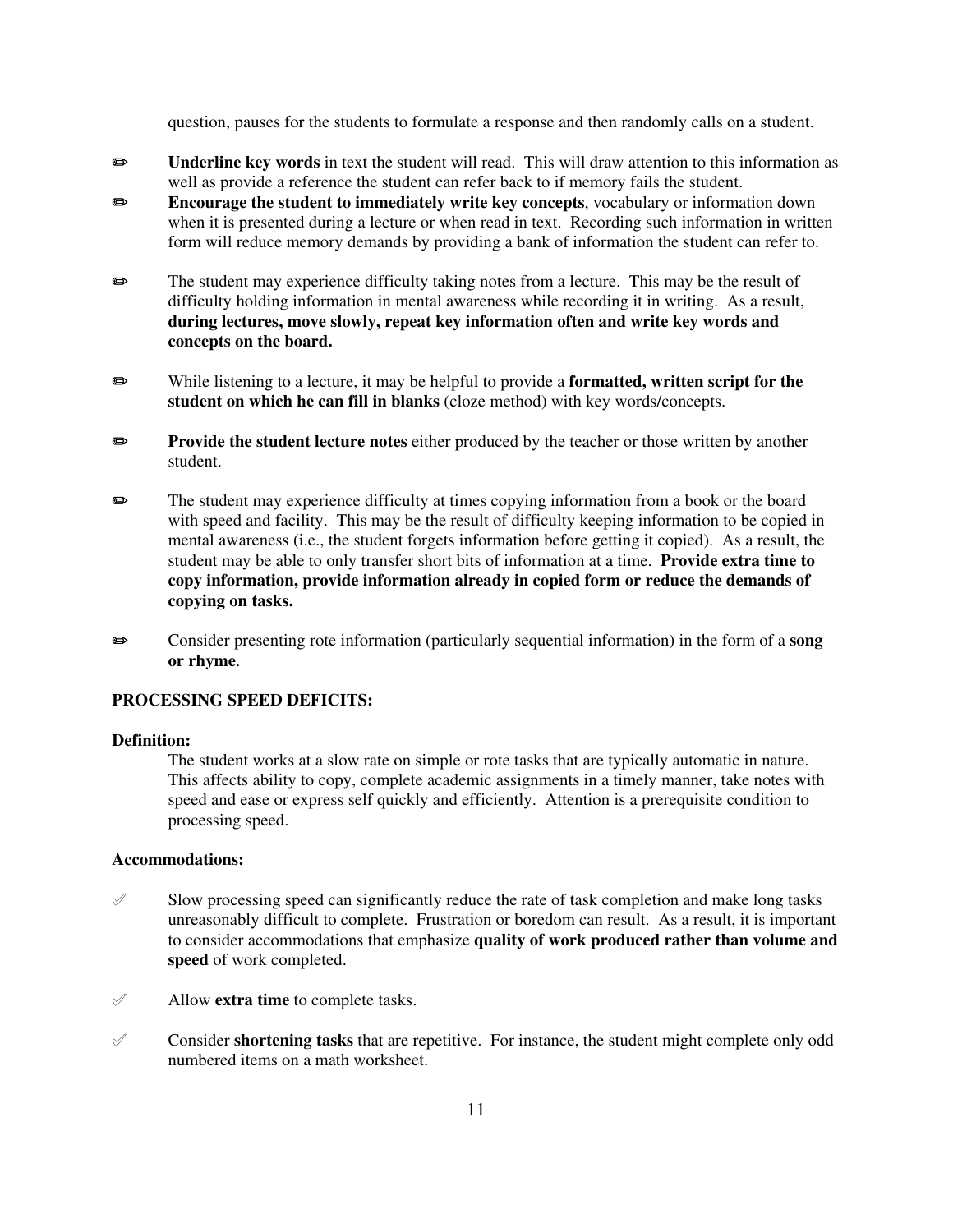- $\mathscr A$  **Reduce volume of writing and copying**, especially when it is not a critical component of an instructional task.
- ° On some written assignments consider substituting a **cloze procedure** in which the student completes a sentence or fills in a blank rather than writing an entire sentence.
- $\mathscr Y$  When appropriate, permit the student to **take work home** to be completed.
- $\mathscr X$  **Make adjustments in the length of homework** assignments. Lengthy assignments may result in the student spending unreasonable amounts of time completing homework.
- ° In oral discussions allow the student **sufficient time to formulate a response.**
- $\mathscr I$  During an oral discussion, **allow the student time to formulate responses** so the student can be an active participant. Questions to be discussed might be reviewed with the student prior to the discussion.
- $\mathscr I$  **In grading, emphasize accuracy and quality** of items completed on an assignment. Disregard uncompleted items. As a result, a grade is computed by the percentage of correctly completed items rather than based on the total items assigned or present on a task or test.
- $\mathscr X$  Consider **individualizing test taking**. For instance, some students with processing speed problems may have difficulty staying with the class during a spelling test. Let the student write the test at another time, provide additional time or allow the student to take it orally.
- ° **Provide lecture notes** for the student **or, using a cloze procedure, provide a formatted script of notes** in which only key words need to be added.
- $\mathscr Y$  Provide the student **extra time to read a text**, provide a shortened version of the text or have the text read to the student.
- $\mathscr Y$  With a beginning reader, slow processing speed can impede the time to decode a word. As a result, greater demands are placed on working memory causing the decoding process to fail. When the student attempts to decode an unfamiliar word, **assist decoding by saying the sounds and allow the student to blend**. Also, developing a strong sight vocabulary will reduce need for phonetic decoding.
- $\mathscr S$  Slow processing speed can reduce reading fluency/rate and as a result impair reading comprehension. As a result, it may be helpful to **monitor comprehension of text reading and, if necessary, summarize information orally.**

# **AUDITORY PROCESSING AND PHONEMIC AWARENESS DEFICITS:**

# **Definitions:**

**Auditory Processing:** The student experiences difficulty analyzing, synthesizing, and discriminating auditory stimuli. Problems can affect receptive communication and may be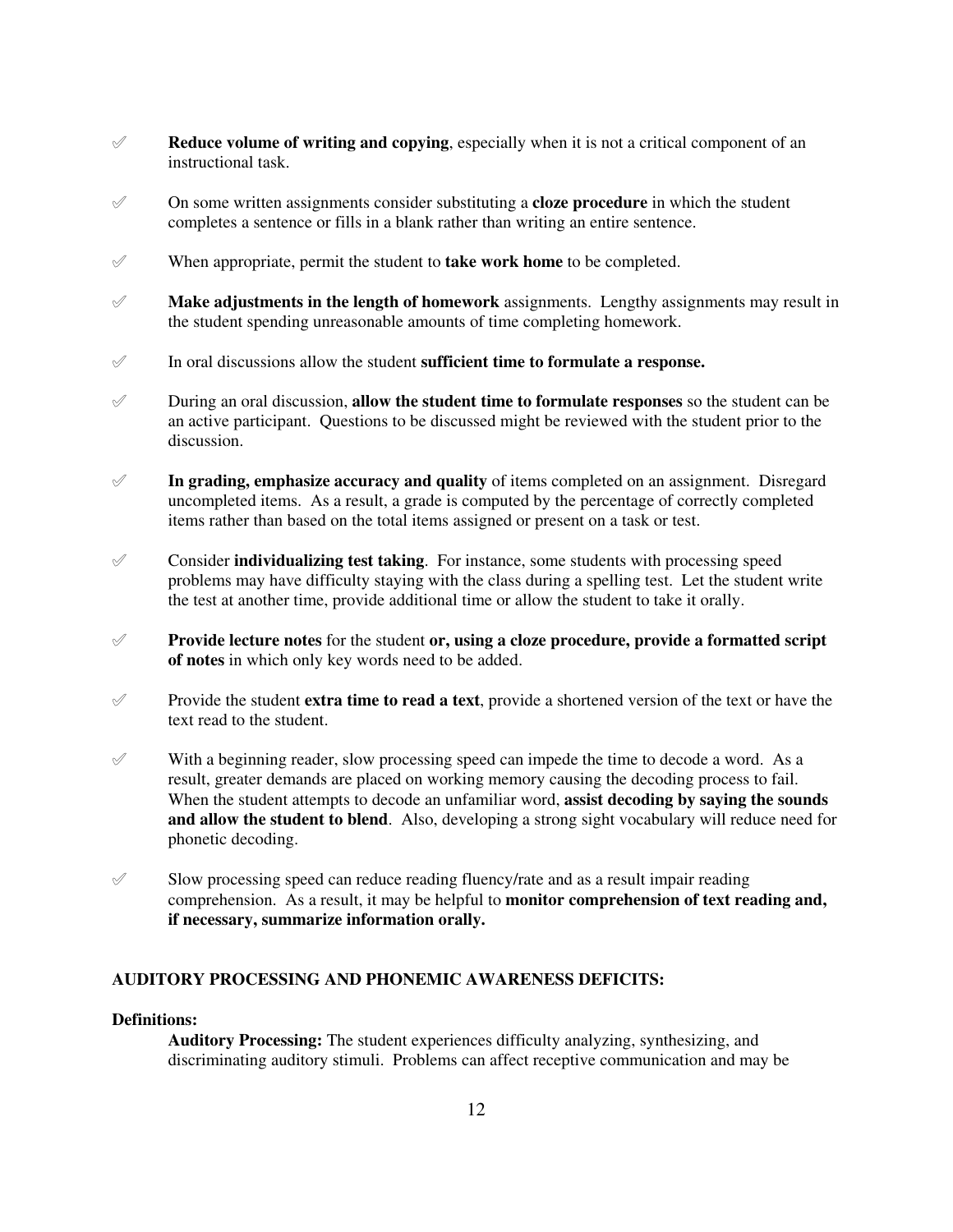manifested in difficulty recognizing partially heard words, recognizing words from background sounds and blending sounds into words.

**Phonemic Awareness:** The student experiences difficulty with awareness of and efficient manipulation of the phonemes which comprise words. These problems most directly affect reading and spelling development and are manifested by difficulty segmenting words into parts, recognizing and producing rhymes, blending phonemes to make words and adding, deleting and substituting sounds in words to make new words.

# **Accommodations**

- $\mathscr V$  **Check for comprehension** after group directions are given.
- **Place in a well managed classroom** with control of extraneous activities that create auditory distractions and competing background noise.
- ° Provide **preferential seating** that supports monitoring of student comprehension.
- $\mathscr Y$  **Provide a peer assistant** or buddy to provide information when the student did not understand an oral communication.
- ° **Waive foreign language requirements** for graduation.

## **Instructional Strategies/Methods - Auditory Processing Deficits:**

- P When practical, **word instructions individually** to the student in order to avoid competition with extraneous background sounds.
- **Seat the student in proximity to the teacher** in order to facilitate monitoring and to individualize instructions.
- **Face the student** when speaking and be in proximity.
- **Exercise 3** Articulate clearly and avoid speaking quickly or slurring words.
- **EXECUTE:** Word directions and instructions clearly, succinctly and in simple terms.
- **Encourage the student to ask questions** and seek help if the student does not understand.
- P Supplement oral directions/instructions with a **written counterpart**.
- **■** Be prepared to **provide a demonstration or concrete example** to accompany an oral explanation.
- **P** Write key words on the board or on an overhead to support oral instruction.
- P As a pre-teaching strategy, it may be helpful to **have the student read about a content area**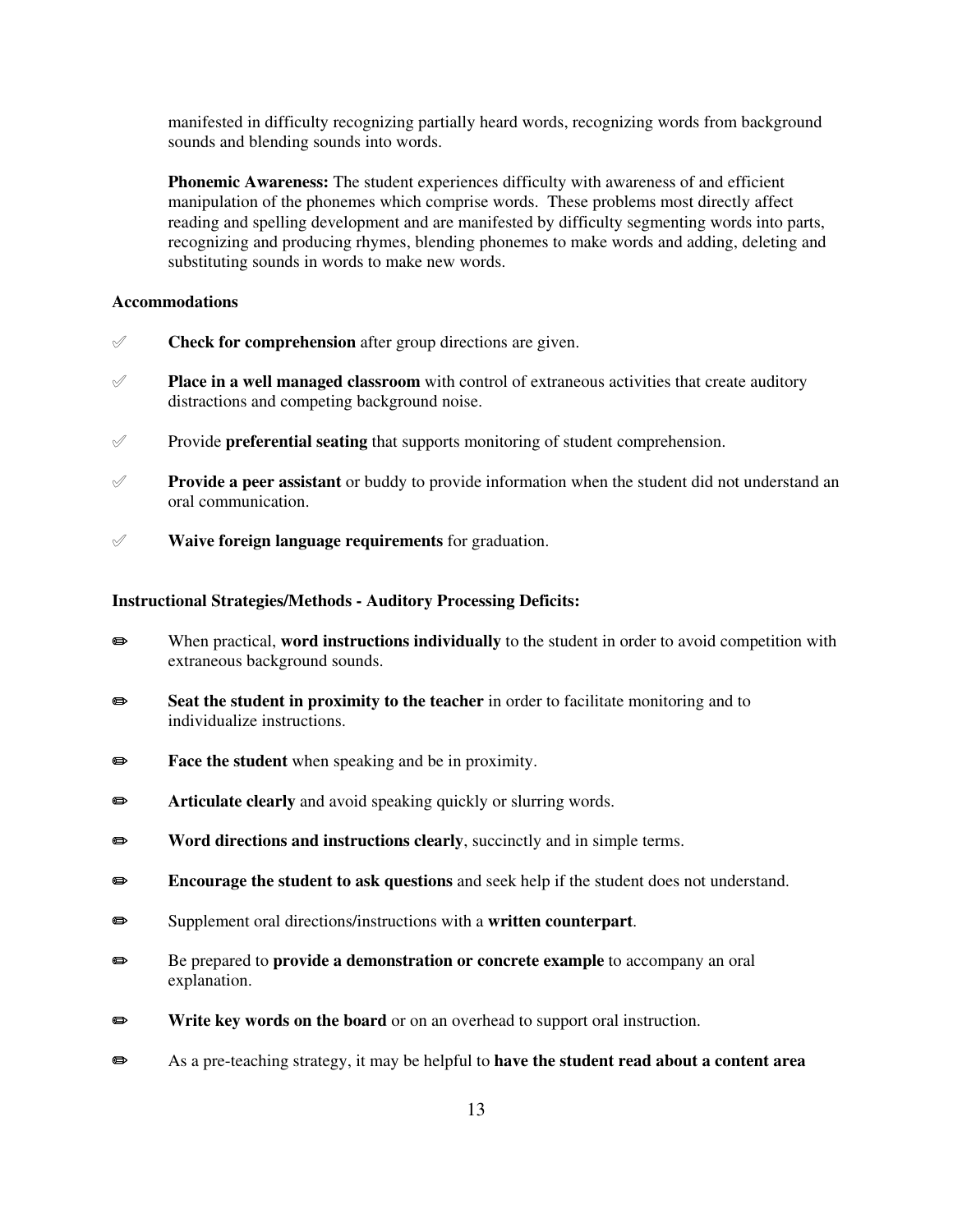**before information is presented orally.** Familiarity with content will enhance oral comprehension despite an auditory processing deficit.

- **Example 3** The student may have difficulty interpreting information presented orally during a lecture. As a result, it may be helpful to **supply a written study guide** the student can follow during the presentation. A study guide might contain an outline of content and provide definitions for key words and concepts. In addition, a cloze technique (fill in the blank) might be incorporated into the study guide to facilitate note taking during the presentation.
- $\bullet$  Auditory processing and particularly phonemic awareness deficits can interfere with learning to decode words. Until phonemic awareness skills are strengthened it will likely be helpful to compensate for phonetic decoding difficulty by **teaching a sight vocabulary, teaching the student to recognize root words and morphemes (prefixes and suffixes) and teaching the student to recognize words via contextual clues.**
- **Provide a signal to alert the student** when an oral direction/instruction is going to be given.

#### **Instructional Strategies to Teach Phonemic Awareness**

- $\bullet$  Strong phonemic awareness skills predict ease in reading development. As a result, it is important that steps be taken to **develop and strengthen phonemic awareness skills** including segmenting words into syllables, development of rhyming ability, blending phonemes into words and segmenting words into phonemes. In addition, the student should develop skills to manipulate phonemes in words including deleting, adding and substituting phonemes to make new words.
- **EXECUTE:** Read books to the student that play with and manipulate letter sounds. Such literature makes use of rhyming, alliteration and manipulation of phonemes. Dr. Seuss books are entertaining examples.
- **P Read or recite poems to the student that use different rhyming patters.** Encourage the student to repeat the rhyme and perhaps raise a hand when the rhyme is heard.
- P Use **phonemic awareness activities for which the student knows individual letter sounds** and sounds of letter combinations.
- **EXECUTE:** Discuss how phonemic awareness activities relate to reading and spelling words (e.g., words that rhyme such as cat and hat have similar spelling).
- $\bullet$  The student will likely recognize larger word parts and syllables before individual phonemes (specific sounds) in words. As a result, **start awareness building activities by breaking compound words into parts** (e.g., pan-cake, butter-fly, basket-ball). The student might manipulate pictures of the component words to create compound words. Move from compound words to recognizing syllables in words and in time to recognizing and manipulating individual phonemes in simple and then longer words.
- **Example 3** If syllabicating a word is particularly difficult for the student, **explain that when a word is said,**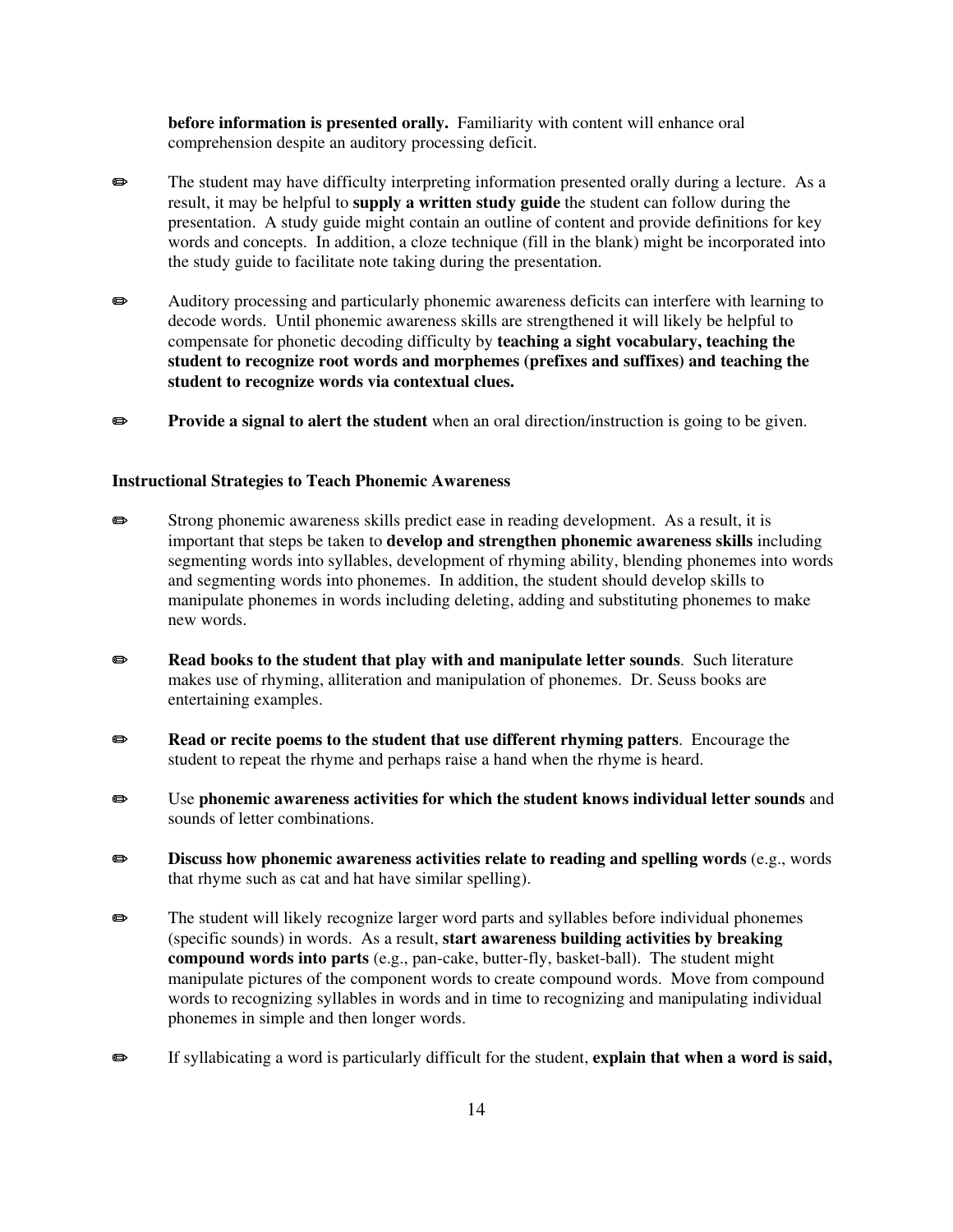**the chin drops for each syllable stated**. Also, a breath of air is expelled with each syllable stated. These physical cues may help the student understand that words are composed of parts that can be identified.

- **EXECUTE:** The student will likely find greater success **segmenting and manipulating words with long vowel sounds and consonant sounds that can be elongated** or held when said (e.g., m, f, s).
- **Example 3** When segmenting words into syllables or phonemes, it may be helpful to have the student **move an object such as a block or poker chip for each syllable or phoneme heard or said.**
- $\bullet$  When segmenting, the student will likely be able to most easily identify and manipulate the first and last phonemes in a word. As a result, **start by asking the student to identify and manipulate the first, then the last and finally the medial phonemes in words.**
- $\bullet$  As the student becomes proficient with segmenting words, include the blending process. In time have the student both segment (i.e., move from whole to parts) and then blend (i.e., move from parts to whole) words.
- **Example 3** The student will likely benefit from the following **guidelines for teaching blending skills:**

a.) Start by blending simple compound words, then syllables into words and finally sounds into words.

b.) Initially start blending activities with words having long vowels and consonants that make a continuous or stretched sound.

c.) When introducing blending, start by blending the initial sound to words (m-at), followed by completing words by blending the final sound (c-at). In time work toward blending all sounds.

d.) Move from the instructor modeling the blending to the student independently blending without prompts.

e.) Move from the student blending words for which the instructor states syllables or sounds to the student blending words from print. This will require that the student know letter-sound associations.

- **P** Read pairs of words to the student, some of which rhyme and some of which do not. Ask the **student to raise a hand when the words rhyme** and not raise a hand when the words do not rhyme. Motivation might be increased by providing the student a token for each correct response. Tokens over time would be collected and cashed in for rewards.
- **Example 3** As the student becomes more proficient with rhyming, ask the student to supply a rhyming **word** to complete a line or to state a word that rhymes with another word.
- **P** During instructional activities, use concrete symbols to represent phonemes. Slowly state a word phoneme by phoneme and place a poker chip on the table as each phoneme is said. Then say one of the phonemes in isolation and ask the student to identify which chip represents the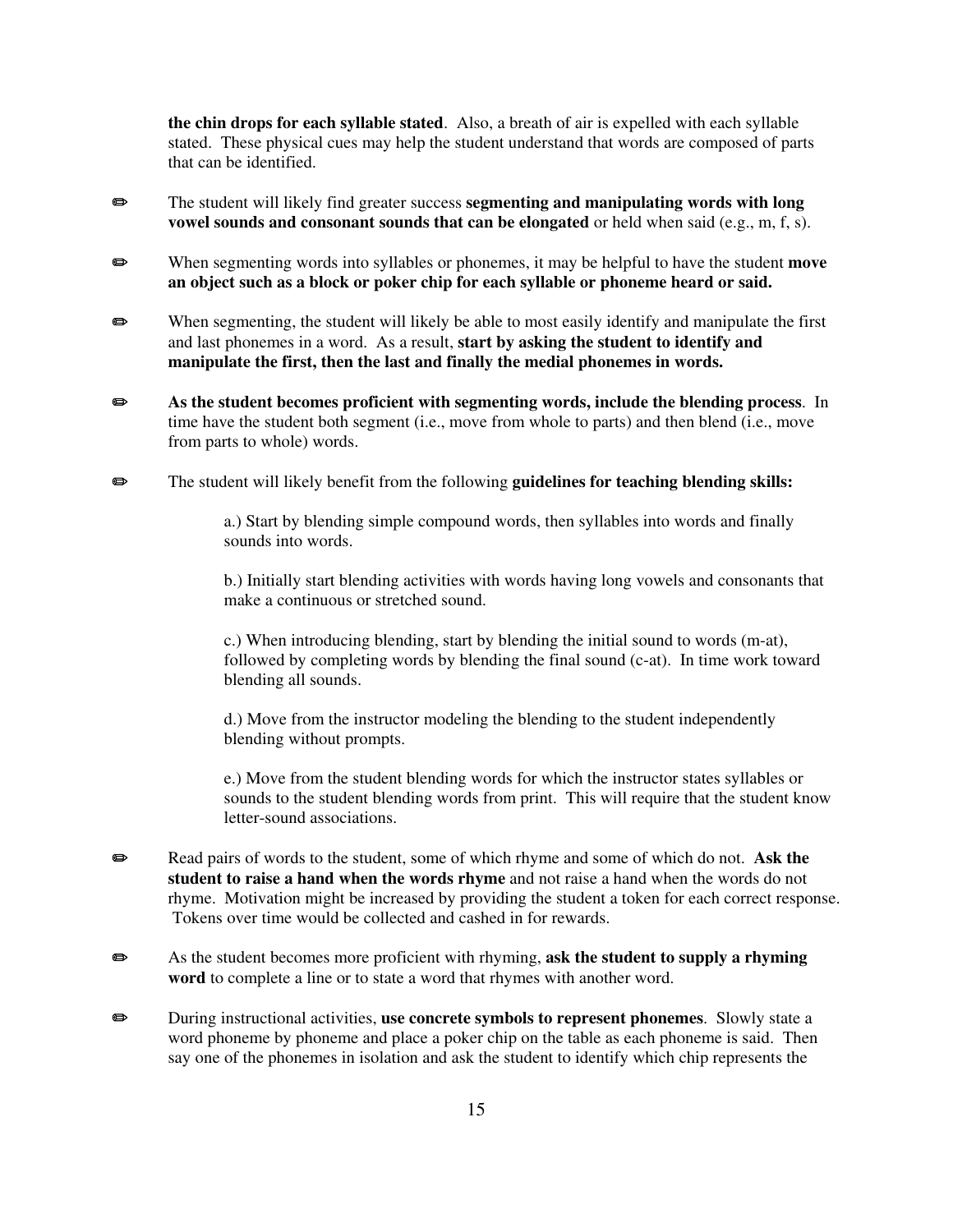phoneme.

- **Example 3 Identify a root word or sound and have the student produce variations of the word** or new words by adding initial or ending sounds (ake: bake, rake, baking, raking).
- P Have the **student create new words by substituting medial sounds** for a base word (bat: bit, bet, but; fan: fun, fin).
- The student may find phonemic awareness activities uninteresting and tedious. As a result, it may be helpful to **present activities as part of a game**. Use a board from a common game such as Chutes and Ladders. Each time the student is correct in a response to the phonemic awareness activity, the student chooses a card with a number written on the back. The student moves this number of spaces on the game board.

# **VISUAL-SPATIAL THINKING DEFICITS:**

#### **Definition:**

The student experiences difficulty perceiving and thinking with visual patterns. Visual spatial thinking can affect ability to store and recall visual information as well as difficulty with tasks that require awareness of visual detail.

#### **Accommodations:**

- $\mathscr I$  The student may experience confusion gaining information from **charts, graphs and tables**. As a result, take time to explain these systems of representing information. It may be necessary to **individually assist the student** to retrieve information from such visual systems. **Pairing with a buddy** might be helpful when the student needs immediate help gaining information from charts, graphs and tables.
- $\mathscr I$  Encourage the student to **clear desk of extraneous materials**, leaving only those that are required for a task.
- $\mathscr A$  **Reduce extraneous visual stimuli on a page by highlighting the target stimulus** (underline key words), covering extraneous stimuli (using a marker when reading) or increasing the size of a stimulus (enlarge print). Also, when writing or solving math problems is required on a page, provide ample white space.
- $\mathcal{P}$  **Highlight or underline in color important information** on a page to help the student scan.
- ° **Provide visual markers to guide the student** on tasks that are spatial and sequential. For instance, provide an arrow to demonstrate where to start and in what direction to proceed when computing a math problem. Visual markers might also be used to assist the student to organize information on paper (e.g., marker for name, marker for title, marker for where to place paragraphs.)
- $\mathcal O$  On some tasks the student might benefit from **folding a paper to provide quadrants** within which specific tasks are to be accomplished.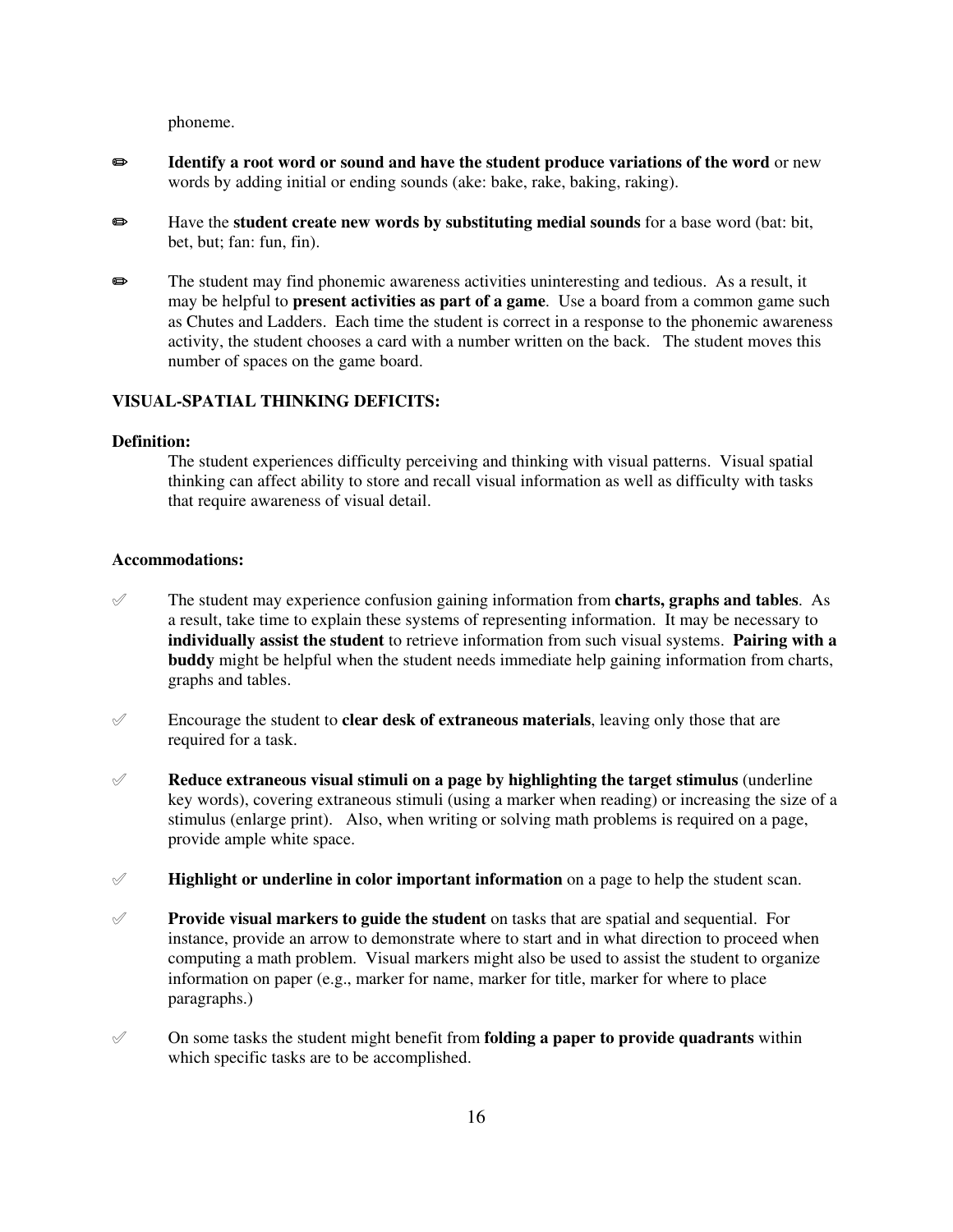- ° Provide **graph paper to help the student organize rows and columns** on math computation problems.
- $\mathcal{P}$  Have the student **copy math problems with a color marker but work them in pencil** to help separate the student's work from the problem.
- $\mathcal V$  The student may experience difficulty finding his place when copying from the board or a book. Such difficulty might slow rate of task completion. As a result, consider **providing pre-copied tasks**. When the student is expected to copy from a book, **provide a piece of sticky paper the student can use to mark the last line or item copied** from the text.
- ° **Assist the student to organize** by providing a box for tools, pocket folders color coded by subjects and guidance on how to organize materials in either desk or locker.
- ° **Reduce expectations on tasks that require spatial organization** such as art projects. Consider grading the student on skills gained rather than in comparison to peers.
- $\mathcal{P}$  The student may experience difficulty telling time and understanding temporal relationships. **Provide assistance when time measurement, estimating time or temporal concepts are required on a task**.

- $\Rightarrow$  Avoid relying excessively on visual models, diagrams and demonstrations during instruction with this student. **Accompany visual demonstrations with oral explanations**.
- **EXECUTE:** When using visual demonstrations or models to teach a skill or concept, be prepared to **move slowly and repeat visual demonstrations as needed.**
- **Break spatial tasks into component parts and provide a verbal set of instructions to match each part**. For instance, provide a sequenced verbal strategy to help a student work through the steps of a math computation problem such as regrouping in subtraction.
- $\bullet$  The student may experience difficulty forming a visual representation of a concept in his mind (e.g., change of solar position with latitude). As a result, **provide hands on, concrete experiences and manipulatives when teaching an abstract concept that is visual in nature**. Accompany these concrete experiences with verbal explanations.
- **Example 3** The student may experience **difficulty with visual memory** for symbols. As a result, **provide a model to which the student can refer when completing tasks** (e.g., number line on desk, alphabet on desk, example on desk of a math algorithm including markers to show sequence of steps, etc.)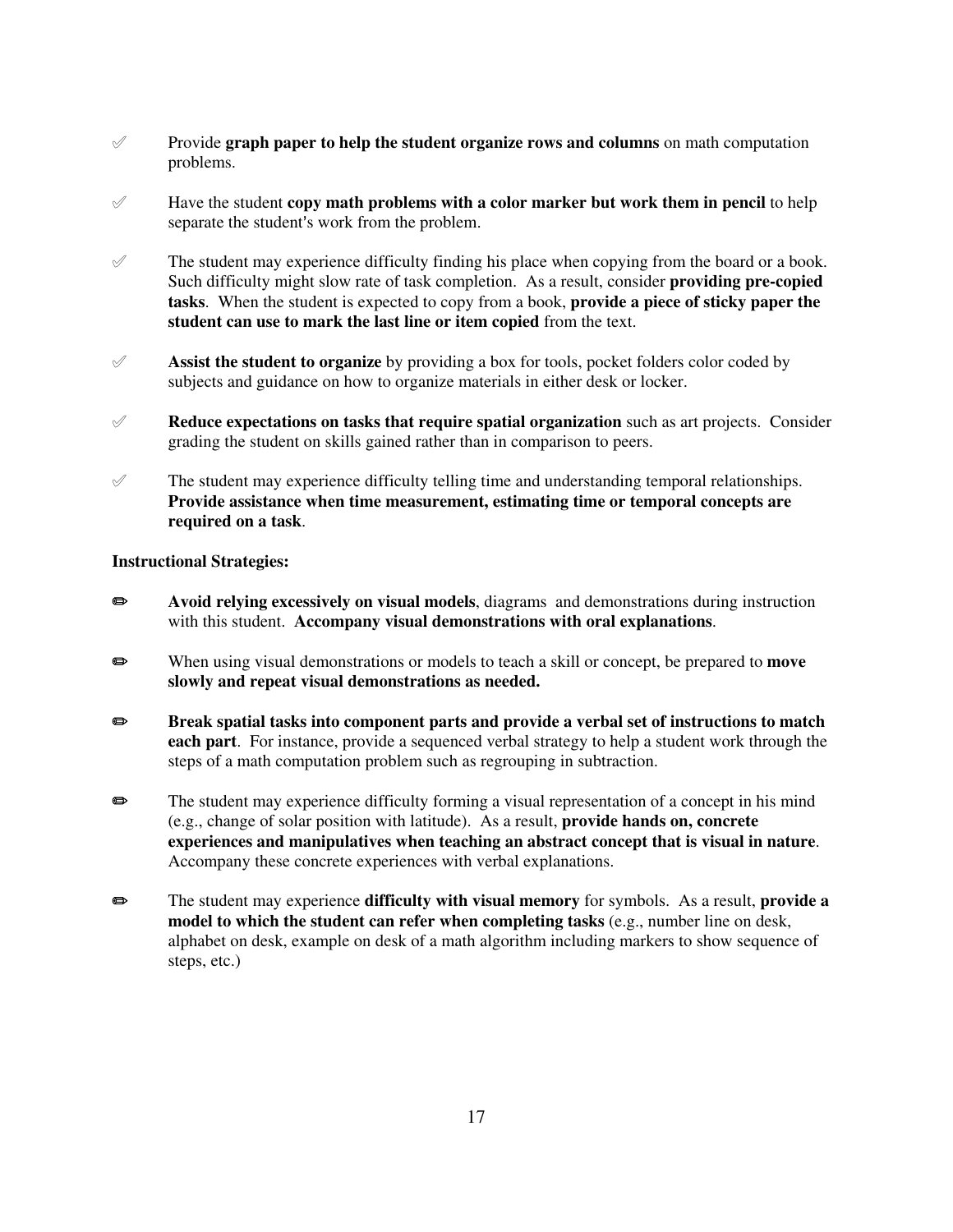# **COMPREHENSION-KNOWLEDGE AND LANGUAGE DEFICITS:**

# **Definition:**

The student lacks background knowledge and/or language development to support academic learning. As a result, the student may demonstrate difficulty with comprehension of directions and material read, as well as difficulty with oral expression and content of written language.

# **Accommodations:**

- $\mathcal{P}$  The student may experience difficulty comprehending oral or written directions. As a result, provide **preferential seating to enhance monitoring** of comprehension.
- ° After group directions are given, **check with the student to insure comprehension of task demands**. This might be done by asking the student to paraphrase directions in the student's own words.
- $\mathcal{P}$  The student will likely benefit from **oral communication that is individualized** and features the following elements:
	- 1.) use of clear, concise language,
	- 2.) use of vocabulary that is comprehensible,
	- 3.) use of pauses between phrases or sentences to promote processing of information,
	- 4.) avoidance of complex and lengthy sentences,
	- 5.) check of comprehension after the communication is completed.
- $\mathscr I$  **Encourage the student to ask for clarification** if a communication is not understood.
- ° **Seat the student near peer models who can clarify information** or directions and provide individual assistance.
- **Provide a word bank** from which the student can draw when involved in written expression.
- ° **Provide a glossary** of important terms the student can refer to in order to compensate for lack of background information and vocabulary
- $\mathscr I$  Insure that **test items do not include vocabulary which has not been taught** or is not familiar to the student.

- **EXECTE REVIEW AND REVIEW AND REVIEW AND KEY VOCABULARY WORDS** before a lecture or before the student is asked to read from content area texts. It may be necessary to review individually with the student. Use of an aide or parent assistant might be helpful in this regard.
- P During instruction, **write key words and terms on the board** to provide a reference to which the student can refer. It is likely the student will not retain information that is only presented orally since there is a lack of background information and related vocabulary.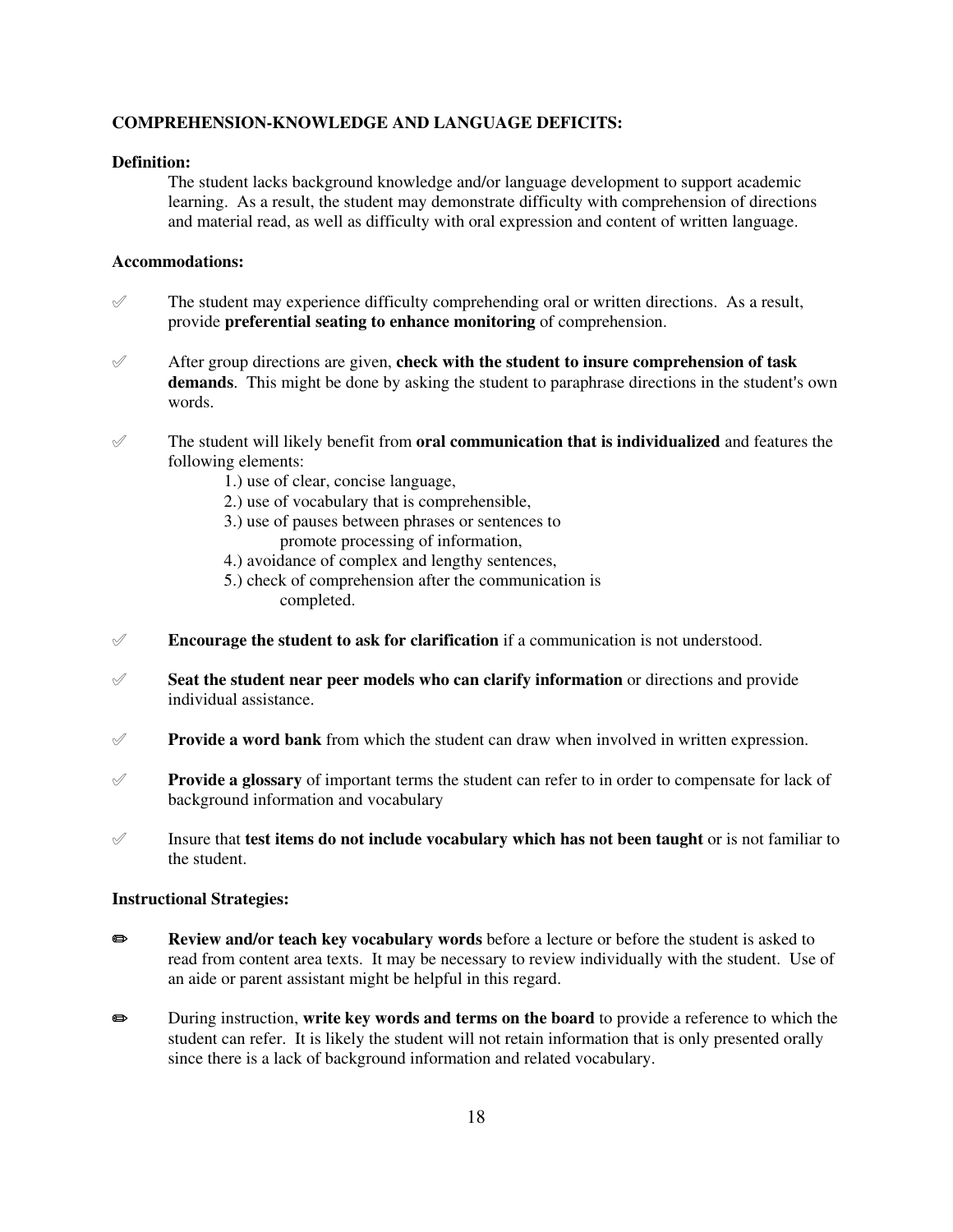- **Pair oral instruction with demonstrations**, visual examples and models. Use concrete **references** familiar to the student when presenting new vocabulary or concepts.
- **EXECUTE:** Word instructions clearly, using specific language and vocabulary that is familiar to the student. Avoid long and complex sentences.
- P During instruction **stick to the point avoid digressions and excessive language**.
- P **Insure understanding for present** information before introducing additional information.
- P Assist the student to express ideas by **providing necessary vocabulary words.**
- **EXECUTE:** A lack of information and vocabulary may affect reading comprehension. As a result, **orally review information the student read about in a passage**. When necessary reinterpret information using familiar vocabulary, terms and experiences.
- **Example 3** Use direct instruction methods to teach new words. Model use of the word, cite concrete references to enhance understanding of the word, have the student use the word in various tasks and contexts, and provide immediate feedback/error correction. Attempt to link new vocabulary to prior learning and familiar experiences.
- **Example 3** Attempt to expand the student's vocabulary by substituting more sophisticated or precise terms for the student's. For instance, when the student says his dog "runs around and barks," restate the description by stating, "Oh, your dog is frisky."
- **EXECUTE:** Teach the student to use a thesaurus to expand oral and written vocabulary.
- **EXECUTE:** Use catalogs to associate pictures with vocabulary. Provide the correct vocabulary and ask the student to use the word in one or more sentences. It might be helpful to ask the student's parent to employ this procedure.
- **Example 3** Attempt to increase the student's fund of knowledge by **exposing the student to information rich mediums** such as newspapers, news magazines, television documentaries and television news programs. Provide opportunities to discuss information presented.
- **EXECTE:** Prior to a lecture, **provide an** *advance organizer*. This might consist of an outline, written on the board, of the material to be presented. Refer to each topic on the board as it is presented.
- P During oral presentations and lectures, **use a** *cloze strategy* to help the student be vigilant to key vocabulary and concepts to be presented. This method requires that definitions of key concepts and vocabulary be written out. Important terms are then substituted with a blank space on the cloze form. During the lecture, the student listens carefully and fills in the blank terms as they are presented in the lecture. It may be helpful to have a word bank of terms at the top of the page to which the student can refer. While lecturing, the instructor should use the exact wording of statements on the cloze page being completed by the student. Afterward, correct the student's responses.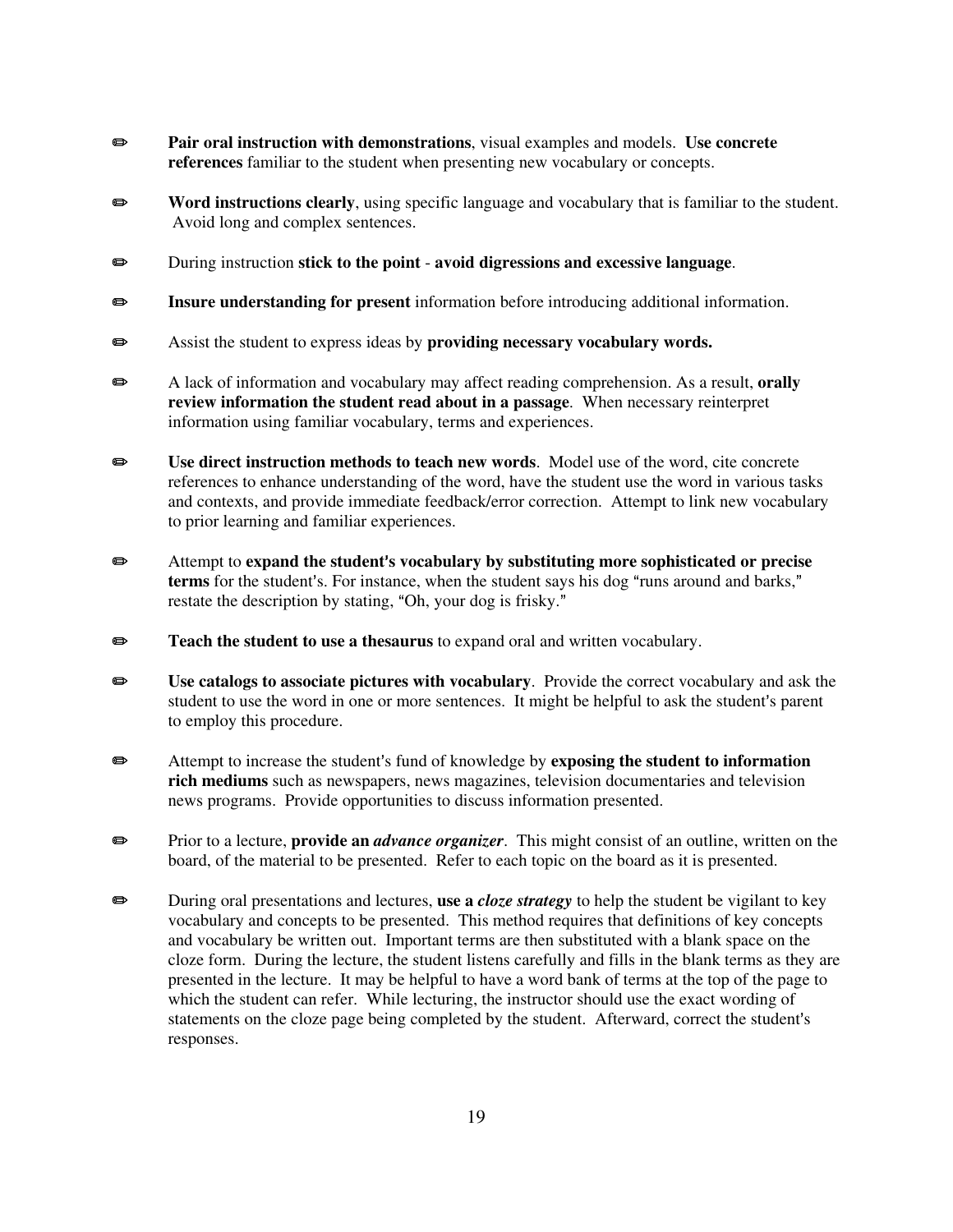**Example 3 Immediately correct grammatical or word usage errors** and require the student to respond correctly.

#### **FLUID REASONING DEFICITS:**

#### **Definition:**

The student demonstrates difficulty with reasoning which may be manifested by problems comprehending instruction and directions, generalizing learned skills and solving novel problems.

#### **Accommodations:**

- $\mathscr Y$  The student may not understand relationships between concepts and may not generalize learned rules or procedures to different or new situations. As a result, the student may often appear confused with task demands. It will be necessary to **monitor the student at a high rate to assess understanding** and provide assistance in a timely manner.
- $\mathscr Y$  While the student may initially appear to understand directions, problems may be encountered in applying directions as task demands and contexts change (e.g., generalizing from identifying latitude and longitude of a specific location on a map to new sites and with other maps). As a result, it will be important to **monitor functioning throughout a task and particularly when there are changes in task demands.**
- $\mathscr I$  It may be helpful to **seat the student next to a peer helper** who can provide assistance when the student experiences confusion.
- $\mathscr Y$  **Start a task with the student** so that the initial items are done correctly and a model for completion of the assignment is established. This might most conveniently be done by assigning a peer with whom the student can do the first problem(s) of an assignment.
- ° **Avoid frustrating the student with problem solving** tasks that require reasoning beyond a level for which the student has demonstrated competency.
- ° **Provide practice tests** that include examples similar to those on a graded test.
- ° **Weight grades in favor of concrete information and skills** acquired instead of creative use or application of concepts and skills.

- **EXECUTE:** Due to **difficulty with deductive reasoning**, the student may experience problems using a learned procedure or rule to solve problems. This difficulty might occur when content changes in story problems or when an algorithm is expressed in a different way. As a result, **provide various examples of how the rule or procedure can be used across different situations**.
- **Example 3** Due to **difficulty with deductive reasoning**, the student experiences problems using rules or a set of procedures to solve problems. As a result, **use discovery learning** to provide experiences to assist the student to understand why a rule or principal works. Work from the bottom up by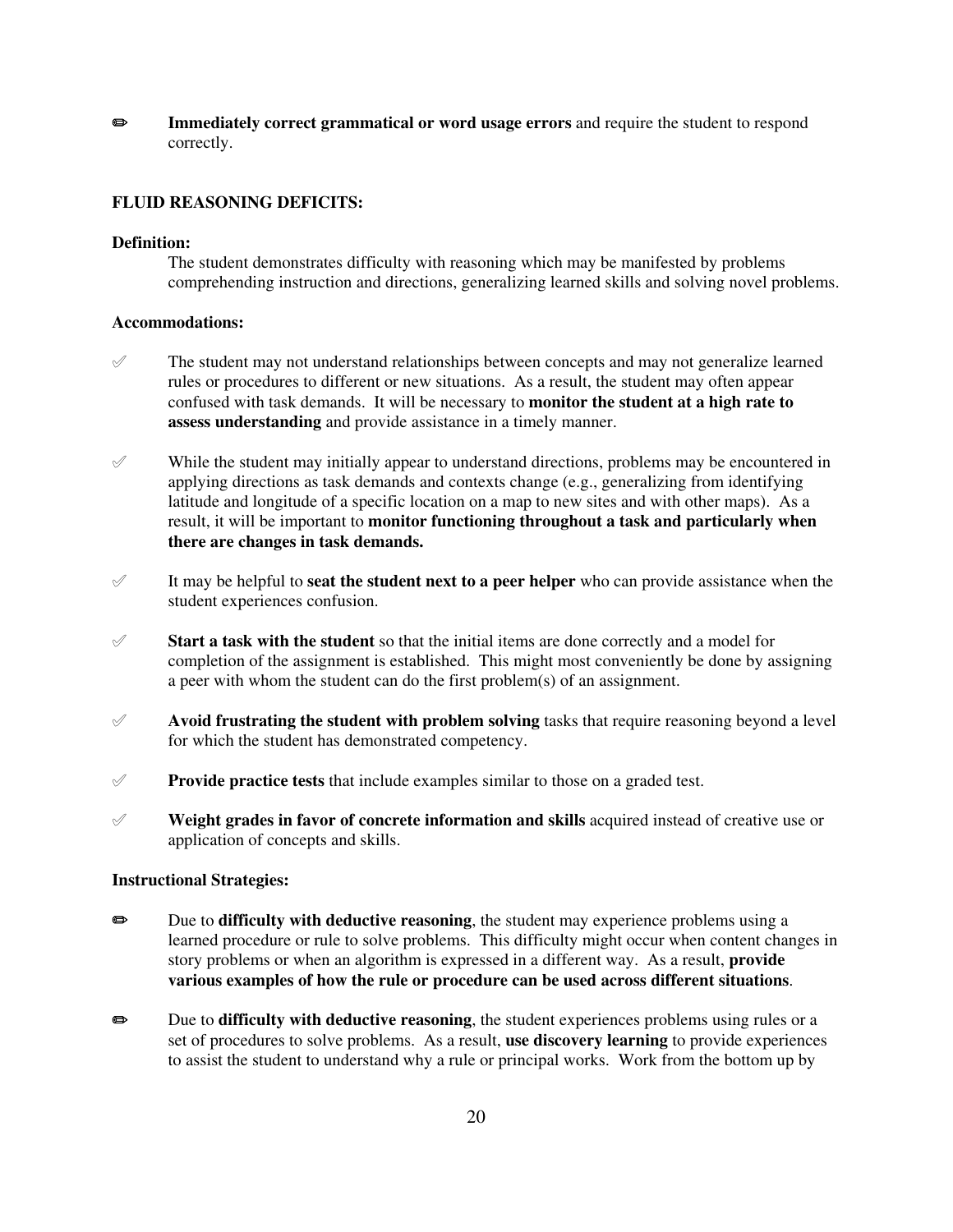showing how observations result in formation of a rule. After the student understands why, the student might better be able to generalize use of a rule or procedure to solve new problems.

- **EXECUTE:** Due to **difficulty with inductive reasoning**, the student may experience confusion with discovery learning in which the student is expected to arrive at a rule to explain examples. **This student appears to work best when a rule is stated or a well defined set of steps is established to solve a problem.**
- **P** To promote understanding and generalization in use of a rule or procedure, **clearly describe the rule or procedure and provide numerous concrete examples**, particularly from the student's experience.
- **EXECUTE:** Develop understanding of abstract concepts by describing concrete, familiar elements of the **concept** (e.g., fruit can be eaten, grows on trees, has a seed or stone and has skin). In addition, employ concrete examples including pictures, demonstrations and manipulatives.
- **Break complex tasks or procedures into component parts.** After the student masters one part, move onto the next.
- **EXECUTE:** Help the student **sort our relevant from irrelevant information** when solving a problem.
- **EXECUTE:** Move slowly when presenting new information and **tie new concepts into previously mastered concepts** and information.
- **EXECUTE:** Teach new information in groups or families and clarify how the items or examples are alike.
- **Provide a routine or practiced sequence** for approaching a difficult or complex task. A practiced routine will help the student solve problems despite difficulty understanding how and why a procedure works. It may be necessary to define when and under what circumstances a procedure is to be used.
- **Example 3** Provide structured opportunities for the student to **use a concept or skill in real life contexts** (e.g., using subtraction to determine money left after a purchase).
- **EXECONCIBER 15 CONSIDER 25 THE EXECUTE:** CONSIDER **EXECUTE:** CONSIDER **EXECUTE:** CONSIDER 25 THE **PROPERTIES** CONSIDER 25 THE **PROPERTIES** CONSIDER 25 THE 25 THE 25 THE 25 THE 25 THE 25 THE 25 THE 25 THE 25 THE 25 THE 25 **student** to teach and demonstrate a new skill or concept. This may be most important when classmates have gained insight and the student still lacks understanding for a concept or procedure.
- **Explain the purpose of an assignment** in order to make the task meaningful to the student. This student may not independently perceive the relationship between completing a task and greater learning outcomes.
- **P** Make an effort to **explain in clear, concrete terms why a procedure is being used** in a particular problem.
- **P** The student demonstrates reasoning difficulties that might impede understanding of instruction. **A study guide might be beneficial** to help the student organize information, identify the most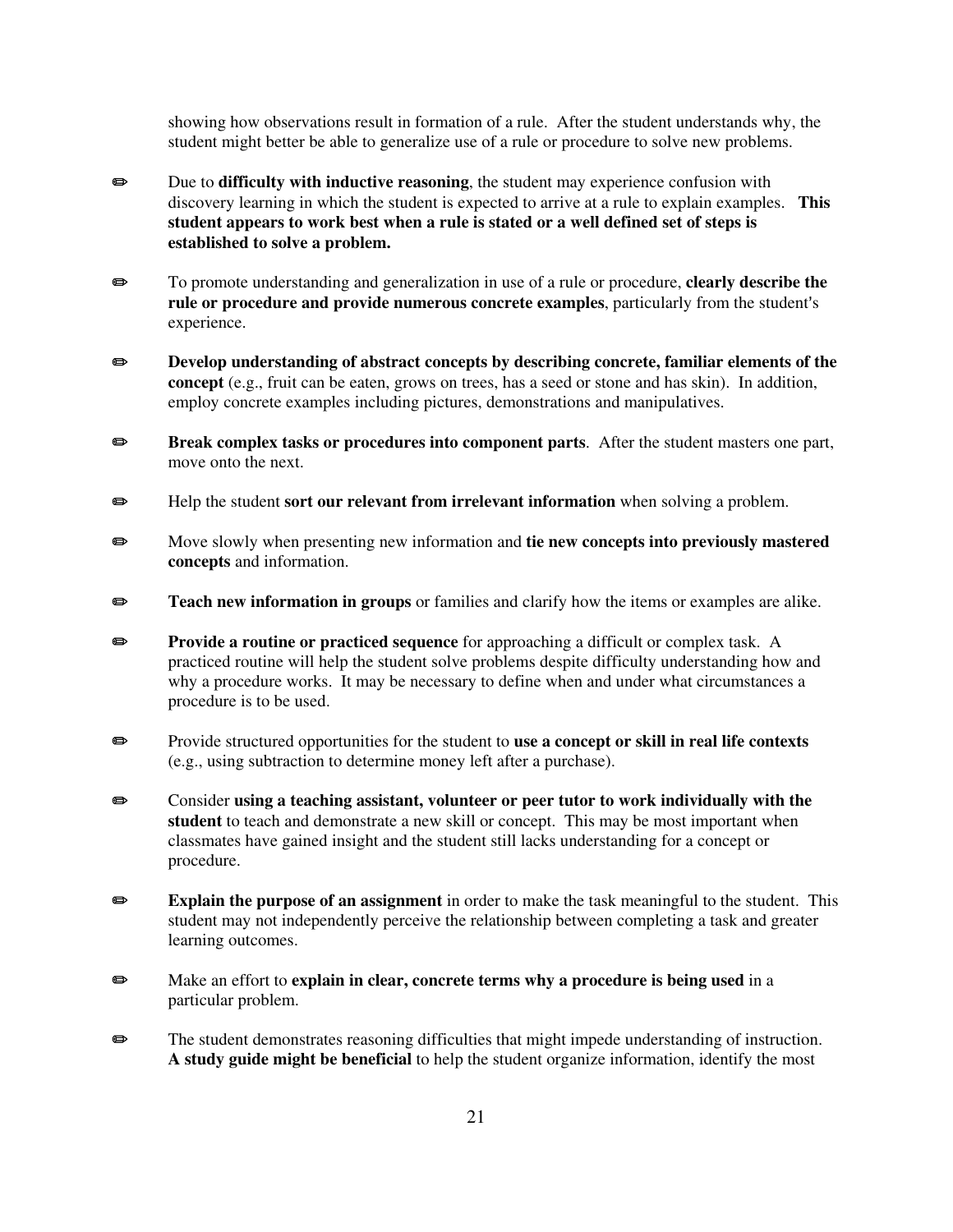relevant information and provide a conceptual framework to understand instruction (or passage reading). A study guide might consist of open ended questions, fill in the blank items or true false questions that the student reads prior to instruction. The student looks for answers during instruction (or while reading) and completes the study guide items.

**■** Before teaching a new concept or topic, **use semantic maps to organize key vocabulary and prior knowledge**. Following are steps to be followed.

> 1.) Write a sentence on the board that succinctly describes the topic (e.g., The climate of the west is varied).

2.) Ask the student(s) to brainstorm all words and phrases the student(s) can think of about the topic. Write these on the board.

3.) Write key vocabulary words on the board. Define these terms.

4.) Ask the student(s) to identify words and phrases that go together (e.g., rain, snow, hail as one category and hot, cold as another category). Write these in groups or categories.

5.) Encircle the categories and ask the student(s) to think of a label that describes the category (e.g., temperature, precipitation, etc.)

6.) Discuss how the categories relate to each other.

7.) Teach the lesson while referring back and adding to the semantic map.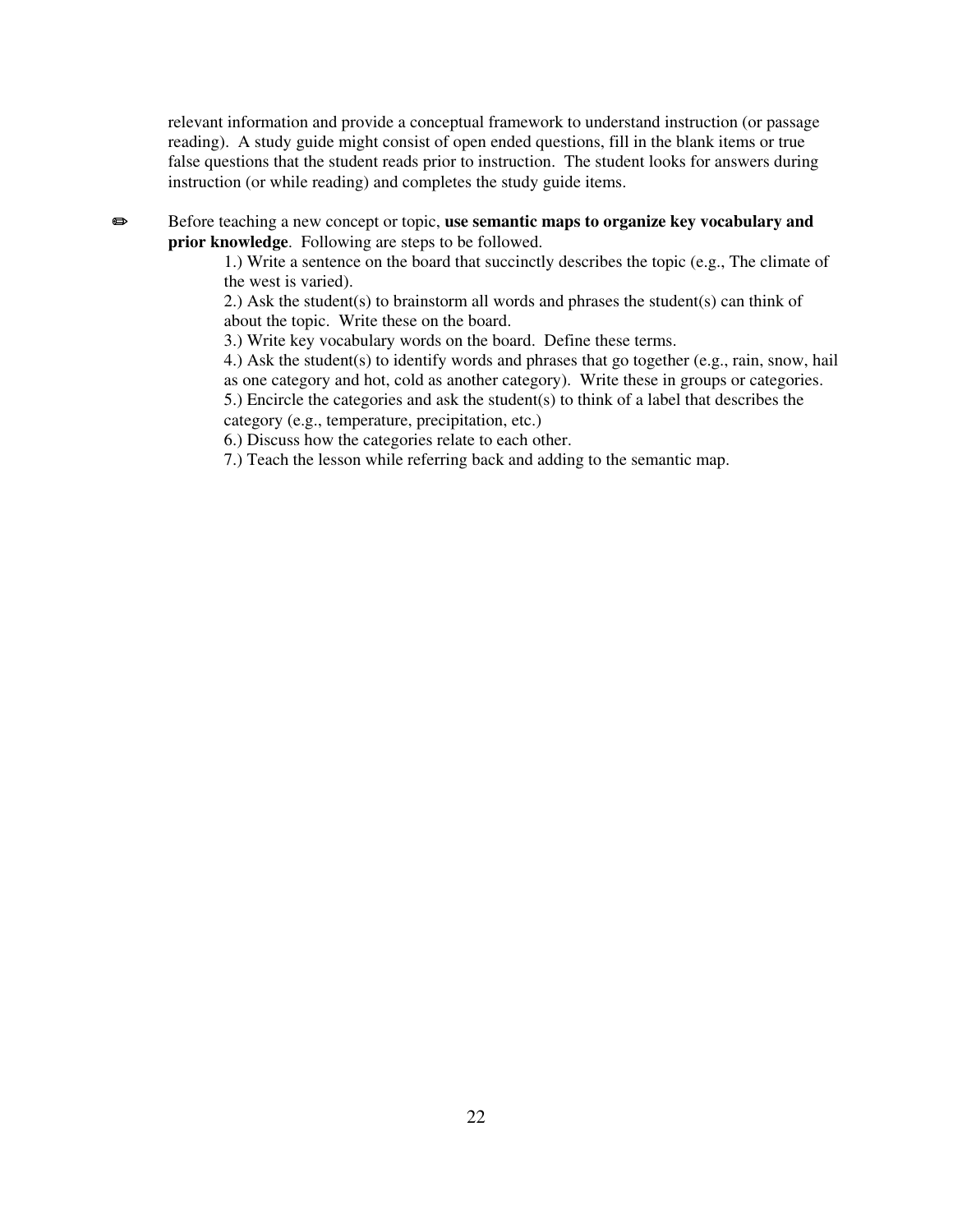# **SECTION TWO ACCOMMODATIONS FOR ACHIEVEMENT DEFICITS**

**BASIC READING SKILL DEFICITS** (Reading Readiness, Decoding, Word Recognition, Reading Fluency)

#### **Definition:**

The student lacks skills in reading readiness, phonetic decoding, word recognition and reading fluency.

# **Accommodations:**

- $\mathcal{P}$  The student will experience difficulty reading directions whether on the board, on assignments or in texts. It will be helpful to **orally review written directions with the student** and, when appropriate, provide demonstrations to support comprehension.
- $\mathscr X$  Many seatwork tasks and activities that require independent reading as well as writing will be difficult for this student. As a result, **expectations will need to be adjusted**. It may be necessary to shorten such assignments, provide additional time, modify items, or provide individual help. The student might be assigned to work with another student on such tasks.
- $\mathscr O$  Consider **seating the student next to a study buddy** who can assist the student when the student experiences difficulty with reading.
- $\mathscr O$  Content area texts (e.g., social studies, science) may be difficult for the student to read. It may be helpful to **review information orally that is presented in expository texts**. In addition, reviewing content of text passages may provide context clues that will help the student read the passage.
- $\mathscr Y$  **Highlighting of content area texts** can be helpful to compensate for difficulties with reading efficiency. In this strategy key words, phrases and sentences are marked with a highlighter pen. As a result, the amount of reading is reduced and key information is emphasized.
- $\mathscr I$  **Have a model student read** content area texts to the student to compensate for the student's difficulties with reading of the material.
- $\mathscr S$  Since the student is identified as reading disabled, the student is eligible to receive **books on tape**. This may be necessary to compensate for the student's inability to read content area texts. Tapes may be borrowed from *Recordings for the Blind and Dyslexic*, which is a nonprofit organization serving the needs of blind and learning disabled individuals. It is required that a membership application be completed, which is available at the organizations's website, www.rfbd.org. The application requires the signature of an educational professional certifying that the student is unable to read standard print. The organization's address is

Recordings for the Blind and Dyslexic The Anne T. Macdonald Center 20 Roszel Road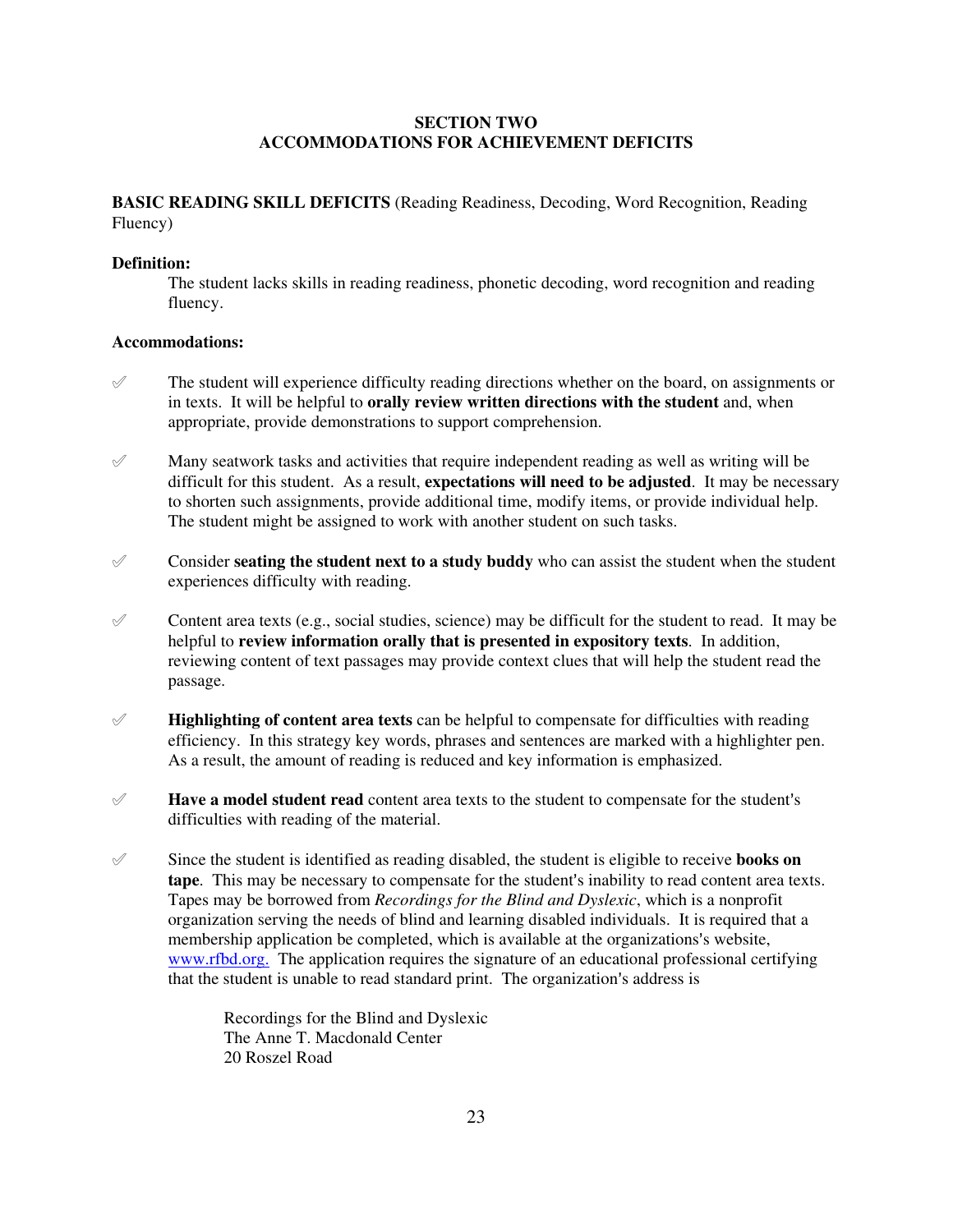Princeton, New Jersey 08540 Phone: 1-800-221-4792

- $\mathscr I$  Given the student's weakness in basic reading skills, it may be necessary to make **adjustments in homework assignments**. It will be important to only assign tasks for which the student demonstrates independent reading skills.
- $\mathscr A$  As the student demonstrates significant basic reading skill deficits, **tests might better be given orally.** Should reading and writing be required, consideration should be given to providing additional time to complete a test.
- $\mathscr Y$  Provide text with **larger print** (i.e., magnify photocopy).
- $\mathscr I$  In order to enhance visual perception of print, require the student to **place a book marker under successive lines of text** as they are read. Or, provide the student a window to move down the page as text is read.
- ° To avoid embarrassment and an experience of failure, **avoid oral reading of difficult passages in public**.

#### **Instructional Strategies to enhance motivation:**

- **■** Encourage the **student's parents to read high interest materials to the student. Parental** attention associated with reading will establish reading as a pleasurable experience that is valued by the parents.
- P It is important that the student experience enjoyment and benefits from reading. Help the student's parents find reading materials in the library that match areas of student interest and are at independent reading level. **Encourage the student to read regularly at home**. The parents might be assisted to establish a formal reward program to encourage independent reading at home.
- **EXECUTE:** Have the student serve as a peer tutor who uses an academic accommodation to help a **problem reader** is a lower grade class. The student might also read easy reading level stories to students in a lower grade class.
- P **With the student, systematically plot reading performance on a graph to show progress**. First take a baseline measure of reading performance (e.g., reading rate in words correct per minute, percentage of words recognized in a passage, words read correctly per minute from a sight word list, etc.). Set a goal and thereafter take regular samples of reading performance, teaching the student to record data on the graph. Reinforce both effort and goal achievement. This method not only provides feedback to the teacher concerning success of an accommodation, but enhances student motivation as well.

#### **Instructional strategies to teach letter names and sounds:**

**P Teach the student to say the alphabet**. Familiarity with letter names will enhance learning of letter-name associations.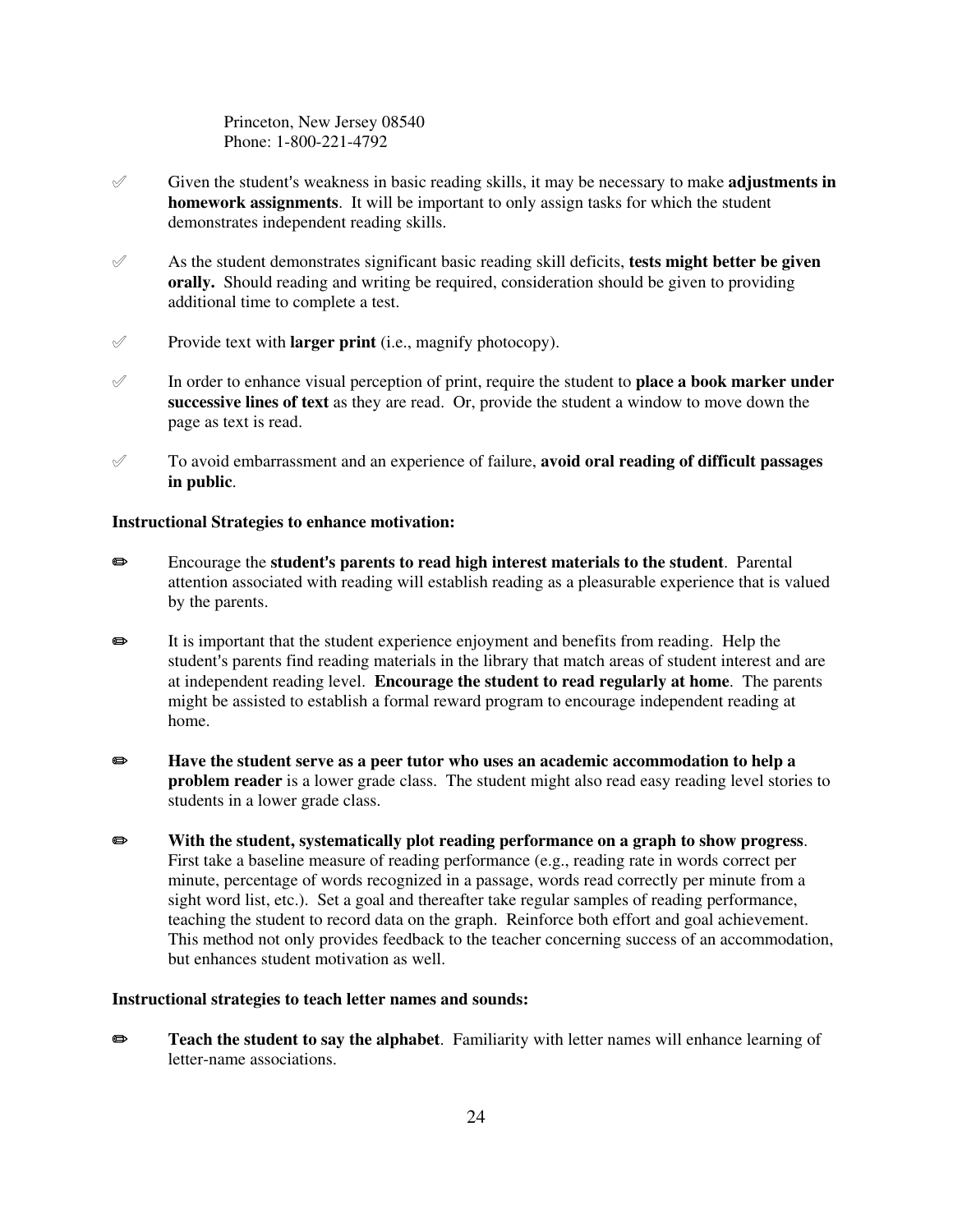- P **Use direct instruction procedures** of showing the target stimulus (i.e., the written letter), modeling the correct response (i.e., both name and sound of the letter), providing the student numerous opportunities to rehearse the correct response in the presence of the target stimulus, reinforce success and immediately correct errors in a positive manner.
- **Example 3 Teach only one or two letter names and sounds at a time**. In teaching, show the letter and pair the name with the sound. Regularly review letter names and sounds previously taught.
- **Exercise** Capitalize on familiarity by first teaching the student the **letter names and sounds in the student's name.**
- **Pair letters with pictures** associated with the letter name or sound. For instance, when teaching the letter a, associate the letter with a picture of an apple and the /a/ sound. Some letters lend themselves to such associations (e.g., m taught as two mountains, s taught as a snake, e taught as an egg).
- **EXECUTE:** Provide cut out letters and **have the student match letters** in order to establish discrimination of letter forms.
- **EXECUTE:** Provide **opportunities for the student to play with letter forms** by drawing them in sand, making them out of clay, tracing and writing letters on the board and on paper and even making letters out of dough followed by baking and eating them. The student might also play the game *Go Fish* with letter cards. In such activities make a point to have the student say the letter name and sound often.
- **■** Encourage the student's **parent to review letter names and sounds at home**. Communicate regularly so that the parent is working on the same letters taught in class. Suggest specific activities that have been found helpful in class.
- **Exercise 3** Capitalize on the benefits of spaced practice by providing several short opportunities (i.e., 10 minutes) spread across the day for the student to practice association of names and sounds with letters.
- **Employ an upper grade peer tutor or parent aide** to review letter names and sounds on a regular basis.
- P Enhance motivation by using a **positive reinforcement program**. For instance, each time the student demonstrates mastery of a letter name and sound, the student pastes a cut out of the letter on a drawing of a ladder. At designated steps on the ladder, reinforcers are earned.
- **Example 3** Use *delayed prompting* as a drill activity. Three letters for which the student knows neither name nor sound are written on flash cards. The instructor shows each card and says the name and sound. The stack is presented three times in this manner. Afterward, the student is told that in the next presentations, the student is to say the name and sound. The student is also told to only make a response if absolutely certain. If uncertain, the student is to remain silent following the flash. If the student is correct, a praise statement is issued. If the student waits, the correct response (i.e., letter name and sound) is provided by the instructor followed by the student making the correct response. If the student makes an erroneous response, the student is reminded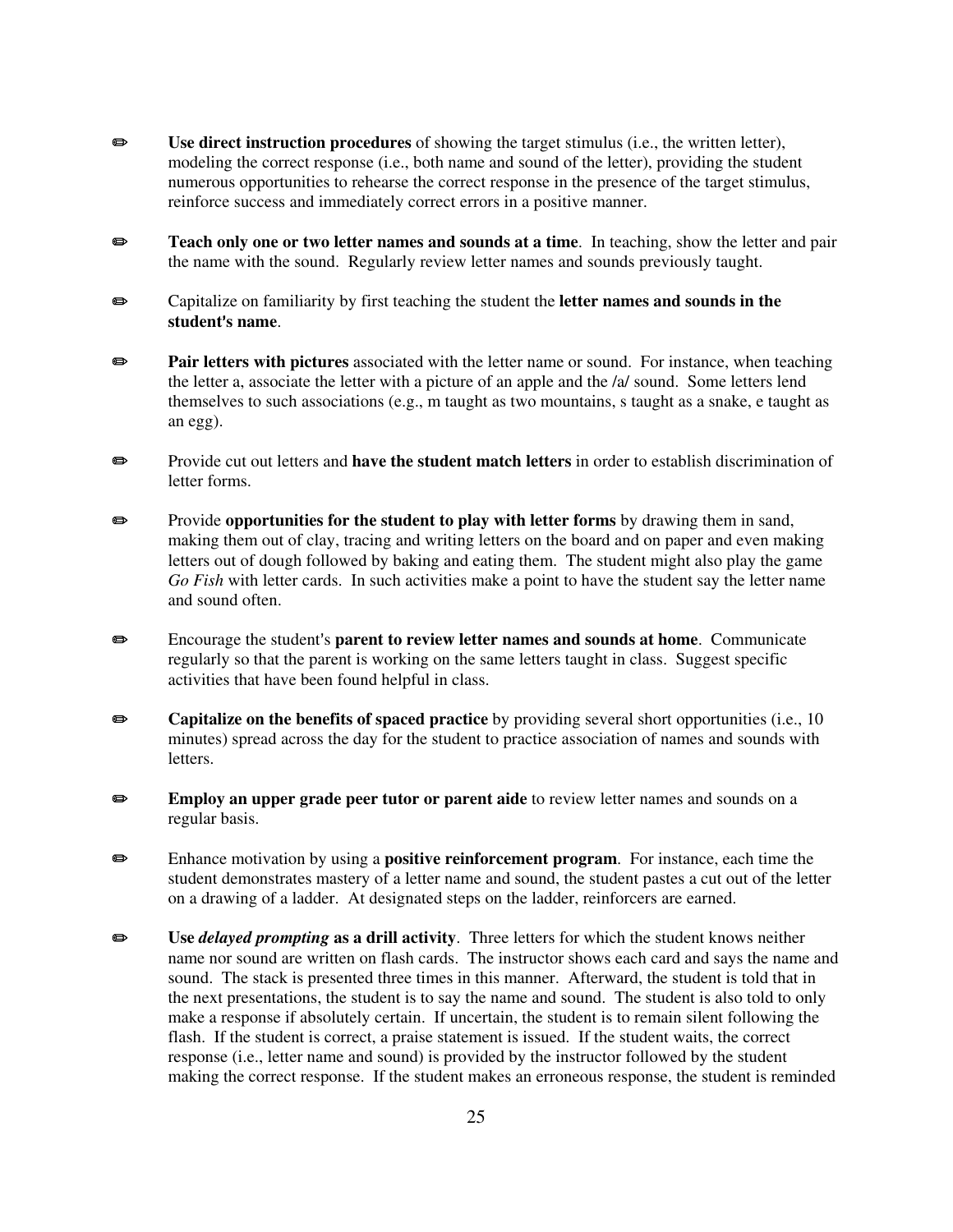to only respond if the name and sound are known.

P **The** *drill sandwich method* **is recommended as a flash card activity** to teach letter names and sounds. An upper grade peer tutor or parent aide may be necessary. Three unknown (i.e., neither name nor sound is associated with the letter) letters and seven known letters are selected. The unknown letters are initially taught by a tutor by showing the student the letter, saying the name and sound and asking the student to repeat it several times while looking at the letter. The tutor then employs a flash card method in which the unknown letters are placed in positions 3, 6 and 8 while known letters are placed in the other positions. The set of letters is presented several times. Occasionally the position of known letters is changed while unknown letters remain in positions 3, 6 and 8.

# **Instructional strategies to teach phonetic decoding and phonological awareness skills:**

- **P** Using words for which the student knows individual letter sounds, **teach the student to read the word by blending individual sounds**. Likewise, help the student break known words into individual sounds. Always use words the student is readily familiar with. **Employ direct instruction methods** of modeling the blending process, providing the student many opportunities to practice and providing immediate feedback/error correction.
- **P Teach the student that words can be broken into syllables** and that often simple words are contained within a larger word.
- P **Use letter cards or magnetic letters to teach the student to combine letters into words**. First, the instructor says the word, then repeats it phoneme by phoneme while pointing to the corresponding letters sequenced in correct fashion to spell the word. The instructor then scrambles the letters and asks the student to form the word with the letters.
- **EXECUTE:** Make new words by changing individual letters in a base word. Write a simple word such as cat. Read the word several times with the student. Change one letter (e.g., p/t or u/a) and have the student read the word. The student might suggest letter substitutions. Afterward, have the student read the list of new words that were created.
- **EXECUTE:** Use word families (e.g., cat, hat, sat, mat, etc or run, bun, fun, etc.) when teaching phonetic decoding skills.
- P Use the game board from a familiar game to **play a phonics game**. Write phonetically regular words on cards. Also, randomly assign point values to each card. Each time the student correctly decodes a word written on a game card, the student moves the corresponding number of spaces on the game board. This activity can be played with peers and supervised by an upper grade peer tutor. In time, add more challenging words to the stack as the student gains skills.

# **Instructional strategies to teach a sight vocabulary:**

 $\bullet$  Should the student experience difficulty with a phonetically based word building approach, **employ a more linguistic, whole word method in which words are taught by families and/or grouped by root words**. Meanwhile, attempt to address underlying auditory/phonemic or short term memory weaknesses that cause difficulty with phonetic analysis and decoding.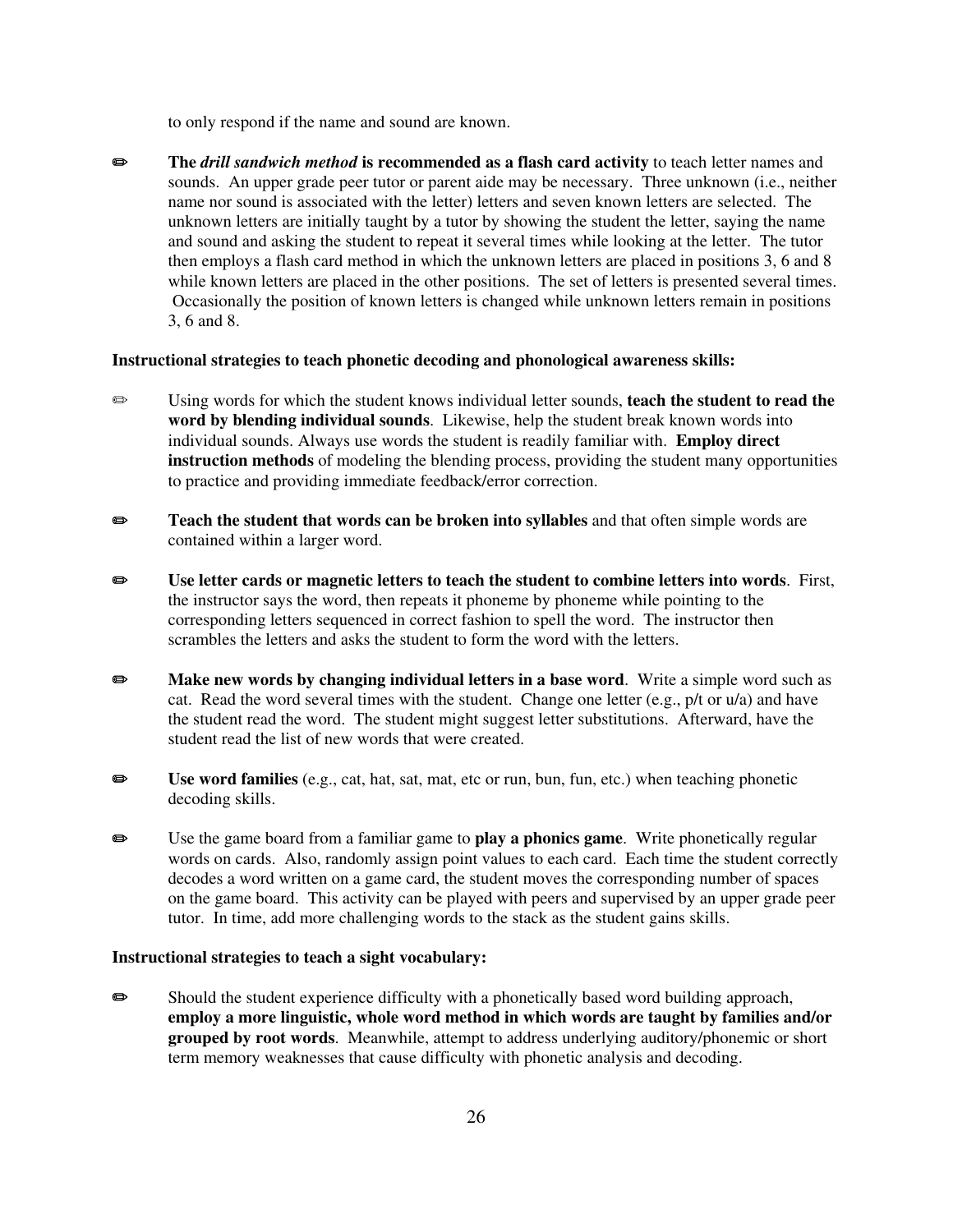- P When teaching a sight vocabulary, **choose words the student regularly uses in oral expression**. Or, teach the meaning of the word before it is taught.
- **EXECUTE:** Teach the student the 300 sight words which make up approximately 65% of written **material**. These words were identified by Fry in 1977 (Fry, E. *Elementary Reading Instruction* published by McGraw-Hill).
- **Example 3** Teach only **three or four sight words at a time**.
- P **Use a multi-method, multi-sensory approach to teach sight words**. Teach individual sight words by reading the word to the student, having the student read the word back several times, having the student use the word in sentences, having the student trace over the written word while saying the sounds, and having the student write the word from memory while checking and correcting after each attempt. Provide immediate feedback/error correction. Assigning a peer tutor or parent volunteer might be necessary to accomplish this routine.
- **P** Write sight words on **flash cards** and have the student drill frequently with a peer tutor.
- P Help the student recognize common sight words in print by having the student **scan a text and highlight each example of a specific sight word**.
- **■** Incorporate sight words being taught into the student's weekly spelling list.
- $\bullet$  Identify a specific sight word to be learned. Ask the student to dictate a story using the sight **word** several times in the story. Afterward, the student reads the story back to the instructor. This strategy can be employed with a peer tutor.
- **EXECUTE:** Teach the student survival sight words that occur frequently in the student's environment (e.g., stop, men, women, exit, etc.)
- **EXECUTE:** Review sight vocabulary words from a reading passage by the *delayed prompting method*. Unknown words from a passage are written on flash cards. Stacks of five or six cards are formed. The tutor shows each card while reading the word aloud. Using this procedure, the tutor presents the stack twice. The student is then told that he will be asked to read each card in the stack. The student is also instructed to only say the word if he is certain he knows it. He is instructed to wait for the correct answer if uncertain. The stack is presented six times. If the student does not respond in four seconds, the tutor reads the word. The student then reads the word twice before the next card is flashed. If the student gives the wrong answer during the four second delay, the student is reminded to wait till the word is read by the tutor. Unprompted correct responses are followed by an enthusiastic praise statement while prompted responses are followed by a simple praise statement. It may be helpful to provide points associated with a reward program to maintain motivation.
- P **The** *drill sandwich method* **is recommended to preview and teach key vocabulary words** from a basal reading text or content area text that will be read in class. Three unknown (i.e., unfamiliar) words and seven known words are selected from the passage. The unknown words are initially taught by showing the student the word, saying the word and asking the student to repeat it several times. The tutor then employs a flash card method in which the unknown words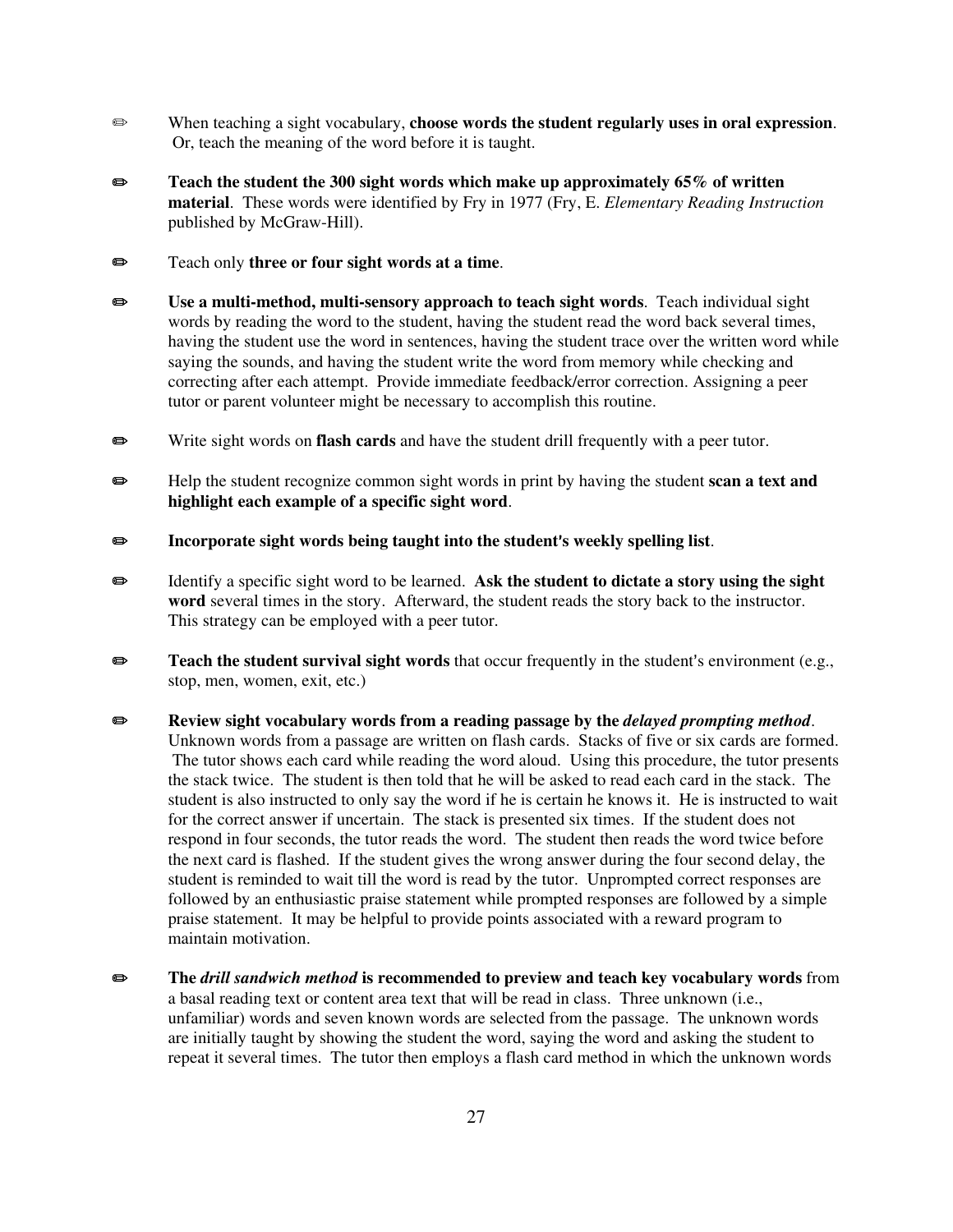are placed in positions 3, 6 and 8 while known words are placed in the other positions. The set of words is presented several times. Occasionally, the position of known words is changed while unknown words remain in positions 3, 6 and 8. Afterward, the passage from which the words are taken is read orally by the student.

- P **Use the** *simultaneous reading of vocabulary words method* **to preview reading vocabulary words from content area texts** that will be read in class. In this procedure five or six difficult vocabulary words are identified and written down a page. The instructor produces an audio tape in which the words are read in sequence. The tape is played as the student follows along. A peer tutor who reads the words can be substituted for the audio tape. After listening to the words read, the student then reads the list. The procedure is repeated until the student demonstrates mastery for the vocabulary words.
- **Example 3** For reading vocabulary words which have been particularly resistant to instruction, **employ a variety of multi-sensory approaches in which visual, auditory and kinesthetic stimuli are used with a variety of tasks at various cognitive levels**. Use of a peer tutor or aide might be required for some of these. The student might hear the word in various sentences, create oral sentences using the word, hear and identify rhyming words, see the word in print, hear the word read, hear the component phonemes and syllables articulated when read, read the word repeatedly, read individual syllables and graphemes that comprise the word, write the word while saying it, draw the word in shaving cream or sand while saying the word, write the word on the board, draw the word in the air with large muscle movements, pick the word out from other words, move letter blocks into position to spell the word, and dictate the word in sentences which the student then reads.
- P Use an **overhead transparency** to show text on a screen. **Point to words on the screen as they are being read orally** in class.

#### **Instructional strategies to improve reading fluency:**

- **Example 3** Provide opportunities for the student to *preview passages* from the basal reading program before the passages are read in class. In this procedure, the student listens to a peer tutor read a passage or reads along with a peer tutor.
- **EMPLOUGE Employ a** *home based reading previewing program*. This will require regular communication between school and home as well as a copy of the basal reading text at home. The parent spends about 15 minutes at least four nights a week listening to the student read a passage that is scheduled to be read within the next couple of days at school. The parent responds to substitution, omission or mispronunciation errors by merely stating the word and asking the student to re-read it twice. The student then starts reading at the beginning of the sentence in which the error occurred. After the passage is read, story content is discussed and the student rereads the passage.
- P **Use** *listening previewing* **as an individualized instructional strategy** to build rate and fluency. This strategy is also helpful to preview passages that are at frustrational reading level. The student and a peer tutor read passages from the assigned basal reading text within a day before the passage is read in class. The student listens and follows along as the tutor reads a sentence or short paragraph. The student then orally reads the paragraph. This process is continued until the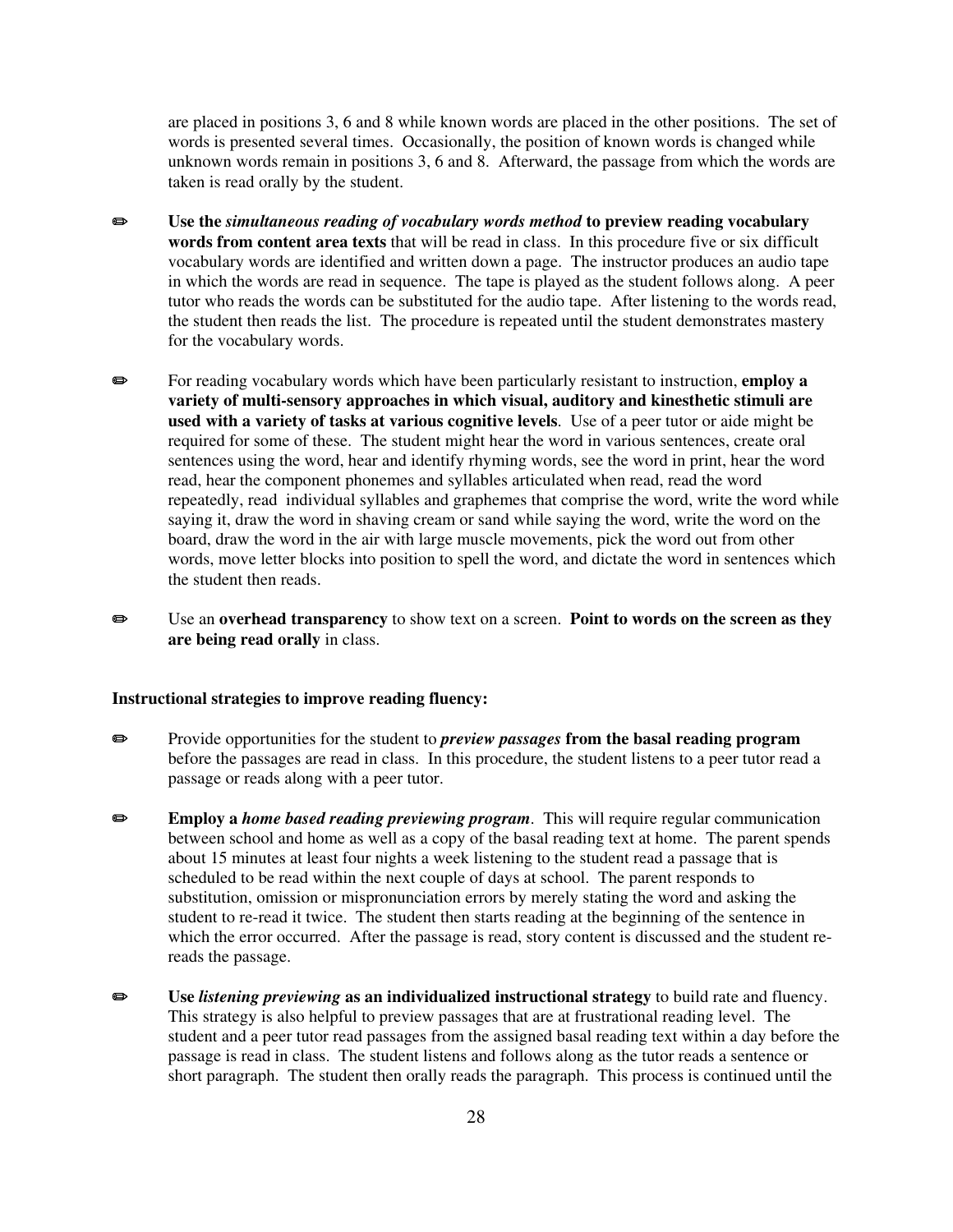passage is completed and the student reads the passage aloud independently. Errors are corrected by the tutor saying the word correctly and the student repeating the word three times while looking at the word. After an error correction, the student starts reading at the beginning of the sentence in which the error occurred.

- P **Use the** *repeated reading method* to improve reading fluency. In this strategy a baseline reading rate of words correct per minute is established for a passage from the student's basal reading text. The instructor assists the student to plot this information on a graph and set a goal. Across daily sessions the student re-reads the same passage orally and plots his reading fluency (i.e., words correct per minute) on the graph. Reinforcement is provided when the student reaches the reading fluency goal and the process begins again with a new passage. Goal setting and regular plotting of data by the student are important parts of this method.
- **Employ a** *simultaneous or choral reading strategy* (also known as neurological impress method) with a peer tutor to improve fluency and to read passages that are at frustrational reading level. The student and a tutor read orally together (simultaneously) from the student's reading instructional text. The tutor reads at a rate approximately 1/3rd faster than the baseline rate of the target student. After a paragraph or several lines are read in chorus, the student orally reads the passage alone. It is helpful for the tutor to follow along with his/her finger when modeling. If the student mispronounces a word or fails to identify a word while reading alone, the tutor immediately says the word and the student repeats it and continues reading. Passages should be material to be read in class within the next couple of days.
- **Employ a** *previewing and audio tape strategy* in which the student previews a passage to be read within the next day from the student's reading instructional text. The student listens to a tape recording of the passage while reading along with the tape. Afterward, the student re-reads the passage orally.

# **READING COMPREHENSION DEFICITS**

#### **Definition:**

The student demonstrates deficiency in comprehension of information read.

#### **Accommodations:**

- $\mathscr A$  A lack of knowledge to which the student can relate information from a passage may contribute to lack of comprehension. As a result, it will be important to **provide background information about the topic before a passage is read**. The more information the student has about the topic, the better will be the student's comprehension when reading about the topic.
- $\mathscr Y$  **Monitor comprehension after passages are read in class**. It may be helpful to ask the student to paraphrase or summarize information read in order to assess level of comprehension.
- ° On assignments, **orally review the content of written directions**.
- ° **Encourage the student to ask for assistance if the student lacks understanding of information read**. It may be helpful to seat the student next to a **study buddy** who can provide such assistance.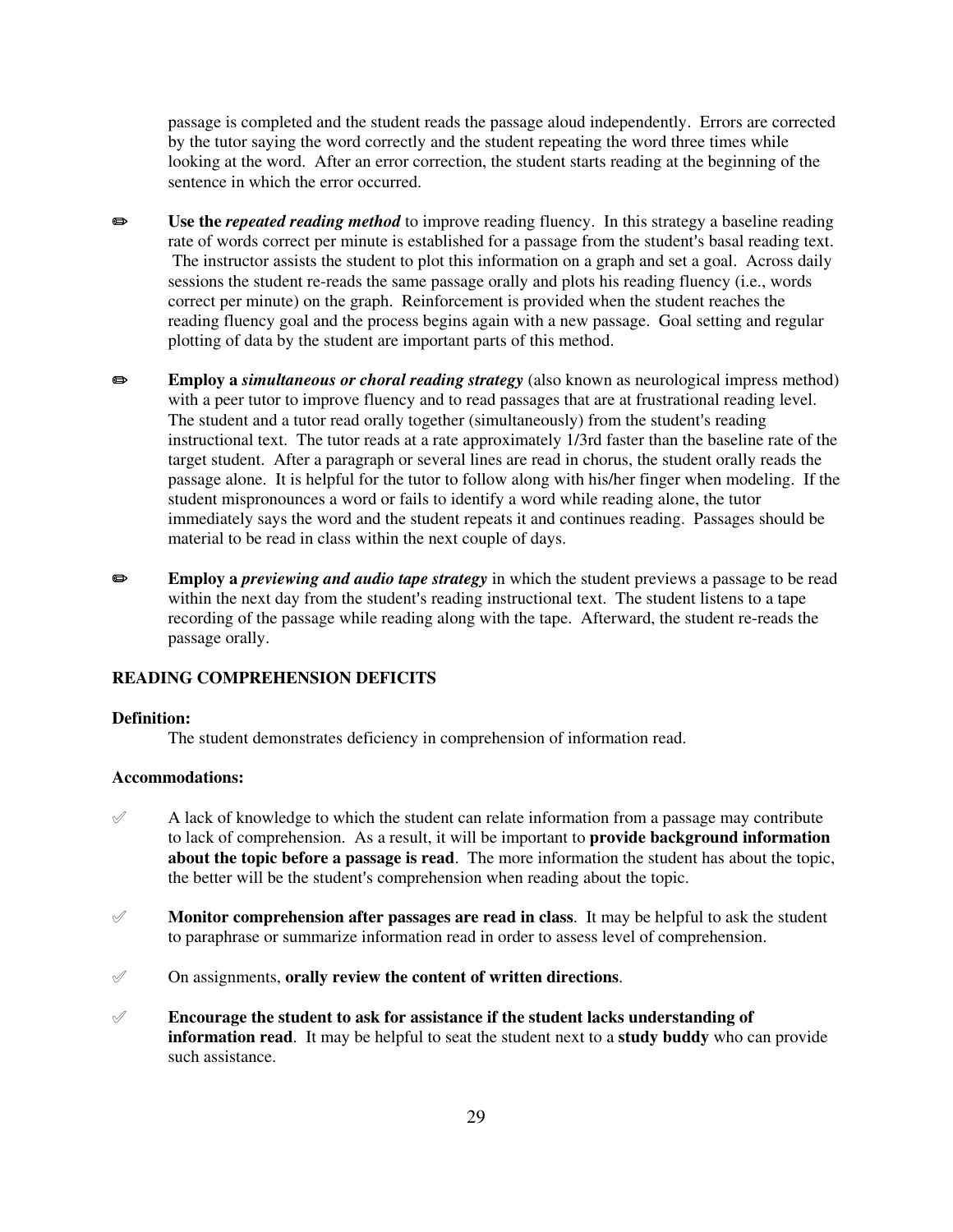- $\mathscr Y$  Provide texts with **key phrases and vocabulary highlighted**.
- ° **Provide a study guide prior to the student reading a passage**. The study guide might consist of open ended questions, fill in the blank items or true false items which the student responds to. The student first reviews the study guide and then looks for responses while reading the passage.
- $\mathscr A$  A lack of basic reading skills, including adequate reading fluency, is inhibiting comprehension with this student. As a result, it will be helpful to **orally review information in a passage before it is read**, provide a tape recording of a passage, or have a peer pre-read the passage with the student and discuss its meaning.
- ° **Provide extra time for the student to read a passage or shorten the amount to be read**. Reading comprehension difficulties often result in a need to re-read a passage or engage in other cognitive strategies to gain meaning from a passage.
- ° **Review the meaning of key vocabulary words and concepts before a passage from a content area text is read in class**. It will likely be helpful to relate the vocabulary to the student's experience. Also, have the student use the vocabulary in sentences. Briefly discuss how this vocabulary will be used in the passage in order to facilitate understanding of the words when read in the text.
- $\mathscr X$  Avoid testing the student on content that is only presented through reading. Make sure that **information on tests is taught orally** prior to a test.
- ° It may be necessary in some circumstances to **read a test to the student or to employ oral testing methods**.

- **Example 3** Encourage the student to read regularly. Provide reading material of interest at independent reading level and assign time for the student to read. In addition, consult with the student's parents to encourage independent reading in areas of interest at home.
- P Enhance motivation by clearly **identifying concrete and meaningful purposes for reading a passage** (e.g., you will learn ......, after you have read this passage you will know how to ....., the information in this passage will be on tomorrow's test, etc.).
- **P** Teach the meaning of key vocabulary and new or unfamiliar terms before the student reads a passage.
- P Have **the student and a cohort read a passage with the goal of asking each other questions**. This activity can be turned into a game by assigning points for questions correctly answered.
- **Example 3** Pair the student with a peer. Both students read a passage paragraph by paragraph. At the end of **each paragraph the students suggest questions that were answered by the paragraph and each summarizes the information** in a couple of sentences. Each student then predicts what the next paragraph will reveal.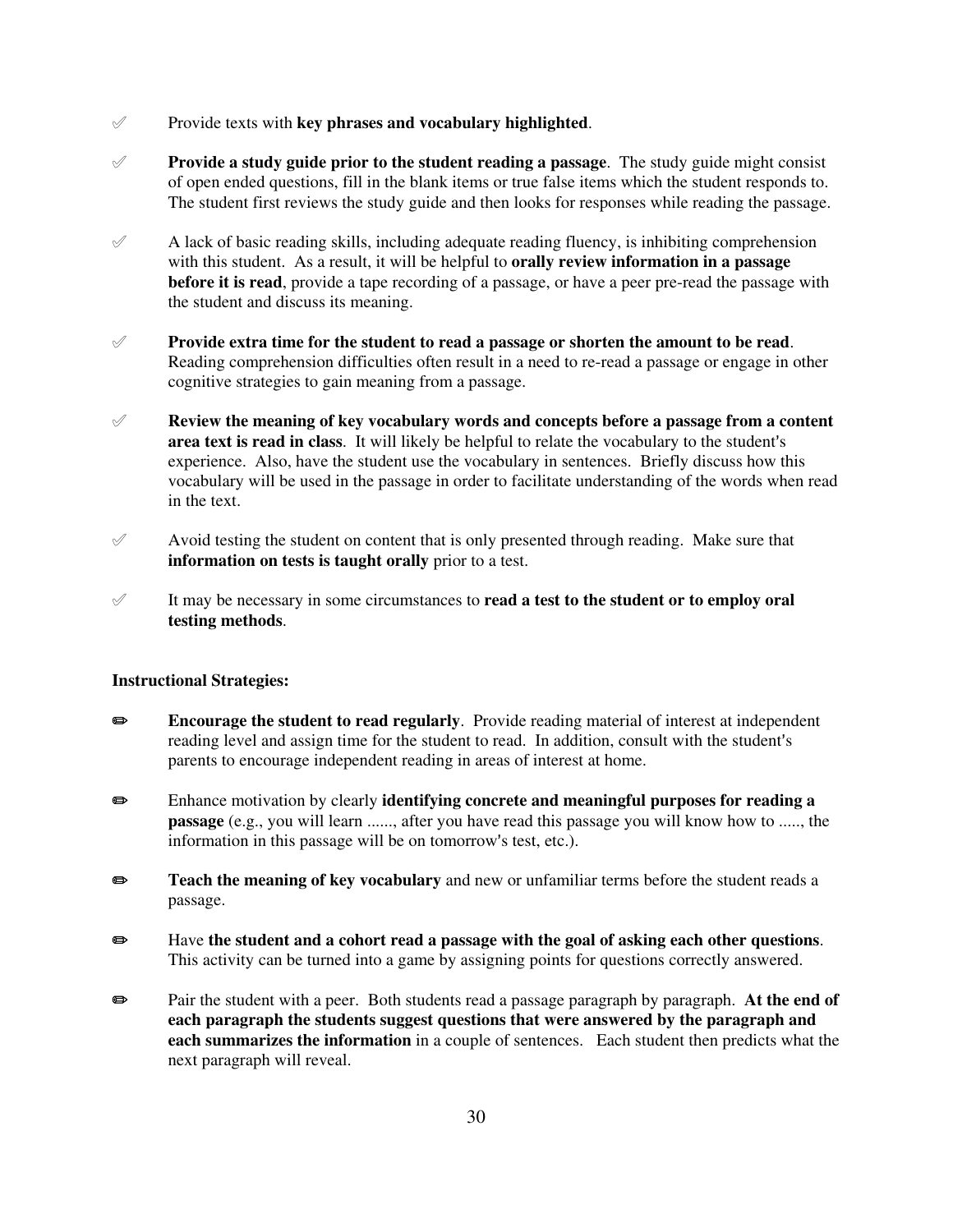- P **Teach the student that expository texts (i.e., content area texts) are usually written in a typical style**. A chapter is divided into sections by bold print headings. Each section discusses a topic which is summarized by the bold print heading for the section. Within each paragraph of a section are main ideas. **Show how this organization applies to texts used in class**.
- **P** Prior to reading expository text, **activate the student's prior knowledge of the subject matter.** This might be done by:
	- 1.) asking questions about the topic,
	- 2.) sharing personal experiences related to the topic,
	- 3.) brainstorming everything the student(s) knows about the topic,

4.) asking the student(s) to identify what the student(s) still needs to learn about the subject matter.

- P Using expository texts, **teach the student to summarize or paraphrase information read** in each paragraph and again at the end of sections.
- **Example 3** Teach the student to identify questions that an expository text passage will answer. Help the student turn a heading for a section in a content area text into a series of questions (e.g. Lewis and Clark Meet Native Americans: Where did they meet the Indians? What Indians did they meet? What happened when they met?). It will be important to model this procedure for the student and provide guided practice.
- **P** If an expository text contains questions at the end of a chapter, encourage the student to **review these questions before reading the text**.
- **Encourage the student to make a mental image of material read.**
- **P** Teach the student to **take notes when reading**. This can be done by helping the student learn to identify and paraphrase the topic of a section of text and the main ideas presented in the section. Writing the topic and main ideas will enhance memory for this information, which in turn will improve comprehension of additional text read.
- P **Teach the student the** *SQ3R (i.e., Survey, Question, Read, Recite, Review) Method* **of expository text reading**. In this approach the student first surveys a chapter to be read in order to become familiar with the general topic. The student then reads bold print section headings and turns these into questions. The student reads each section in search of answers to the questions asked. The student recites or restates the answers in the student's own words and moves to the next section of text. Upon completion the student reviews the information learned. Writing out questions and answers helps this process.
- **■** Use an *anticipation guide* to activate the student's interest in and prior knowledge about a topic in an expository text. This approach requires that key concepts of a passage be written on the board and defined. Then the student responds to a survey form either agreeing or disagreeing to statements about the topic (e.g., deserts are always hot, living at the equator would be fun, etc.). Responses to the survey can be shared and discussed with peers in a group or in a classwide format. The passage is then read and the student is given the chance to change position on survey items.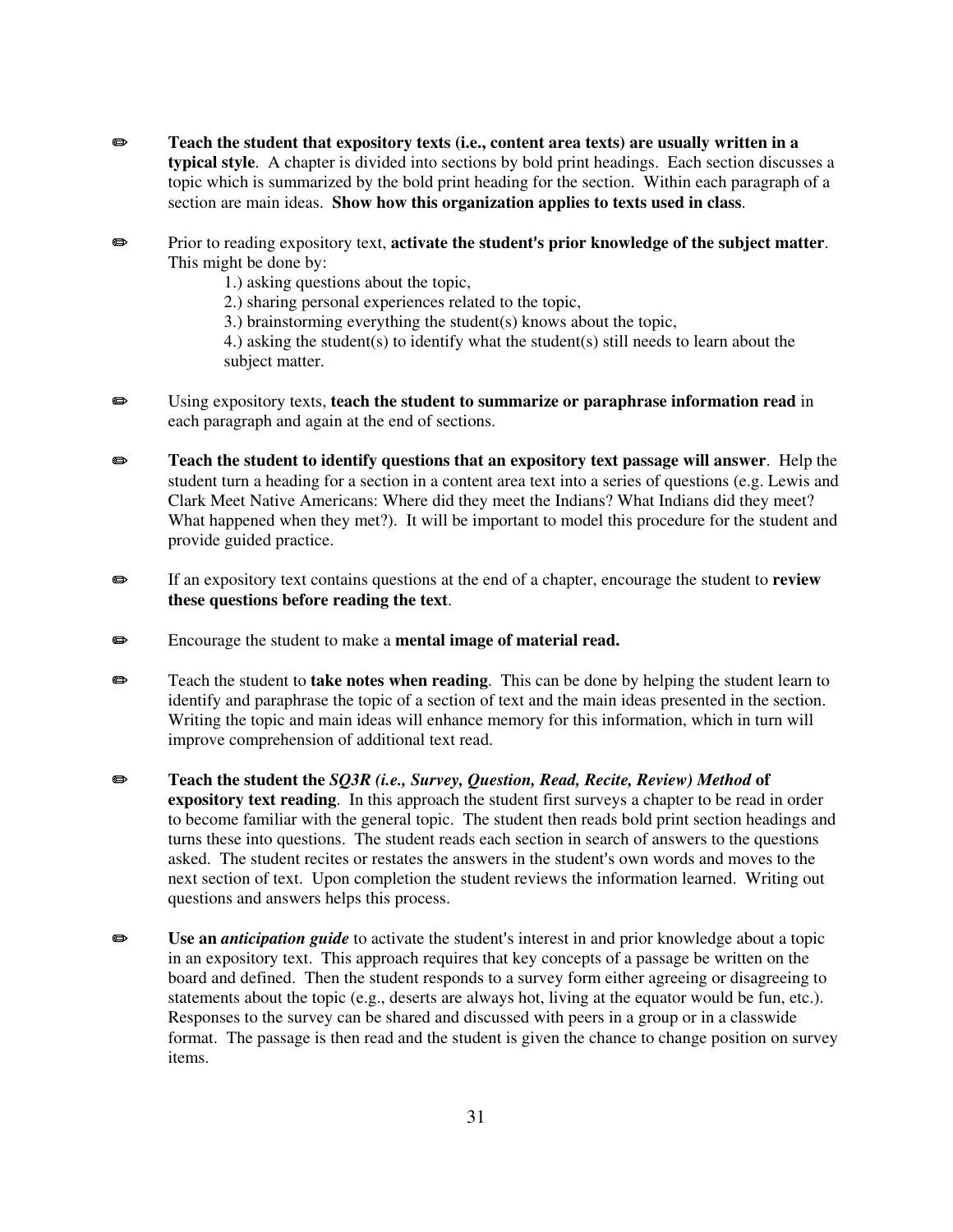- **Employ a** *cloze procedure* to enhance comprehension for expository text. A set of statements describing a passage is written. Key words in the statements are deleted and replaced with a blank space. The incomplete statements are reviewed with the student. The student reads the passage once, rereads while filling in the blank spaces and then reads it a third time to check answers. In this procedure it is important to review responses with the student to assess student understanding. Cues might be given on the cloze page by providing first letters or letter combinations for the missing words. Also, a word bank might be provided at the top of the page.
- **Provide an** *advance organizer* before the student reads from a content area text. This might consist of writing an outline on the board that reviews the content of material to be read. In addition, orally summarize the passage in understandable terms before the student reads the passage.
- **EXECUTE:** Have the student write questions for a test based on material read. In this strategy, the student should first read the passage, then re-read it to formulate possible test questions. A group of students might share and discuss their test questions.
- **Teach the student that narrative texts (i.e. novels, stories) have a typical structure** that consists of a setting, characters, a problem or set of problems, resolution(s) of the problem(s) and an ending. Identifying these components of a story will assist the student to comprehend the story.
- **Example 3** For reading of narrative text, break the story into parts, asking the student to guess what **each part will reveal**. After a section is read, the student decides if the prediction(s) was accurate and provides support based on story content. The student then makes predictions for the next section to be read. In this way story content is discussed as the story is being read. This strategy can be employed with a small group of students to facilitate further discussion.

#### **SPELLING DEFICITS:**

## **Definition:**

The student experiences difficulty correctly spelling words in written expression.

## **Accommodations:**

- ° On tasks requiring written expression, **weight grading in favor of content and ideas expressed** rather than accuracy of spelling.
- ° **Encourage the student to express himself freely in written expression with the understanding that help will be provided for spelling errors**. Instruct the student to merely circle words for which spelling is uncertain as the student writes. These can be corrected with assistance after the student completes the writing activity.
- $\mathscr S$  Seat the student next to a **study buddy who can provide help** with spelling errors.
- $\mathscr Y$  Provide the student a **poor speller's dictionary**. Encourage the student to look up the word if the student is uncertain about the correct spelling.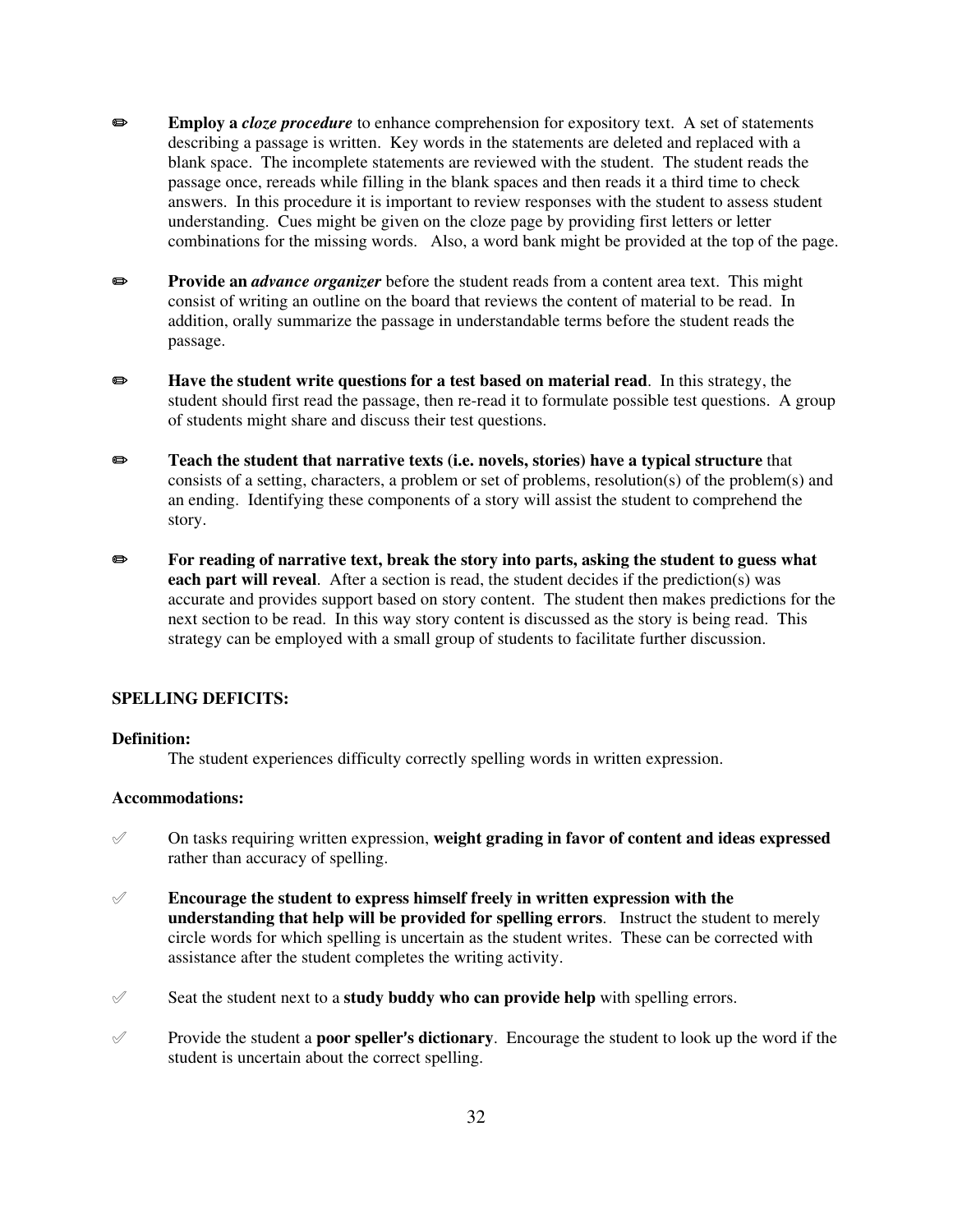- $\mathscr I$  Teach and encourage the student to **use a word processing program** to assist with correction of spelling errors.
- ° Provide **individualized spelling tests** since words from the standard spelling list are inappropriate or the student takes additional time to complete a dictated spelling test.
- Consider employing **an alternative spelling test scoring procedure.** Provide partial credit (e.g.,  $1/4$  credit,  $\frac{1}{2}$  credit, etc.) based on the number of correctly sequenced letters.

- **EXECUTE:** Assemble the student's **spelling list from words being taught in the reading instructional program**. In this way reading and spelling instruction will reinforce each other.
- $\bullet$  The student's spelling problems are sufficiently severe that written communication is significantly inhibited. As a result, **select spelling words from the 300 most common words used** in writing as identified by Fry.
- **P** Include in the student's spelling list **words that the student frequently misspells** when completing assignments.
- $\bullet$  This student may be overwhelmed with a long spelling list presented at the outset of the week. Instead, **estimate how many words a student will be able to learn in one session (e.g., perhaps 2 or 3). Then introduce this many words** each day or every other day. Continue to practice newly learned words.
- P **Use a** *flow method* **rather than a standardized set of weekly spelling words**. In this method a master list of words to be learned is established. The list is derived from words being taught in the reading curriculum, words from the Fry most common word list and words the student often misspells. The student is tested daily on a short set of these words. When the student is successful in spelling a word three days in a row, the word is replaced by a new word from the master list. Be sure to occasionally review words that have been identified as learned.
- P When possible **group spelling words according to spelling patterns** (i.e., root words and word families). Memory is enhanced when an individual groups information into categories. As a result, it will also be helpful to teach the student to find similarities (e.g., same root word, same ending, etc.) among spelling words and place the words into groups based on these similarities.
- **EXECUTE:** Devise a spelling list comprised of a root word(s) and its derivatives created by various **morphemes** (i.e., prefixes and suffixes). For instance, the list might be created using the root word welcome with its derivations of unwelcome, welcoming, welcomed and welcomes.
- P **Establish a reasonable number of new spelling words introduced each week**. If the student is unable to learn to spell 80% of the words correctly, further abbreviate the list. To enhance success and not draw attention to an abbreviated list, include on the list two or three words which the student has recently mastered.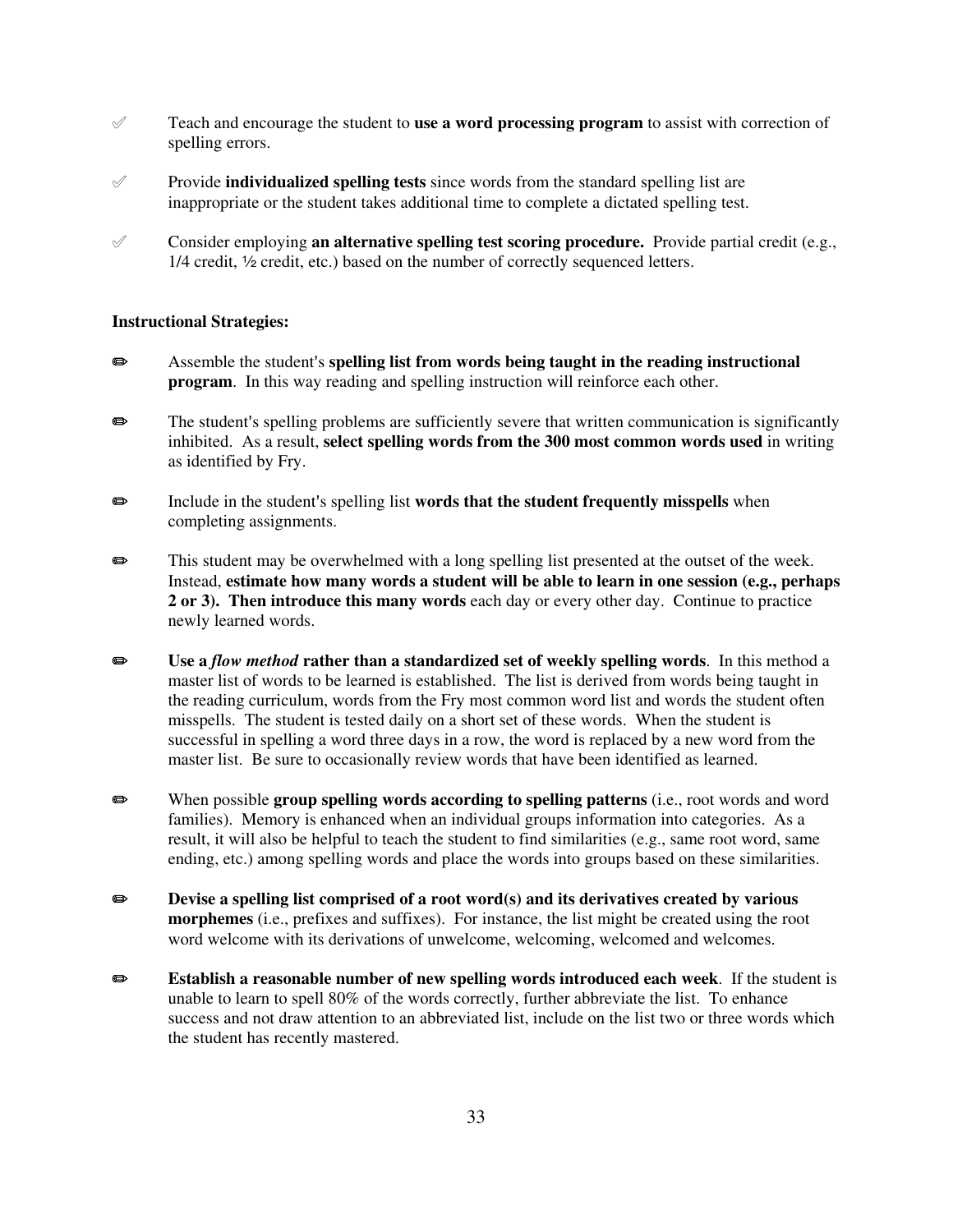- **EXECUTE:** Insure that the student is able to read, understand and use spelling words in oral **expression**. When introducing spelling words, have the student use them orally in sentences to insure an adequate level of comprehension.
- P When possible, **incorporate spelling words into daily reading and writing activities**.
- **On written assignments, provide feedback for spelling errors** by writing the correct spelling of incorrectly spelled words. Encourage the student to take time to study these corrections.
- $\bullet$  Teach the student to break spelling words into component parts of syllables and sounds. Use direct instruction procedures of modeling the skill, providing many opportunities for the student to practice the skill and providing immediate feedback/error correction.
- **••** Communicate and consult regularly with the student's parents concerning strategies to rehearse spelling words at home.
- **Example 3** The student usually spells words in a phonetically accurate manner but **often makes orthographic errors** (i.e., incorrect letter combinations). Inform the student of this problem and **encourage the student to study the letter sequences in words**, how words look, and to form a mental image of the word when practicing spelling words. To form a mental image the student should be taught to close his eyes and see the word on a mental screen.
- P **Use of a** *cloze procedure* might help the student overcome orthographic errors (i.e., spelling phonetically and making errors in letter sequences). In this strategy the instructor or tutor writes the word at the top of a piece of paper. Underneath the model, the word is written several times with progressively more letters replaced by a blank space. The student fills in the blanks to complete the word. After completing this task, the student turns the paper over and spells the word from memory.
- **EXECUTE:** The student might improve orthographic skills by looking for a word in print. Each time the word is found, the student underlines the word, reads it and orally spells the word while looking at each letter. Looking for the word and looking at each letter while spelling the word may help form a mental image of the word that will facilitate spelling.
- **Capitalize on the benefits of spaced practice**. Provide opportunities for the student to practice spelling words on a daily basis, several times a day, for short periods, at spaced intervals (e.g., self starter in morning, self starter after lunch, peer tutoring activity before end of school, spelling homework assignment).
- **Pair the student with a peer to play a spelling game**. A common game board such as from Chutes and Ladders is used. Each spelling word is written on a card. The student chooses a card, reads the word and then chooses to spell the word by copying it from the card or turning the card over and writing it from memory. The student moves two spaces if the word is spelled from memory, one space if copied and no spaces if misspelled. A peer tutor or parent volunteer serves as the referee.
- **EXECUTE:** Turn spelling tests into an instructional opportunity. It will be important to provide immediate feedback following each test and a method to rehearse the correct spelling of each misspelled word.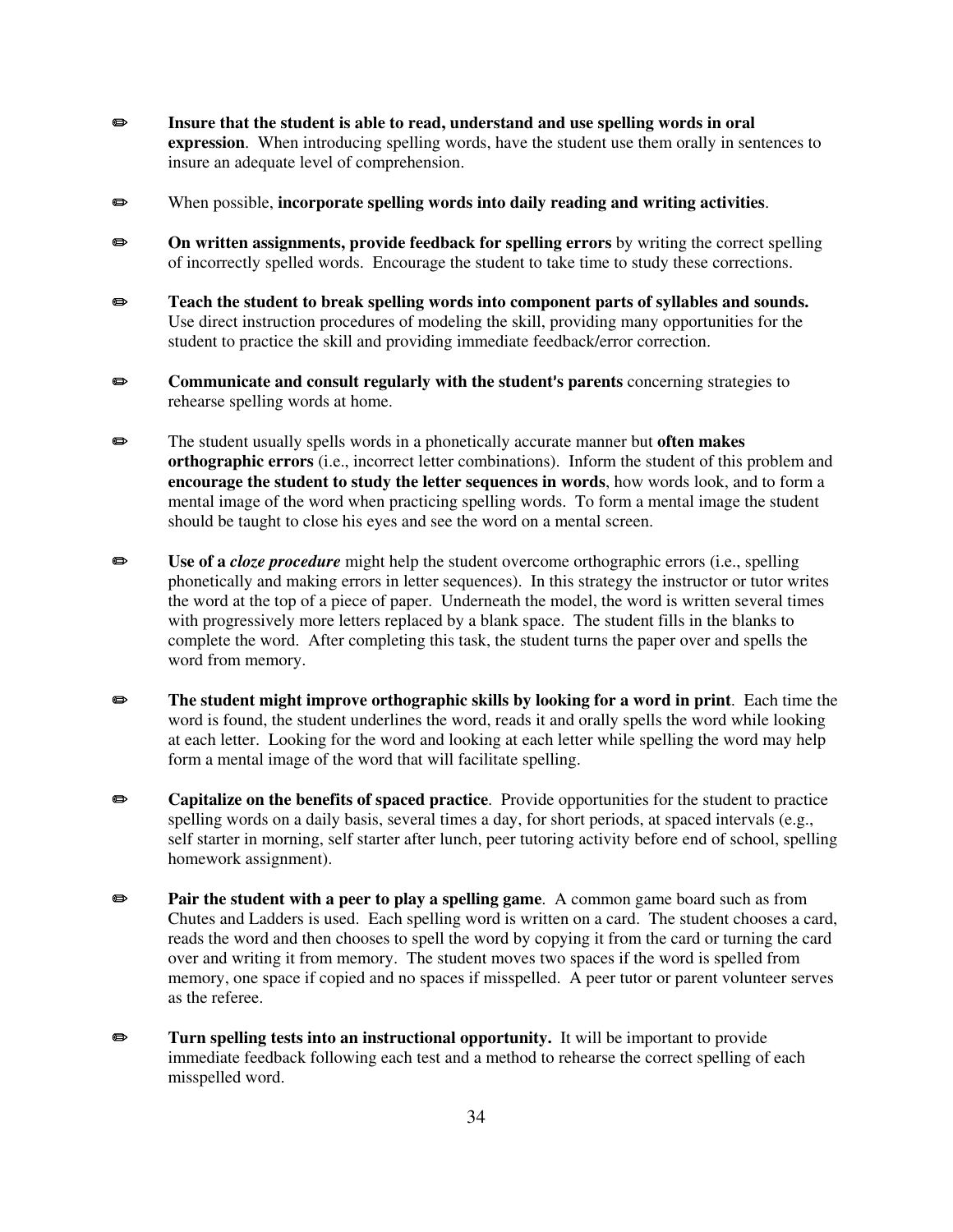- **P** During instruction, **provide a high number of opportunities for the student to successfully** spell the word from memory (i.e., not just copy). Provide immediate feedback about accuracy. Immediate feedback might consist of self checking and correcting.
- **Use visual, auditory and kinesthetic modalities** in instructional activities. The student sees the word, hears the word read, reads the word, studies individual letters and letter combinations, hears the word pronounced by syllables and phonemes, hears the word spelled, orally spells the word, copies the word in the air with arm movements while saying each letter, traces the word with his fingers while saying the letter names, copies the word on paper and spells the word from memory.
- **Employ the** *Fernald Method* **to teach spelling of phonetically irregular words or words the student especially struggles with**. Follow the steps below.
	- 1.) Write the word on a piece of paper.

2.) As the student looks at the word, the instructor clearly states the word followed by the student clearly articulating the word.

3.) The student studies the word to form a mental image. This might be facilitated by the student visually studying the word, saying the word and spelling it aloud and tracing the word.

4.) Only when the student is absolutely certain he can spell it correctly, the student turns the page over and writes the word from memory.

5.) The student checks his product with the master.

- **Provide the student an opportunity to rehearse spelling words presented on a tape recording**. The student hears the word read, then spelled, while looking at the word on a spelling word list. The tape repeats the spelling several times as the student responds in chorus. The tape then directs the student to pause the recorder, cover the word on the list and write it from memory. The student immediately compares the product with the model. If correct, the student moves to the next taped word. If incorrect, the student copies the word three times and attempts again to write it from memory.
- **Employ a modification of the** *delayed prompting* **procedure** with a peer tutor to rehearse spelling words. From a short list of words being practiced, the tutor reads the first word. The student is instructed to orally spell the word if the student knows how. If the student is uncertain, the student is instructed not to respond. The tutor then spells the word orally followed by the student spelling the word. Two points are awarded for spelling the word without a prompt and one point for spelling it with a prompt. If the student attempts to spell a word for which the student is uncertain, a reminder is provided to only spell the word if certain. The list is presented several times or until the student feels comfortable trying to spell words from dictation.
- **EXECUTE:** Teach the student to use the *Cover-Copy-Compare* procedure to rehearse spelling words. The instructor writes a short list of spelling words several consecutive times (a,b,c,a,b,c, etc.) down the left-hand column of a piece of paper. The student reads the first word, orally spells the word, covers the word and writes the word from memory next to the covered model. The student then removes the cover and compares the word with the model. If the word is spelled correctly, the student moves to the second word and repeats the process. If the word is misspelled, the student copies it three times, covers the model and writes it from memory. This error correction routine is continued until the word is written correctly from memory. If the student experiences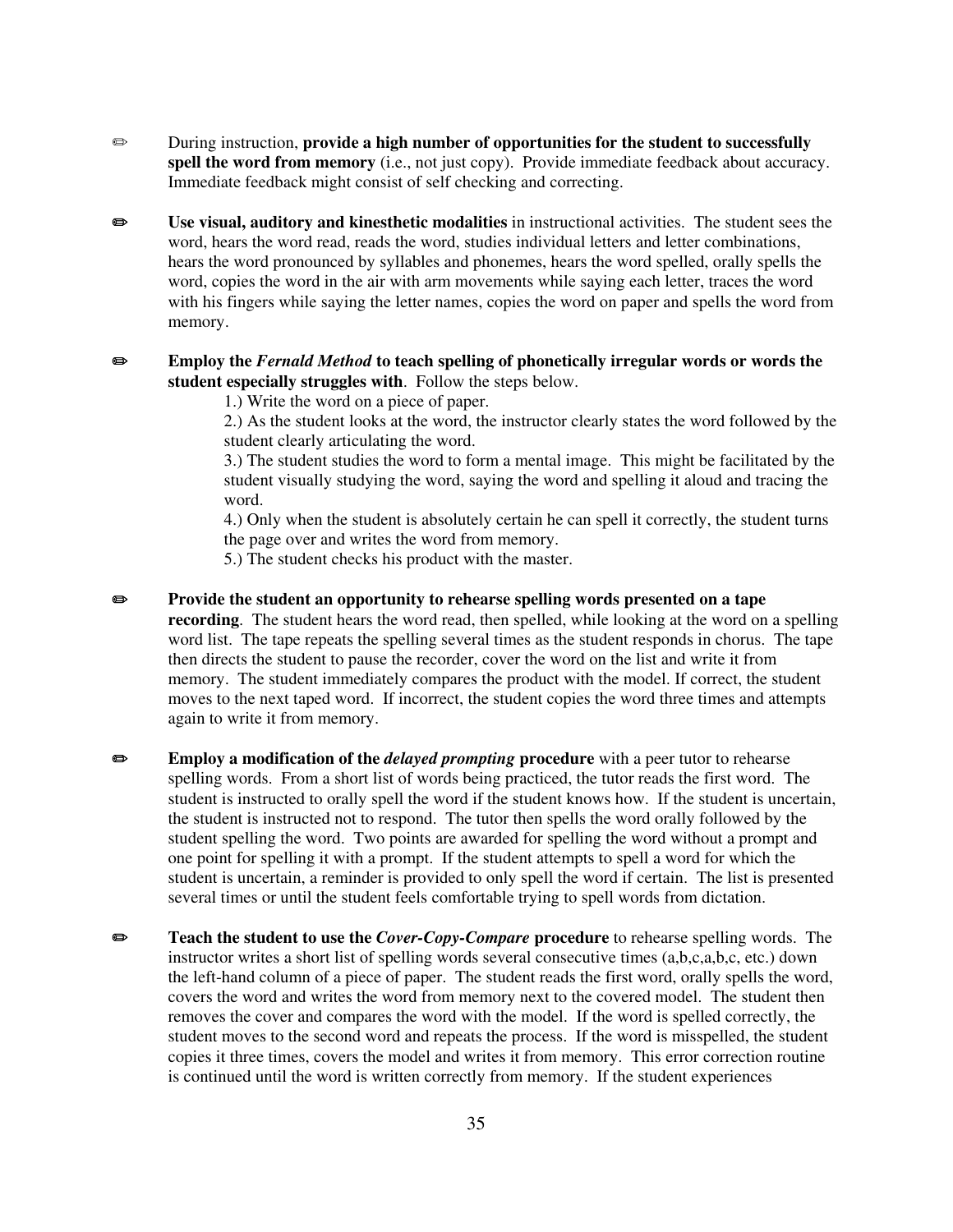difficulty with this procedure, reduce the number of new words by sandwiching new words between two words the student knows how to spell (i.e., new, known, new, known, etc.).

- **EXECUTE:** With the help of a peer tutor or aide, **employ magnetic letters or letters on cards with the cover-copy-compare procedure**. In this strategy, the peer tutor orally states a word and then spells the word. The student says the word, and orally spells the word while assembling the word using magnetic letters or letter cards. The student then looks at the word, orally spells the word, covers the model and writes it from memory. The student then compares his product with the model. A new word is introduced if the student is correct. If the student is incorrect, the student copies the word three times while orally stating the letters as copied and tries again to write it from memory. In this procedure a few words are repeated in sequence several times.
- P Employing a peer tutor or aide, **use the** *Add a Word* **method to rehearse spelling words**. Ten words are taken from a master list and copied by the student down the left-hand column of a piece of paper. As the student copies, the student first reads the word and says each letter name as it is written. After copying the words, the student covers the words. The tutor dictates the list to the student who writes each word next to its covered model. After the ten words are dictated, the student compares his spelling to the model. Each word spelled incorrectly is copied with the student saying the word and saying each letter as it is written. The procedure is carried out daily. Words that are spelled correctly on two consecutive days are replaced with new words from the master list.
- **P** For particularly difficult words that have been resistant to accommodation, associate a tune with the spelling of the word.

Five letter words: Use the tune *You Are My Sunshine*. The word will need to be spelled six times to finish the tune.

Six letter words: Use the tune *Happy Birthday*. The word will need to be spelled four times to complete the tune.

Seven letter words: Use the tune *Twinkle Twinkle Little Star.* The word will need to be spelled six times to complete the tune.

#### **BASIC MATH SKILL DEFICITS**

## **Definition:**

The student experiences deficits in skills prerequisite to computation (e.g., number recognition, math facts) or in computation itself.

#### **Accommodations:**

- **Provide a number line on the student's desk** to help the student identify numbers, write numbers, visualize number relationships or for use in simple addition and subtraction.
- $\mathscr A$  **Provide a "cheat sheet" with math facts**. Allow the student to use this reference tool on assignments and tests until math facts have been memorized. However, encourage the student to guess before looking for the answer on the cheat sheet. The "cheat sheet" will provide immediate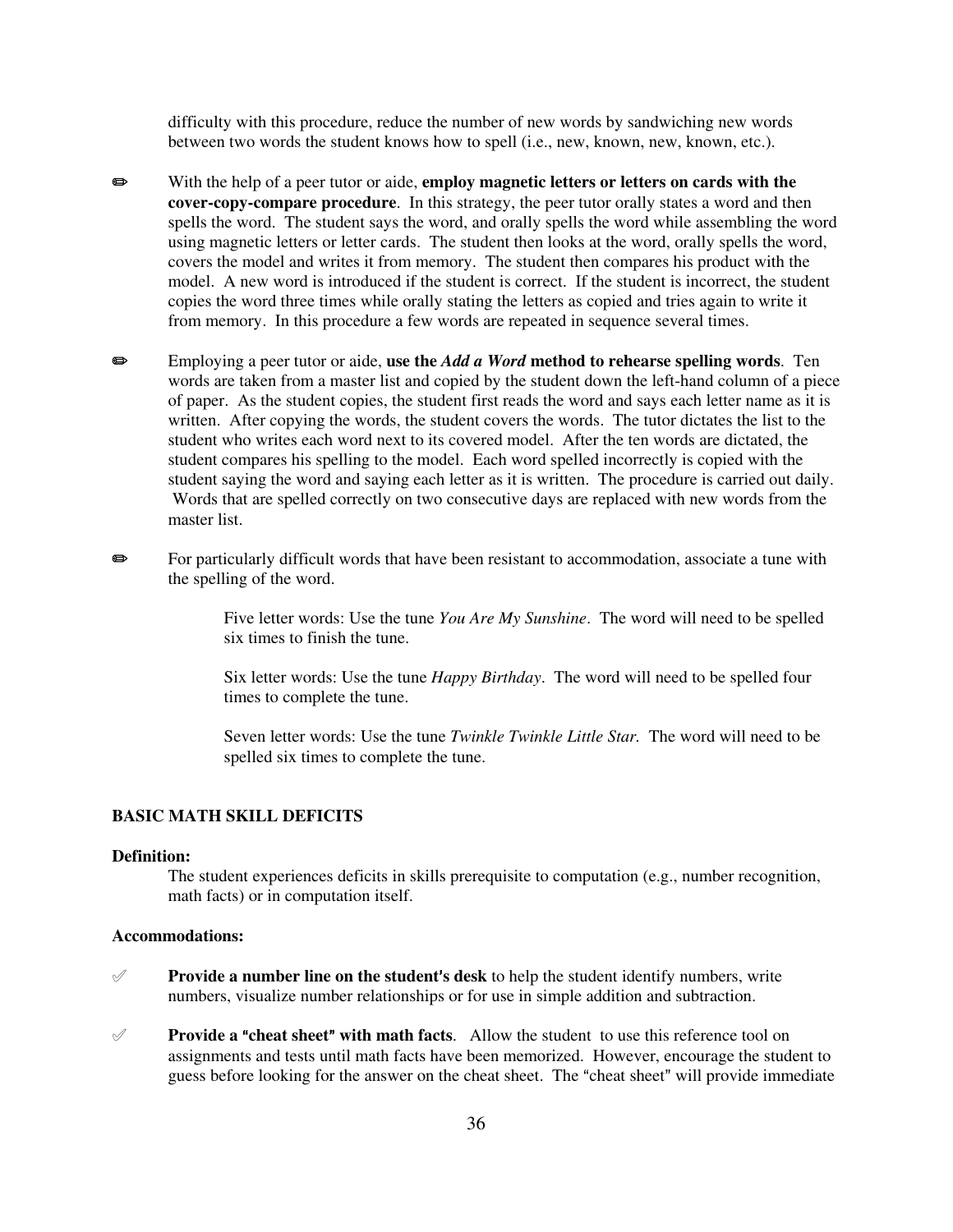feedback for the guessing response. Such immediate feedback supports learning.

- ° Lack of math facts can inhibit practice of algorithms with this student. As a result, **allow the student to use a calculator to access math facts** when practicing math calculation skills.
- ° **Allow the student to use the** *touch point math procedure* to compensate for lack of memory of addition and subtraction facts.
- ° **Provide adequate space on the page** to write and erase numbers during computation.
- ° **Provide graph paper to help the student organize** rows and columns when computing math problems.
- ° **Monitor student performance at a high rate to insure the student is not practicing errors**. It may be helpful to enlist a peer helper in this regard.
- $\mathscr A$  At the start of an independent seat work assignment, **monitor the first couple of items** to insure the student understands how to complete problems.
- $\mathscr A$  **Avoid confusing the student by mixing problem types** (e.g., subtraction and addition) until the student has achieved mastery.
- $\mathscr A$  **Reduce the length or number of problems on an assignment** in order that the student complete the assignment in the same time as average classmates.
- $\mathscr V$  Due to computation difficulties, the student is slow to complete math assignments. **Establish a reasonable limit on the amount of time spent on math homework**. This might require adjusting the length of some assignments.
- ° **Allow additional time on math tests or reduce the number of items on the test.**

# **Instructional Strategies to Teach Counting:**

- **EXECUTE:** Identify to what number the student reliably counts. Establish **realistic instructional goals by introducing only two or three additional numbers at a time**. When these numbers have been mastered, progress by another two or three numbers.
- **Employ direct instruction procedures** when teaching the student to count. Model the counting skill, allow the student numerous opportunities to practice the skill and provide immediate feedback/error correction.
- **Employ choral responding** when teaching the student to count. In this procedure the student counts several times in chorus with the instructor before counting independently.
- P **Use objects to help the student learn to count**. Use of meaningful objects such as pictures of students, toys or pieces of candy will be helpful. Alternate objects counted across trials to maintain interest. Emphasize one to one correspondence.
- **EXECUTE:** Provide numerous opportunities for the student to use counting in daily activities (e.g.,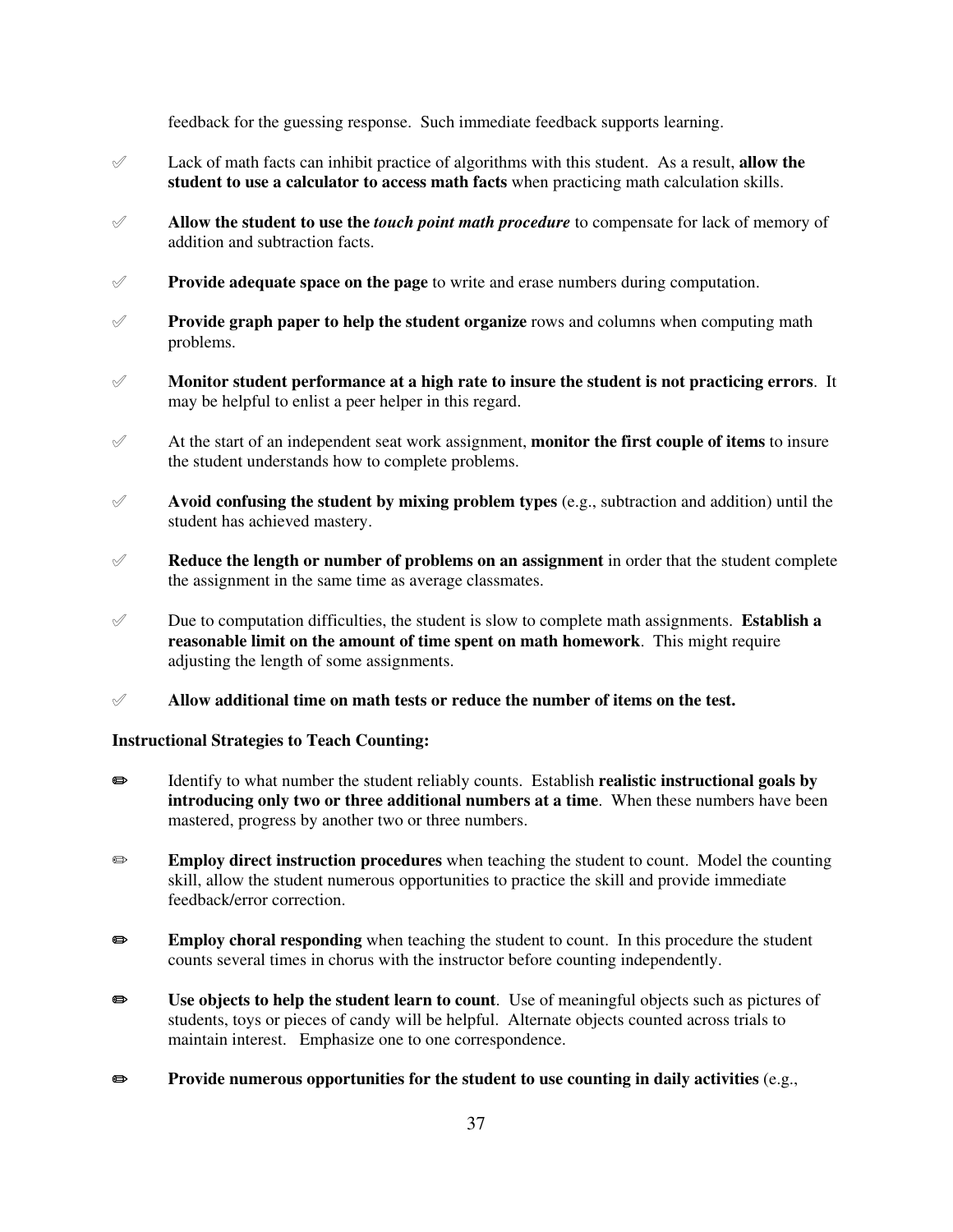count the friends you are playing with, count the legos in your building, count the cars in the parking lot, count the steps taken to the drinking fountain, count specific objects in catalog pictures, etc.)

- **Example 3 Capitalize on the benefits of spaced practice**. Rehearse counting several times a day for short periods of time. Providing counting activities for the parents to employ at home and using an upper grade peer tutor to practice counting activities will be helpful in reaching this goal.
- **Example 1** Provide the student regular opportunities to **play games that require counting**. Many early childhood games (e.g., Chutes and Ladders) require counting spaces on a game board.

#### **Instructional Strategies to Teach Number Recognition and Number Writing:**

- **E**mphasize recognizing **numbers** that are **within the range of the student's counting ability.**
- P Establish realistic expectations by **introducing only one or two new numbers at a time**. Provide opportunities for the student to practice previously learned numbers while rehearsing a new number(s).
- **Employ direct instruction procedures.** Model reading or writing of a number(s), provide the student numerous opportunities to practice the skill and provide immediate feedback/error correction.
- **Example 3 Capitalize on the benefits of spaced practice**. Practice number recognition and writing of numbers on a daily basis, for short periods, several times a day (e.g., at the outset of school, after recess, at the end of school and as homework). It may be necessary to provide a cross age peer tutor to accomplish such a schedule.
- **Example 2 Tape a number line to the student's desk or table**. The student can refer to the number line to identify numbers via counting. The student can also copy number forms from the number line.
- The student will better learn to recognize and write numbers which have meaning, for which the number concept is established. As a result, **when introducing a new number, take time to have the student use the number in activities which enhance meaning** (e.g., name five toys you like, show me five fingers, slap my hand five times, etc.).
- **EXECUTE:** Provide opportunities for the student to become familiar with numbers by **activities employing visual and tactile modalities**. Activities such as matching numbers, tracing numbers, copying numbers in wet sand, playing with number puzzles and manipulating plastic number pieces will be helpful. **Encourage the student to say the number name when engaging with it.** This might require modeling by the instructor.
- **EXECUTE:** When teaching a new number, **integrate activities to identify the number by name as well as** write the number from memory. Learning to identify a number will help the writing process and learning to write a number will help the identification process.
- **EXECUTE:** When teaching, sandwich a newly introduced number among known numbers. Identify numbers the student knows and does not know. Introduce an unknown number by pointing to it and saying its name several times followed each time by the student saying the number name. Write the number in an array of two known numbers (e.g., known 1, unknown, known 2). Read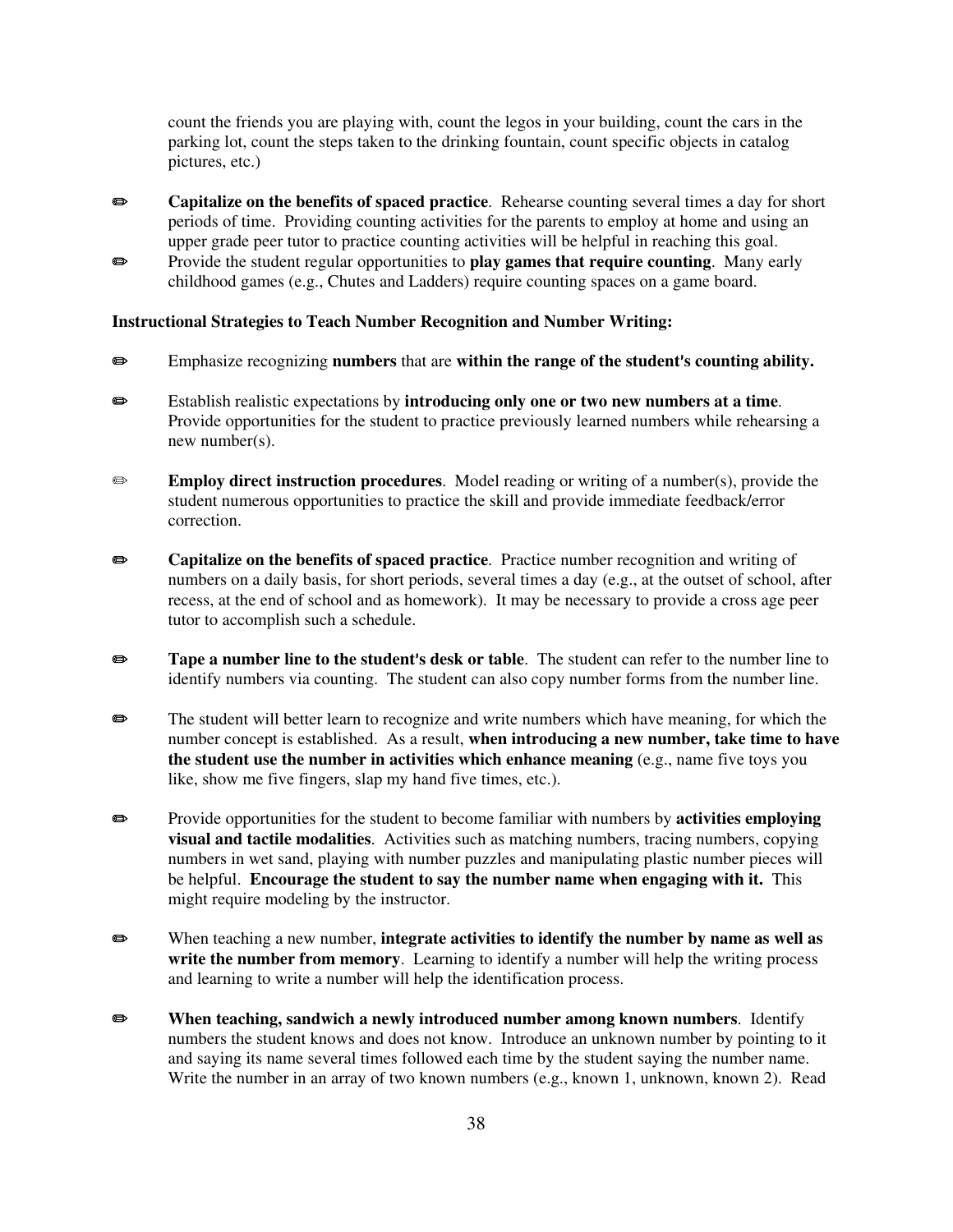the array of numbers in chorus with the student followed by the student reading the array independently. Rehearse the number several times in this manner while changing the position of the target number among different known numbers.

- P **Employ** *delayed prompting* **as a strategy to teach and rehearse number names**. Organize a set of five flash cards consisting of three known numbers and two unknown numbers to be learned. At the outset, the student is told to only say the number when certain of its name. The cards are flashed by a tutor. If the student recognizes the number, the student says its name. The student remains silent if the number is not recognized and the tutor says the number name which is repeated by the student. The student is praised for correct answers and reminded to wait when not certain. It is helpful to occasionally change the order of cards in the stack.
- P **Use a guided practice procedure moving from large to small muscle activity to teach number writing**. The student first forms the number by large movements of the arm. Next the student traces the number on paper several times and then writes the number on paper with the tip of the index finger. The student then copies the number with paper and pencil from a model followed by writing the number from memory.
- **■** Since some numbers will be more difficult for a particular student to write, **move onto writing new numbers while providing individualized help to learn to write difficult numbers.**
- **Exercise Separate Sepaced practice** by employing number recognition and writing activities several times per day for short periods of time. An upper grade peer tutor can be of help to run practice activities with the student. In addition, practice at home will be beneficial. It will be important to confer with the student's parents to insure that numbers being practiced at home are those being taught at school.

## **Instructional Strategies to Teach Math Facts:**

- **Explain to the student the value of learning math facts**. Knowing math facts will help the student complete assignments with greater ease and accuracy and make learning of new math procedures much easier.
- $\bullet$  Discuss with the student how math facts can be used to quickly solve many daily problems **faced by the student**. Provide examples (e.g., addition facts used to determine points earned in a game, subtraction facts used to determine point differences between players) and have the student identify more examples.
- **Provide adequate drill and practice** so that math facts become automatic. During drill and practice activities, provide immediate feedback/error correction.
- **Exercise Separt Capitalize on the benefits of spaced practice**. Provide opportunities to practice math facts on a daily basis, for short periods, several times a day (e.g., at the outset of school, after recess, at the end of school and as homework). It may be necessary to provide a cross age peer tutor to accomplish such a schedule.
- P Emphasize success by **introducing only a few** (e.g., perhaps one, two or three) **math facts each day** or every other day.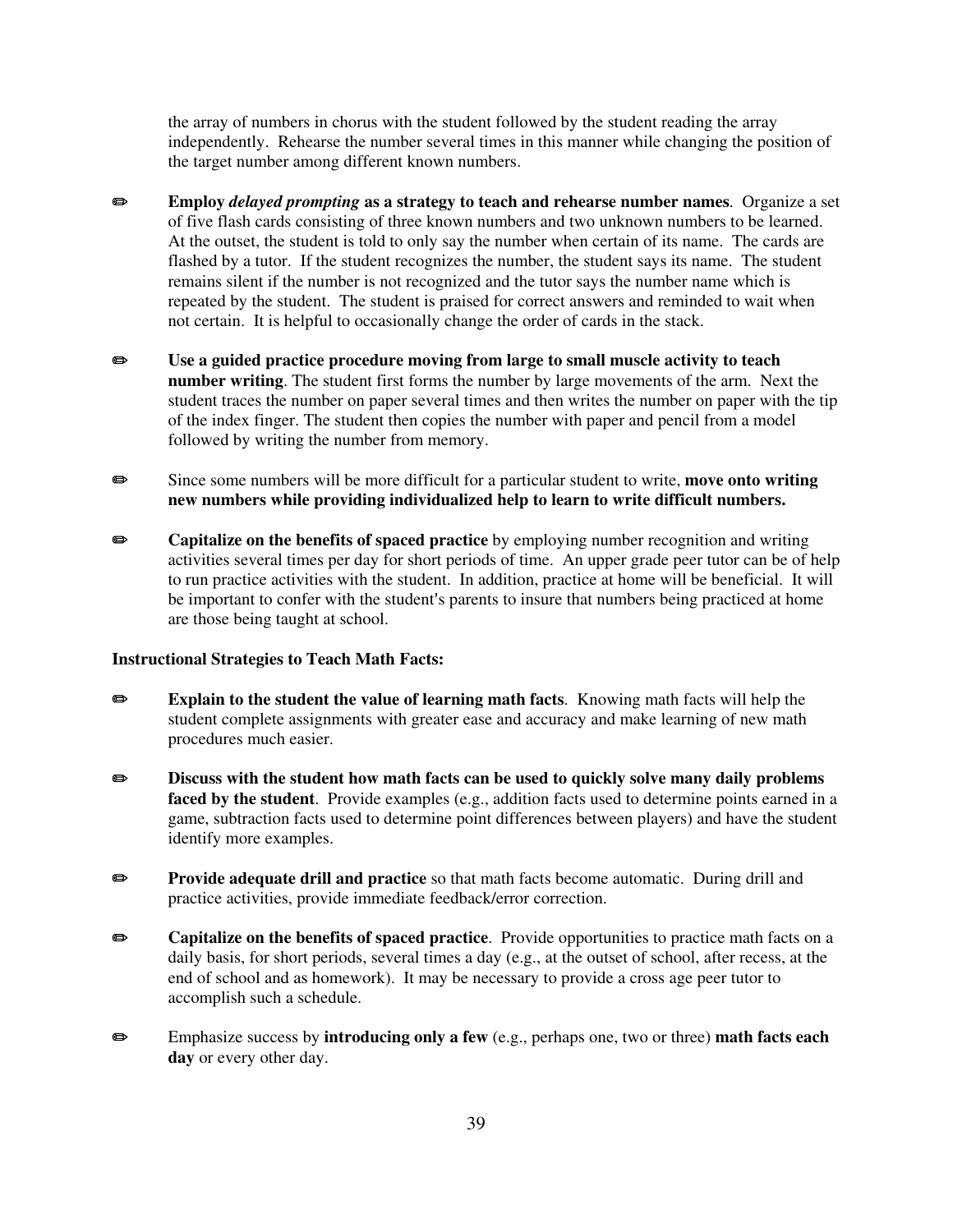- **Example 3** During instruction, provide a **high number of opportunities for the student to successfully state or write math facts from memory** (i.e., not just copy). Provide immediate feedback about accuracy. Immediate feedback might consist of self checking and correcting.
- $\bullet$  When teaching addition facts, first teach the commutative law (e.g.,  $1+2 = 2+1$ ) and then **present math facts in the following sequence**:

 $+ 0$  and  $+ 1$ Doubles: 2+2, 3+3, etc. Doubles + 1: 2+3, 3+4, 4+5, etc. Doubles + 2: 2+4, 3+5, 4+6, etc. Plus tens: 2+10, 3+10, etc. Plus nines:  $[(any number -1) +10]$ : 2+9, 3+9, etc. Remaining facts: 2+5, 2+6, 2+7, 2+8, 3+6, 3+7, 3+8, 4+7, 4+8, 5+8

P **When teaching multiplication facts, review the commutative law (e.g., 3x4 = 4x3) and use the following order of presentation:**

> x0 and x1 x2 and 2x  $x5$  and  $5x$ x9 and 9x Perfect squares: 1x1, 2x2, 3x3, etc. Remaining facts: 3x4, 3x6, 3x7, 3x8, 4x6, 4x7, 4x8, 6x7, 6x8, 7x8

- **P** Teach multiplication facts even if all addition and subtraction facts are not known.
- **Example 1** Help the student **record math facts that have been learned on a chart to enhance motivation.**  A useful chart consists of a computation table (i.e., a table with numbers 0 to 12 across the top and side) that lacks answers within cells. As the student learns a math fact, allow the student to place the answer in the corresponding cell.
- **EXECUTE:** Teach the addition, subtraction and multiplication processes prior to knowledge of all math **facts.** Understanding of these processes will assist memory for associated math facts.
- **Employ** *delayed prompting* as a strategy to teach math facts. Write math facts to be learned on flash cards. Organize the cards into stacks of five or six. A flash card is shown by the instructor and read by the student. The instructor immediately provides the correct answer followed by the student rereading the card and stating the answer. The cards are successively shown until the stack has been reviewed twice in this manner. At this point the student is told that on the next flashes to only give an answer if certain it is correct. If uncertain, the student is to wait for the instructor to give the right answer. The pack is then presented six times. If the student does not respond to a card in 5 seconds, the instructor says the answer, the student rereads the item and states the answer. If the student gives a wrong answer, the student is reminded to wait when uncertain. A peer tutor or aide can be used to present this program.
- P Teach a peer tutor or parent volunteer to **use the** *cover-copy-compare method* **with the student**.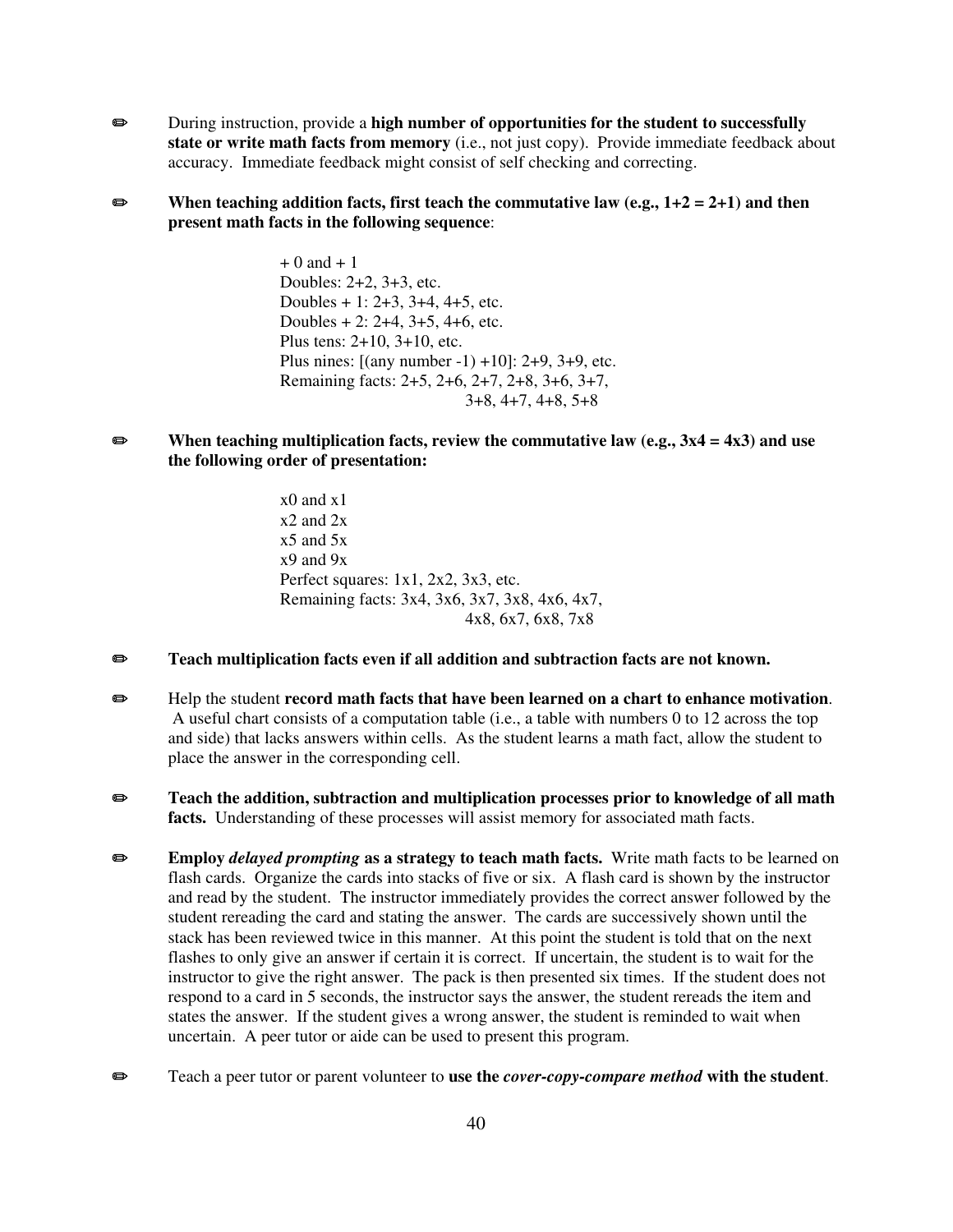A few math facts to be learned are written down the left-hand margin of a piece of paper. The student reads the first item, covers it with a card and rewrites it to the right of the now covered model. The student uncovers the model, comparing the product with the model. If the student is correct, the student proceeds to the next item. If the student is incorrect, the student copies the model 3 times to the right of the error. The student then covers the work, writes the response from memory and again compares the product with the model. The sequence of items repeats itself several times down the page to allow a high rate of opportunities to respond.

- **Employ the** *add a fact method* to teach math facts. In this method ten math facts to be learned are selected from a master list of unknown facts. The student copies the ten facts down the lefthand margin of a piece of paper. The student covers the column of facts. The instructor dictates each problem which the student writes to the right of the covered model. The student writes the answer to the problem, uncovers the model and compares the product with the model. If the answer is correct, the next fact is dictated. If the answer is wrong, the math fact is copied again. This procedure is carried out daily. When the student responds correctly to an item on 2 consecutive days, it is removed from the list of 10 facts and replaced with another fact from the master list.
- **Employ the** *drill sandwich method* to teach math facts. Three unknown and seven known math facts are identified and written on index cards. The unknown facts are taught by reading them successively to the student and having the student repeat the facts. The unknown facts are then placed in positions 3, 6, and 8 of the stack of ten flash cards. The set of flash cards is presented several times. Across presentations the position of known facts is changed while the unknown facts remain in positions 3, 6 and 8. When the student makes an error, state the correct response and have the student re-read the item and state the correct response three times. A peer tutor can be taught to run this program.
- P **Employ** *daily math fact timings.* A graph is made with the date along the x axis and the number of correct responses per minute along the y axis. Daily, the student is given one minute to complete a page of math facts. Afterward, the number of correct responses is plotted on the graph. The student's performance is compared with past performance as well as a goal line which represents the desired number of correct facts per minute. This procedure allows the student to assess progress.
- **■** Communicate with the student's parents about establishing a home based tutorial program to help learn math facts. It will be important to consult regularly with the student's parents so that they are rehearsing the same facts practiced in class. Provide the parents easy to use tutorial procedures such as *cover-copy-compare* or the *drill sandwich method*. Regular communication increases the likelihood of a home based tutorial program being followed.
- **Example 3 Teach the student the** *touch point math procedure* to be used to compensate for lack of math facts until these facts are learned.

#### **Instructional Strategies to Teach Algorithms:**

**Employ direct instruction methods.** Model how to compute the algorithm, provide numerous opportunities for the student to practice the skill and provide immediate feedback/error correction.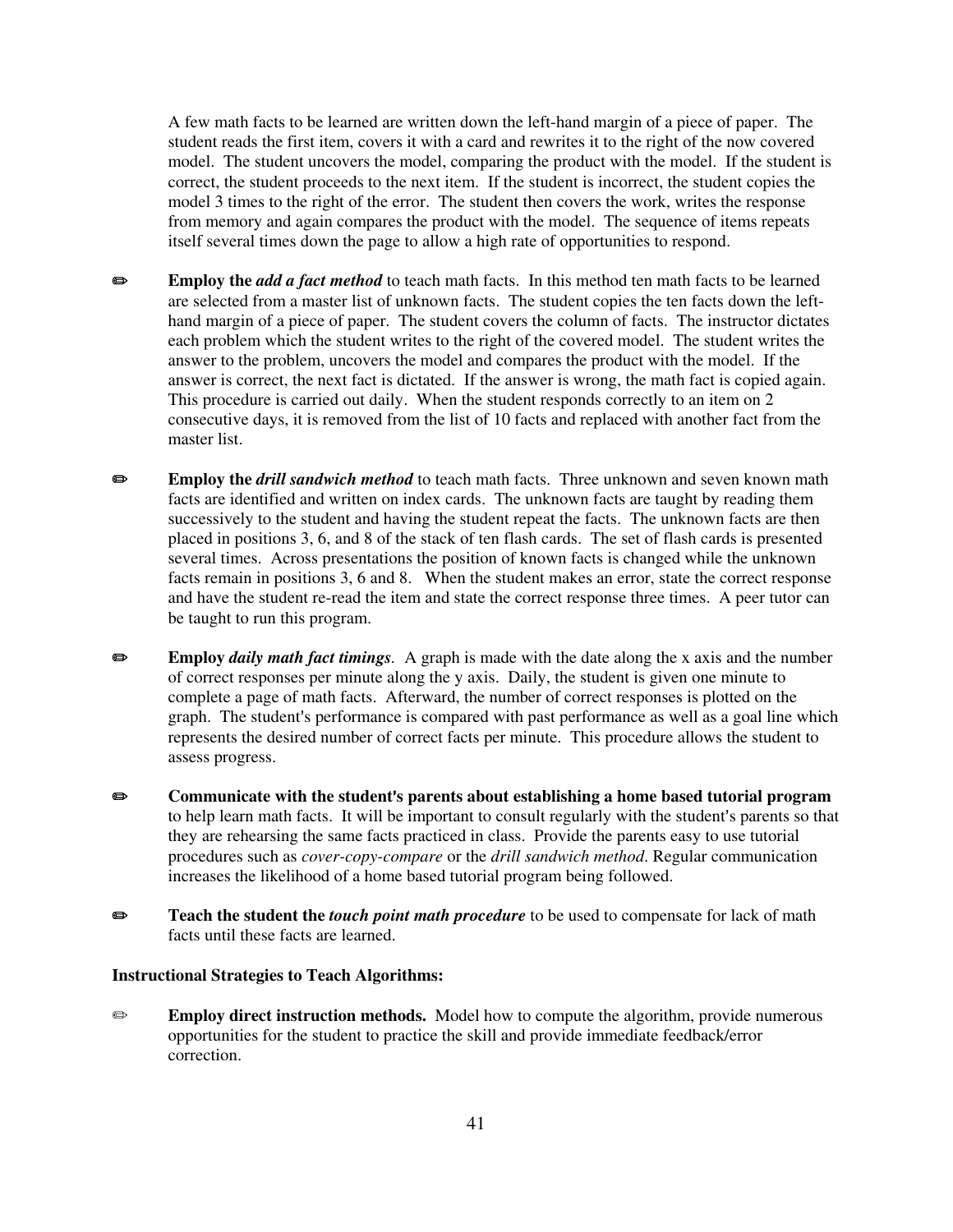- Individually, or in a small group, **preview a computation skill with the student before it is taught to the class**. This will likely enhance effectiveness of the classwide teaching procedure for the student.
- $\bullet$  Use manipulatives to demonstrate application of an algorithm. Such concrete references will enhance the student's understanding of the process and therefore memory for the procedure.
- **Examples** Whenever possible, **use real life examples** from the student's experience to demonstrate use of a math computation skill.
- **Provide ample space on the page for the student to organize work** and erase and correct errors. This is particularly important when a skill is first being learned and practiced.
- **EXECUTE:** When first teaching a new computation skill, **provide the problem written on the page rather than requiring the student to copy the problem**. This will insure that the problem is written neatly with adequate room between rows of numbers. It will also eliminate the issue of confusing the problem from the work done to solve the problem.
- **Place a model algorithm at the top of the page** to which the student can refer when practicing.
- Since the student does not know all addition and subtraction facts and uses finger counting to compensate, **teach the student to count up from the largest number when adding** single digit numbers and to **count down from the largest number when subtracting** single digit numbers.
- **Break an algorithm into component parts**, teaching one part of the computation procedure at a time. It will also be beneficial to **provide a verbal set of steps** for the student to follow (e.g., when dividing, first estimate, divide, multiply, and subtract).
- **EXECUTE:** Teach the student that all computation except division begins at the left of the problem and **works right**. Explain to the student that math is different from reading in this way. On the first few items of a computation worksheet involving addition, subtraction and multiplication problems, it may be helpful to **place a left facing arrow at the right-hand side of problems**.
- **EXECUTE:** Provide numerous examples, **slowly walking through each step while simultaneously verbalizing the step**. Have the student work the problem as the instructor works the problem.
- **Check for accuracy at the outset of an independent seatwork task** involving practice of computation problems. It is important that **correction be made immediately** so that the student does not rehearse errors.
- **Pair the student with a model student** who can immediately answer questions, check and correct performance, provide guidance, demonstrate the calculation process and encourage. Initially, the study buddy might demonstrate a problem followed by the student doing the next problem of a worksheet. The pair might trade problems at first until the student is ready to work more independently.
- **EXECUTE:** The student will benefit from a template that provides boxes to be filled in when completing a **computation problem**. The template also provides signs on each line to cue the student to the correct procedure (e.g., subtract, etc.) In time the template can be faded and eliminated as the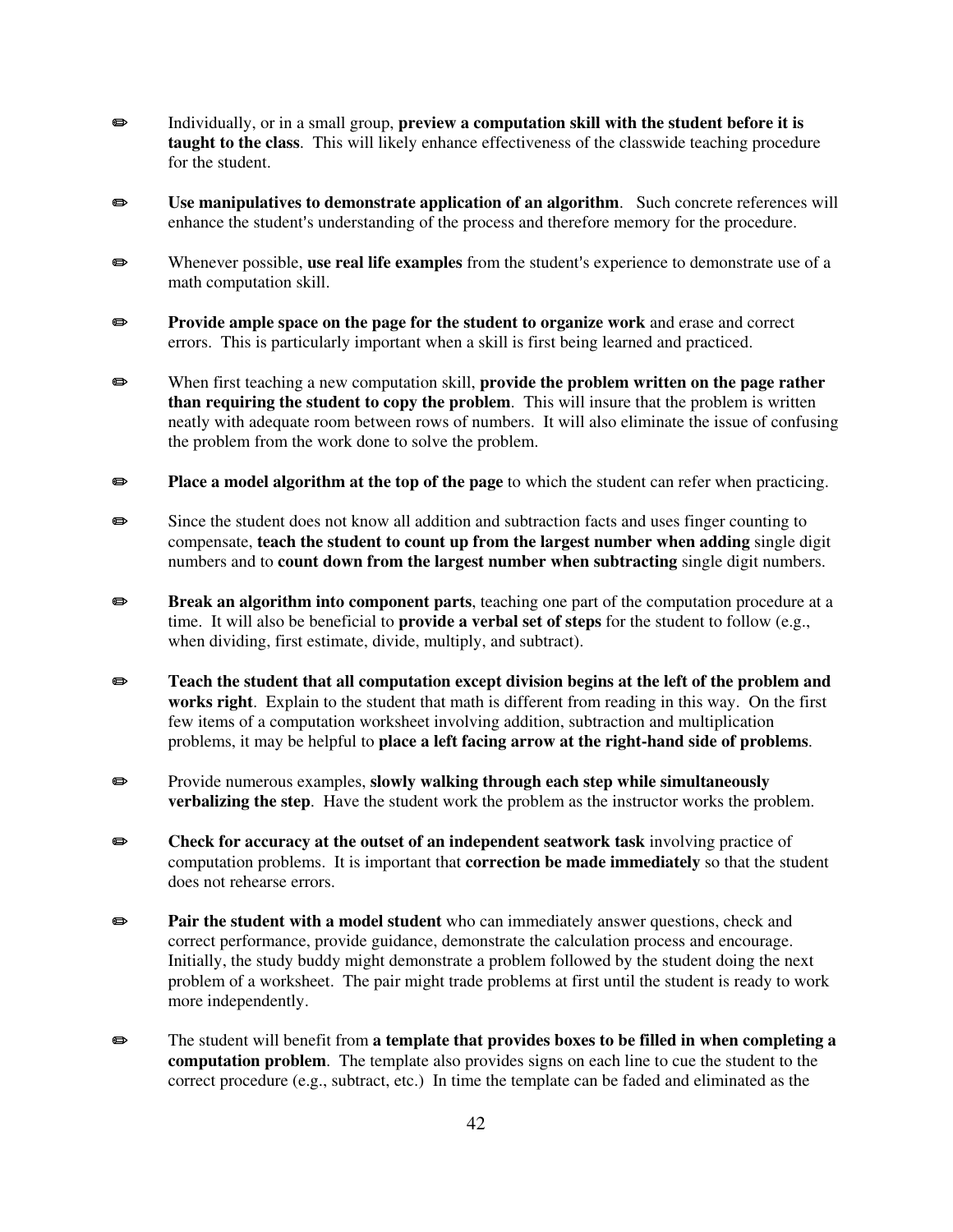student gains mastery of the skill.

- P After the student has mastered an algorithm, **provide opportunities for the student to teach other students the skill**.
- **Exercise Separate Separate Separate Separate** by providing opportunities for the student to practice newly taught math computation skills for short periods several times a day. This might be accomplished by use of peer tutors as well as **providing the parents a tutorial procedure to**  use at home. It will be important to consult regularly with the student's parents so that they are rehearsing the same skills practiced in class. Also, regular communication increases the likelihood of a home based tutorial program being followed.

# **MATH REASONING AND PROBLEM SOLVING DEFICITS**

## **Definition:**

The student demonstrates difficulty with understanding mathematical concepts and using math skills to solve problems.

#### **Accommodations:**

- $\mathscr A$  **Reword mathematical vocabulary in simpler terms** to compensate for the student's lack of knowledge (e.g. *reduce* means to state a fraction in terms using smaller numbers). It may be necessary to provide concrete examples for some abstract terms.
- ° **Check for comprehension after explanations or directions are given that use mathematical terms**.
- $\mathscr A$  **Reduce expectations concerning the student's ability to solve problems**, including story problems. Provide problems which the student has the conceptual ability to understand and solve.
- $\mathcal{P}$  The student lacks automaticity with math facts and some algorithms. This deficit will interfere with math problem solving. As a result, **modify story problems so that they require computation skills the student has mastered**. It may be necessary to **allow the student to use a calculator** to solve problems in order to compensate for these deficits.

## **Instructional Strategies to Teach Math Concepts:**

- P **The student is lacking a quantitative vocabulary** (e.g., big, little, more, less, same/equal, wide, tall, etc.). This condition makes instruction and understanding of mathematical concepts, as well as solving story problems, difficult. It will be important to **teach a quantitative vocabulary** by direct instruction procedures.
- **EXECUTE:** The ability to classify objects into abstract categories is important to developing quantitative concepts and engaging in math problem solving. As a result, **help the student compare attributes of common objects in order to group them into categories** (e.g., students by eye color, school implements that write vs. don't write, toys that are electronic vs. mechanical, etc.). In addition, have the student quantify the number of objects within a category by counting them.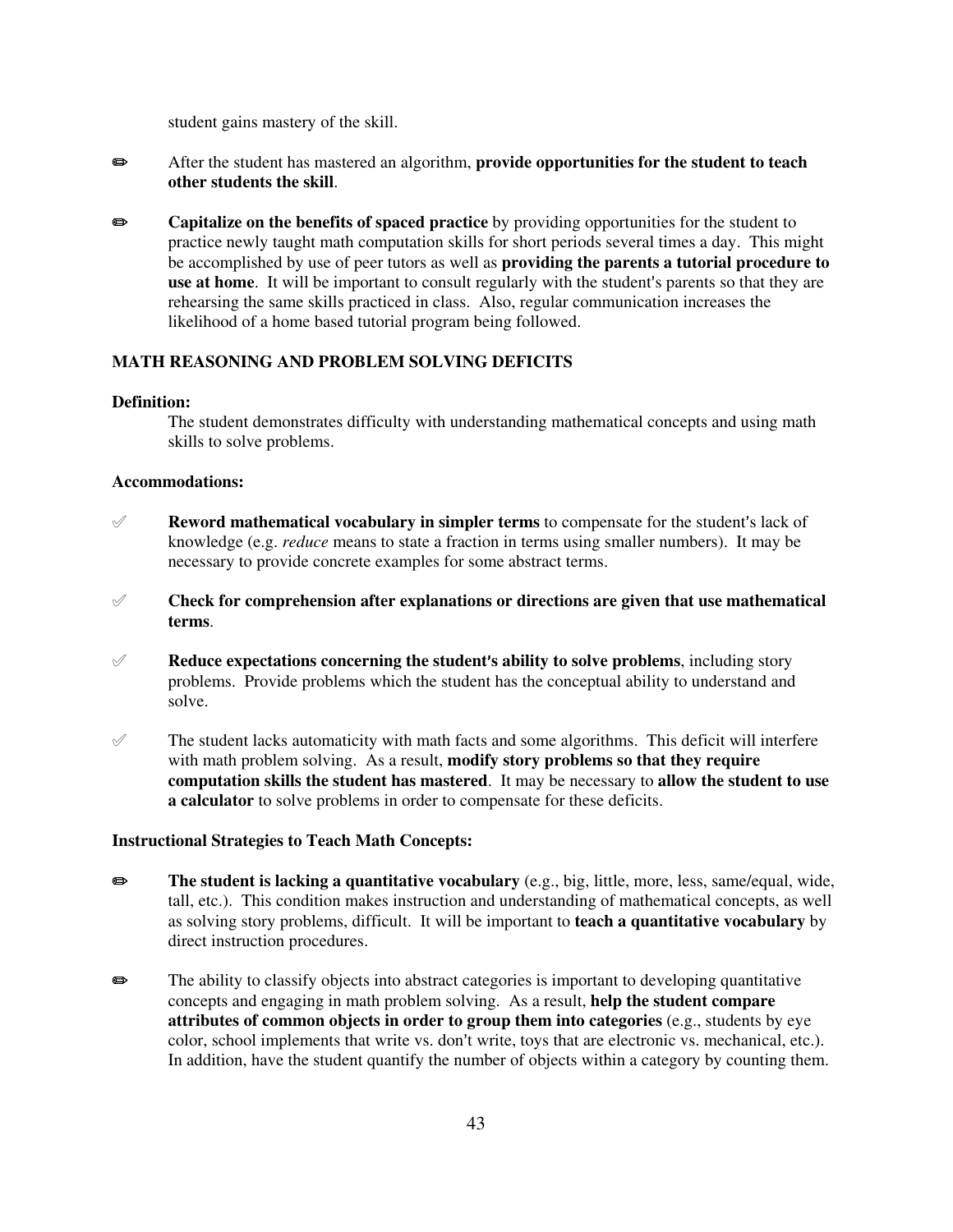- **■** Use familiar situations from the student's experience to demonstrate mathematical concepts (e.g., demonstrate circumference, diameter and radius using a basketball).
- **EXECUTE:** Use manipulatives and concrete objects to teach math concepts (e.g., fractions, place value, subtraction, etc). This might also include the student drawing objects. Provide opportunities for the student to not only observe but actually manipulate objects during instruction. Move from the concrete to the abstract making sure that comprehension is established before progressing to the next step.
- P This student demonstrates **stronger inductive than deductive reasoning. As a result, the student might profit from a discovery or bottom-up approach to instruction** in which numerous examples are shown which lead the student to understanding an abstract concept or rule.
- **EXECUTE:** This student demonstrates **stronger deductive than inductive reasoning.** As a result, the **student will more likely benefit from a top-down approach to instruction** in which a rule or concept is clearly stated (e.g., when adding fractions with a common denominator, add together the numerator and keep the denominator the same) and demonstrated followed by the student then using the concept or rule to find examples or solve problems.
- **Examplement instruction by having a peer tutor or model student explain a concept to the student**. This might also extend to solving story problems. The student might profit from hearing another student explain how he or she solved a problem.
- $\bullet$  When introducing a new concept, do not take for granted that a student has retained understanding of previously taught concepts. **Review previously taught concepts regularly**. Also, review concepts that are prerequisite for learning a new concept.
- **Preview a concept individually with the student** or with a small group before it is taught classwide. This method will improve comprehension as well as attention when the concept is taught in class.

## **Instructional Strategies to Teach Story Problems:**

- **EXECUTE:** Teach the student to **use manipulatives or drawing a picture to represent information presented in a story problem**. This procedure will help understanding as well as reduce demands on working memory.
- $\bullet$  **Model the process of solving a story problem by orally talking through the solution steps.** After modeling, provide the student opportunities to orally talk through the same or very similar problems.
- **EXECUTE:** Teach key vocabulary words and terms in story problems that signal use of a particular **operation** (e.g., and, plus or all together signals addition; less, left or remain signals subtraction; of signals multiply).
- **EXECUTE:** Teach the student to first paraphrase a story problem, identify what question is being asked **and identify what information is given in the story**. It may be helpful for the student to write the question and then each piece of information on separate lines of paper in order to help separate and discriminate this information.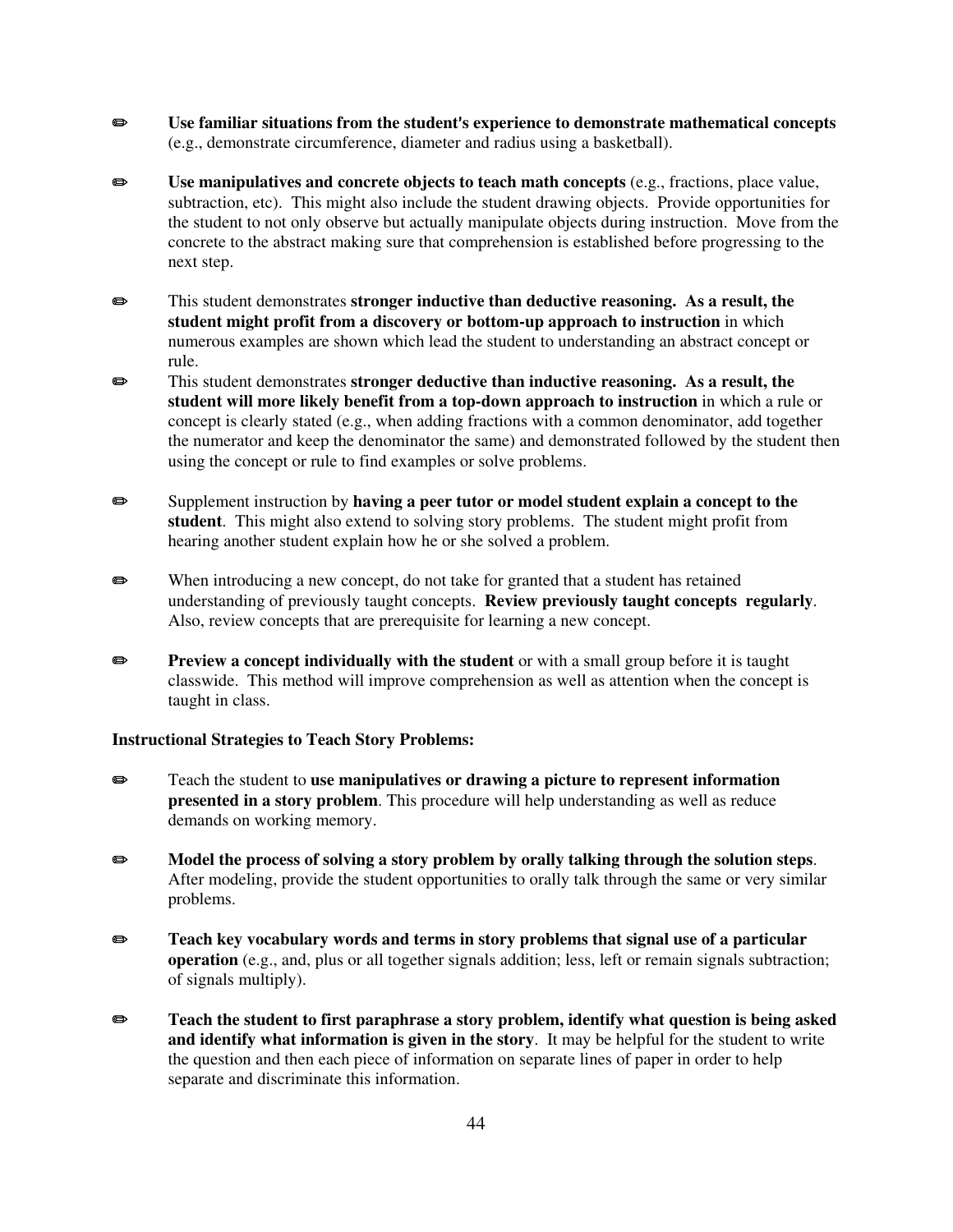- **EXECUTE:** Help the student identify the various steps required to solve a word problem. These might be sequenced by writing them out on paper.
- **Example 1** Help the student **sort out relevant from irrelevant information** in story problems.
- **Example 3 Have the student create or write story problems**. It will be helpful for the student to write problems that involve classroom materials so that with peers the student might act out solving the story problem.

# **PENMANSHIP AND COPYING FLUENCY DEFICITS**

# **Definition:**

The student experiences difficulty with letter formation, spacing, organization of the page or speed of putting written information on paper. As a result, writing is often laborious for the student and difficult to read.

## **Accommodations:**

- $\mathscr A$  **Reduce volume of writing and copying**, especially when it is not a critical component of an instructional task.
- ° **Reduce the number of items on a page** or assign fewer items (e.g., complete only odd numbered items).
- $\mathscr Y$  **Use a closure procedure** on worksheets. In this method the student fills in a blank rather than writing an entire sentence.
- ° **Provide additional time** to complete written tasks.
- $\mathscr Y$  Permit the student to **respond orally rather than in writing** or use a scribe to whom the student can dictate responses.
- $\mathcal{P}$  Performance on tests might be affected by penmanship and copying fluency difficulties. Consider some **test taking accommodations**. These might include an individual testing session to provide additional time, fewer test items, taking tests orally, use of fill in the blank or multiple choice items, or dictating test responses to a scribe.
- ° Provide opportunities for the student to **learn keyboarding and word processing skills.**
- $\mathscr A$  At the outset of a task requiring writing, **assist the student to organize work on the page.**
- $\mathscr Y$  **Provide wide lined paper** that has both a baseline and dotted midline.
- $\mathscr Y$  **Provide expanded space on a page** for the student to write responses.
- **Provide sufficient visual markers on a page** to prompt a student where to write and organize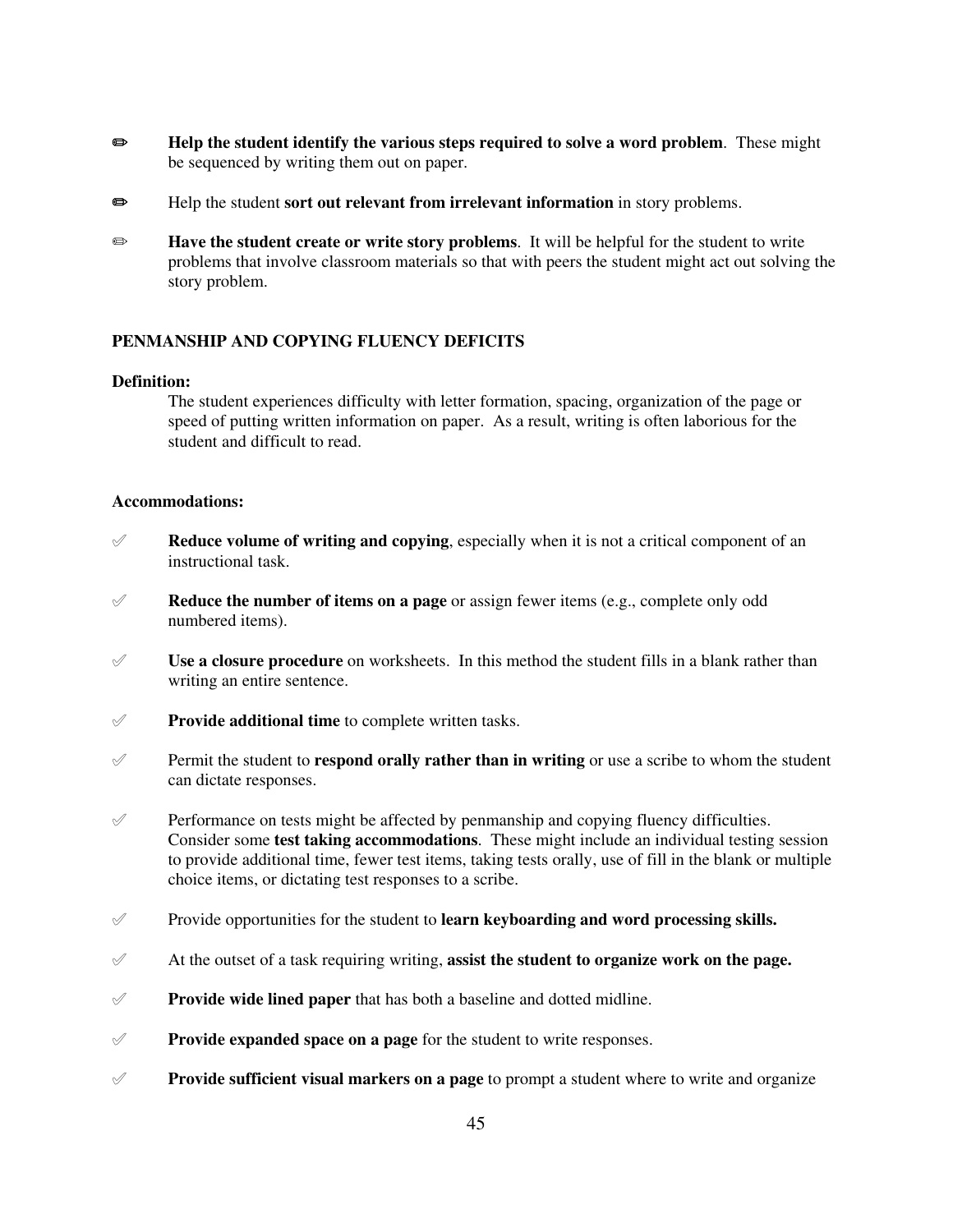responses.

- ° **Use grid paper** for the student to complete math **computation problems**.
- ° **Provide lecture notes for the student** or provide notes in which only key words need to be added.
- $\mathscr O$  Encourage the student to **use and maintain appropriate posture** during a task requiring writing.
- $\mathscr Y$  When copying from text, **provide a magnified text copy**. Encourage the student to use a ruler to mark location of text being copied.
- $\mathscr V$  When copying from the board, provide **seating close to the board.**
- ° When copying from text, **provide a sticky note that the student can move along under the line being copied**. This will help to visually isolate the print being copied as well as provide a visual marker to locate text after a unit of words has been copied.
- ° **Monitor performance at a high rate** and provide prompts when necessary to assist the student to organize writing or copying on a page.
- ° **Provide a stress ball** that the student can manipulate for a few minutes as a **warm-up activity** before writing or copying.
- $\mathscr Y$  **Provide a pencil grip** to facilitate manipulation of the pencil.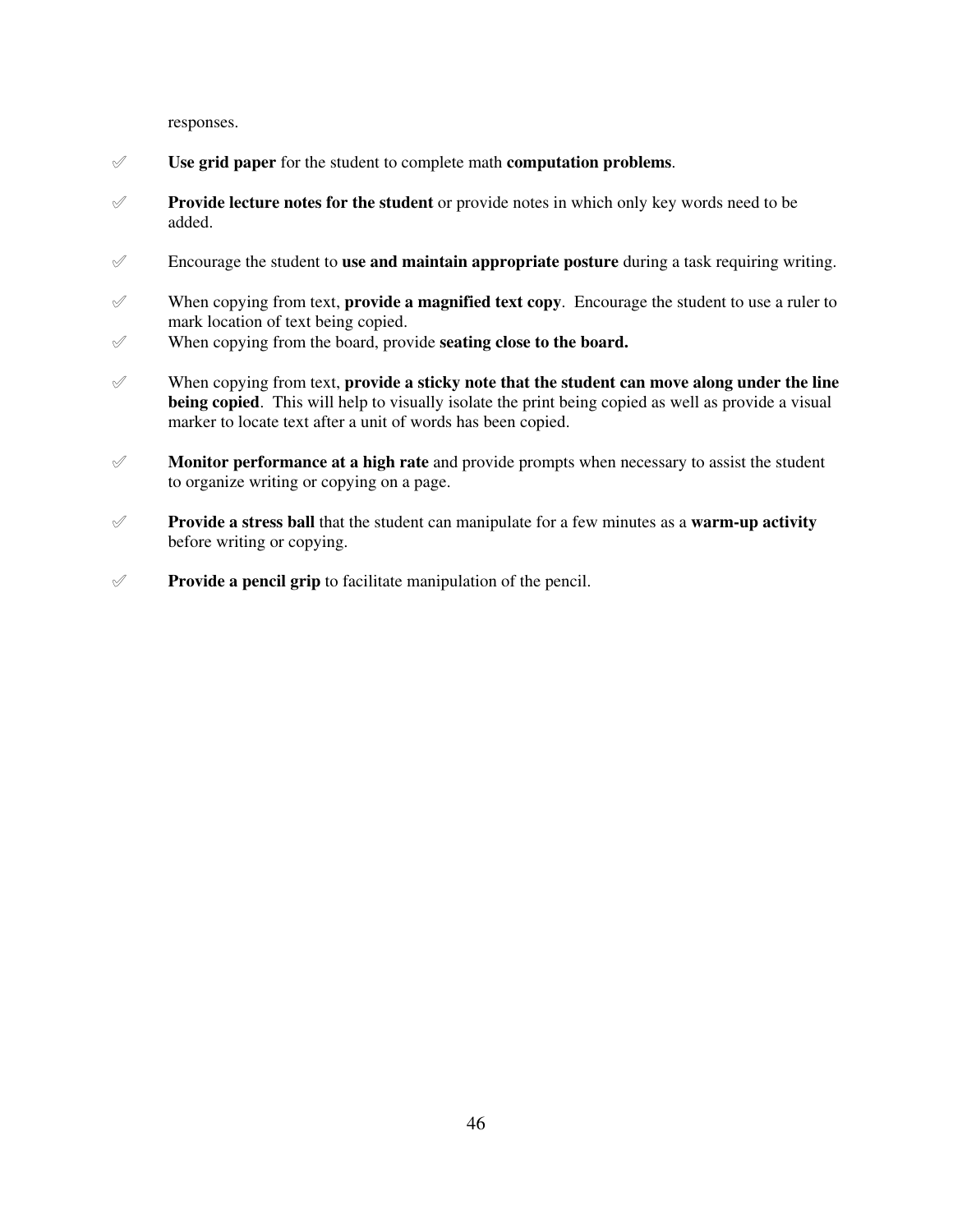# **SECTION THREE RESEARCH SUPPORTED ACADEMIC ACCOMMODATIONS**

# **THE SQ4R METHOD OF TEXT BOOK READING**

#### **SURVEY, QUESTIONS, READ/REFLECT, RECITE, (W)RITE, REVIEW**

## **SURVEY**

Skim text book pages to identify the topic, some of the main ideas, what is to be learned, how the text is organized and how much time it will take to read the assigned passage.

Give special attention to bold print items, headings, charts/tables, and key vocabulary and technical terms.

#### **QUESTIONS**

Develop a set of questions that will be answered in the text. These should be written as they are formulated.

The student is taught to turn information gained from surveying into questions that serve as reading guides. Headings and information in bold print are turned into questions. Both factual and higher level reasoning and interpretive questions are posed.

# **READ AND REFLECT**

The student reads the text with an eye to answering the questions posed. This approach helps organize the reading process and maintains attention.

Reflect by rereading key passages and underlining key information that answer questions. The student explains to himself the answer to the question.

#### **RECITE**

The student restates or rehearses the answer using his/her own words.

# **(W)RITE**

After an answer is recited, it is written as a response to the appropriate question.

#### **REVIEW**

Read answers to questions. Add additional information or elaborate.

# **THE SQ4R METHOD OF STUDYING FOR A TEST**

# **SURVEY, QUESTIONS, READ/REFLECT, RECITE, (W)RITE, REVIEW**

#### **SURVEY**

Survey text pages, lecture notes, and handouts.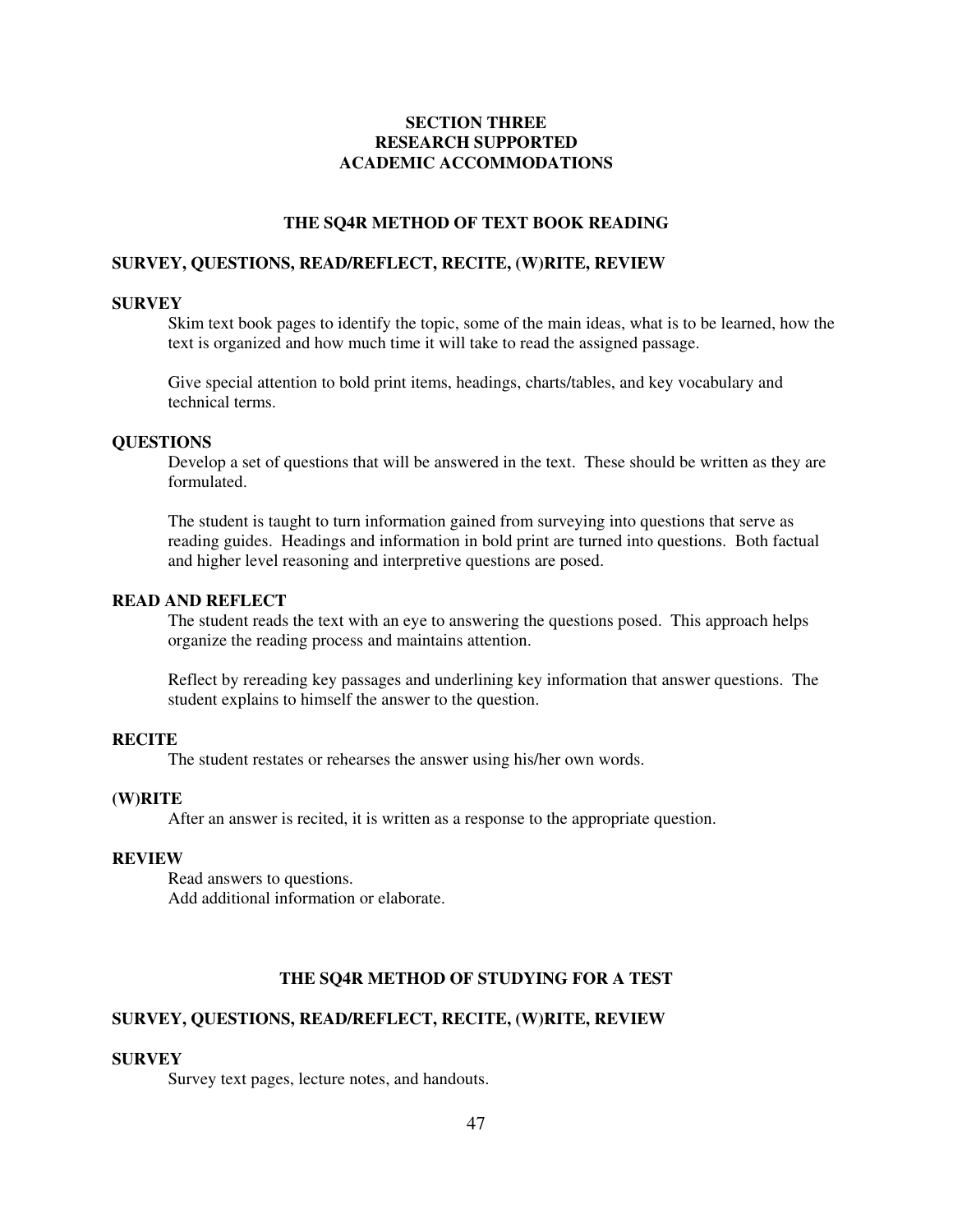Give special attention to bold print items, headings, charts/tables, and key vocabulary and technical terms.

## **QUESTIONS**

Develop a set of questions that might be on the test. Always include questions or problems presented in text or presented by instructor.

#### **READ AND REFLECT**

Read text, class notes, and handouts to find answers to questions. Reflect by rereading key passages and underlining key information that answer questions. Explain to yourself the answer to the question.

# **RECITE**

Restate answers to questions. Use your own words to describe relationships between information or concepts

#### **(W)RITE**

Write the answers to your questions, using information from more than one source when appropriate.

#### **REVIEW**

Read answers to questions. Add additional information or elaborate.

# **CLASSWIDE PEER TUTORING**

# **PURPOSE:**

To teach rote skills such as math facts, spelling words or capitals of states.

#### **THE PROCEDURE:**

Students in a class are randomly assigned into pairs in which, during a 20 minute tutoring session, each takes a turn as tutor and tutee. A script is provided the tutor such as a series of spelling words or math problems which are dictated to the tutee one at a time. The tutor checks performance immediately after the tutee completes each problem. Two points are provided by the tutor for a correct response. An error requires the tutor to provide the correct response and the tutee to rehearse it three times correctly to earn one point. The item list is presented as many times as possible in ten minutes and then the pair switches roles. Afterward, team points are reported to the teacher and recorded for rewards.

## **RESEARCH INDICATES:**

1. Academic gains greater than those produced by traditional instruction.

2. Students who have been exposed consistently to classwide peer tutoring in elementary school show greater achievement than controls in secondary school.

3. ADHD students demonstrate improved behavior under this condition.

# **WHY PEER TUTORING WORKS:**

High rate of opportunity to practice target response.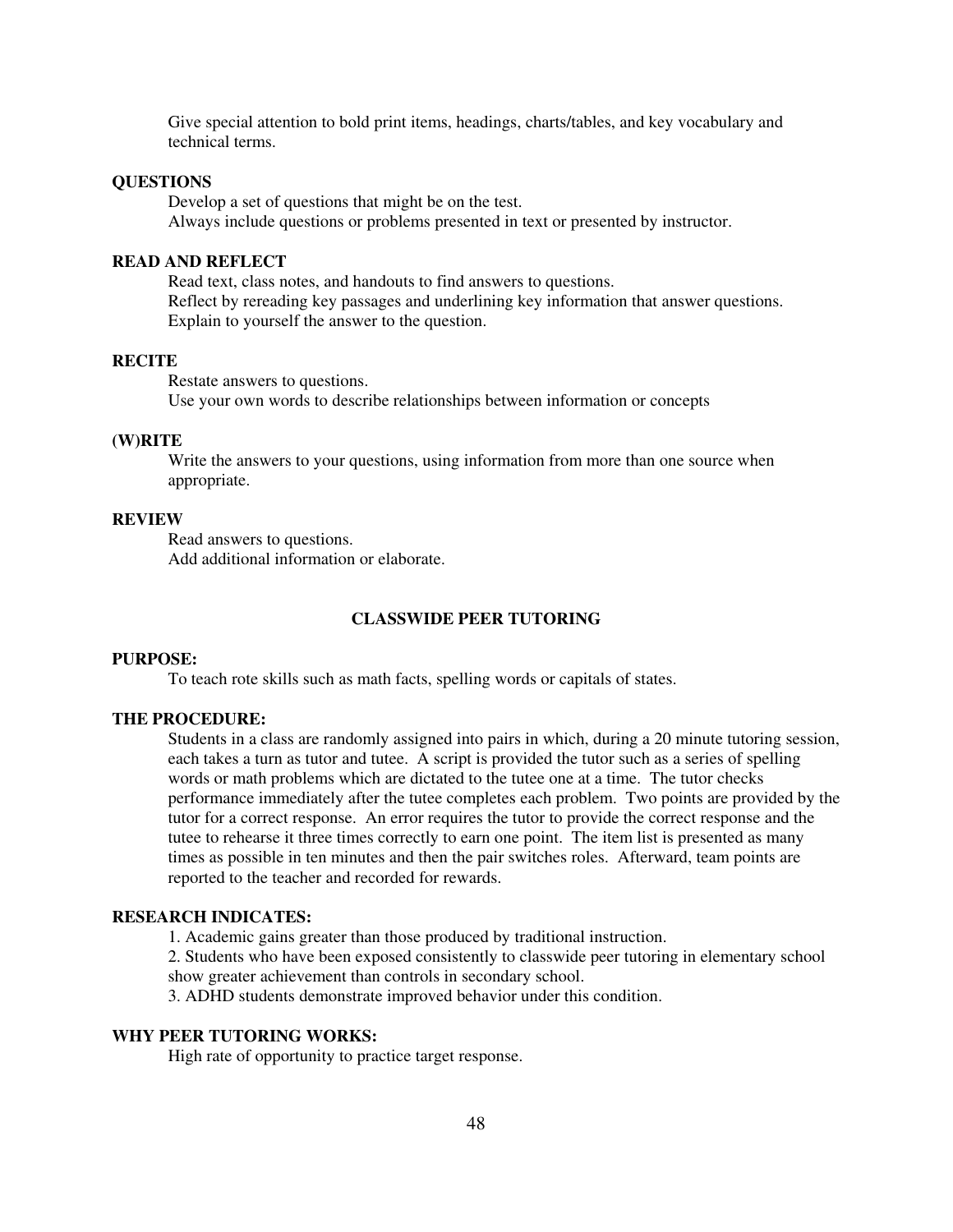Increased engaged time. Rapid pacing. Immediate performance feedback. High rate of success. Consistent monitoring. Use of token reinforcement. A novel experience.

# **PREREADING**

#### **PURPOSE:**

To assist reading deficient students, especially those asked to read a text above instructional level or experiencing frustration in present text. Math and other academic skills can be substituted.

# **PROCEDURE:**

A student reads orally from the instructional text each evening with a parent or at school with a peer tutor.

Short sessions - about 15 minutes.

The student reads the passage to be read tomorrow in class.

Sessions follow this sequence:

1. Student reads orally for six minutes.

- 2. Parent (tutor) asks comprehension questions for three to four minutes.
- 3. Student orally reads passage again.

#### A "painless" error correction procedure is employed:

1. If child fails to recognize a word, wait only briefly.

2. Ask the child to point to the word. The parent (tutor) orally reads the word and the child says it twice.

3. The child rereads entire sentence.

#### **LISTENING PREVIEWING**

#### **PURPOSE:**

To improve word recognition, oral reading rate and fluency. A good procedure when a passage is beyond a student's instructional level.

#### **PROCEDURE:**

The student follows along as a tutor reads a passage from the reading instructional materials to be taught in the next lesson. After the tutor reads, the student is asked to read the passage orally.

ERROR CORRECTION: If the student mispronounces a word or fails to identify a word in 5 seconds, the tutor says the word and asks the student to repeat the word twice while looking at the printed word. The student rereads the sentence.

#### MODIFICATIONS:

1. Pre-reading is done one paragraph at a time.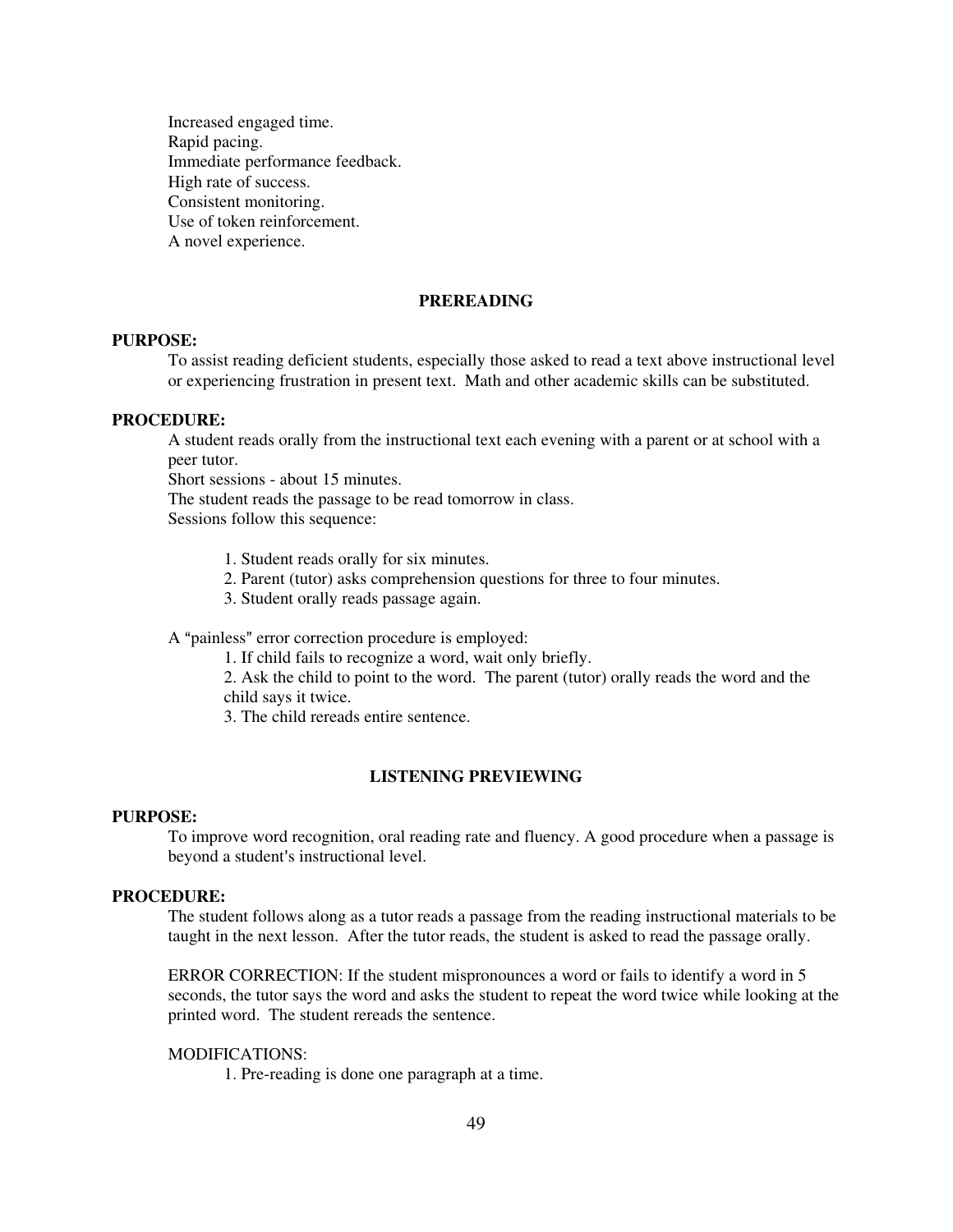2. The student rereads the entire passage orally after the prereading procedure is completed.

3. Comprehension questions are asked and content discussed following the procedure.

4. The student listens to a tape recording of the text in place of the tutor.

# **SIMULTANEOUS (CHORAL) READING**

**PURPOSE:** To improve reading rate and fluency.

# **PROCEDURE:**

The student and a tutor read orally together (simultaneously) a passage scheduled to be read within the next day or two from the student's reading instructional text. The tutor reads at a rate about 1/3rd faster than the baseline rate of the target student. The tutor also reads with expression and consistent with punctuation. After a paragraph or several lines are read in chorus, the student orally reads the passage alone. It is helpful for the tutor to follow along with his/her finger when modeling.

ERROR CORRECTION: There is no error correction during choral reading. However, if the student mispronounces or fails to identify a word while reading alone, the tutor immediately says the word and the student repeats it and continues reading.

# **DELAYED PROMPTING**

## **PURPOSE:**

To teach rote information such as math facts, definitions, capitals of states, letter-sound associations, etc.

#### **PROCEDURE:**

1. A set of flash cards is written to prompt a response (e.g.,  $2 X 4 =$  \_\_\_\_\_\_.).

2. Flash cards are distributed into small packs of five or six each.

3. A flash card is shown. The student reads the card and the instructor immediately states the correct answer. The student then rereads the card and says the right answer. Cards are successively shown until the pack has been presented twice.

4. The student is told to only give an answer if he is certain it is correct. He is instructed to wait for the correct answer if uncertain.

5. The pack is presented six times. If the student does not respond in 4 seconds, the instructor says the answer. The student rereads the item and says the correct answer. If a student gives a wrong answer during the 4-second delay, remind the student to wait if he is not certain and provide the correct answer.

6. Provide an enthusiastic praise statement ("Wow, that's terrific!") for unprompted responses that are correct and a simple praise statement ("Good.") for prompted responses.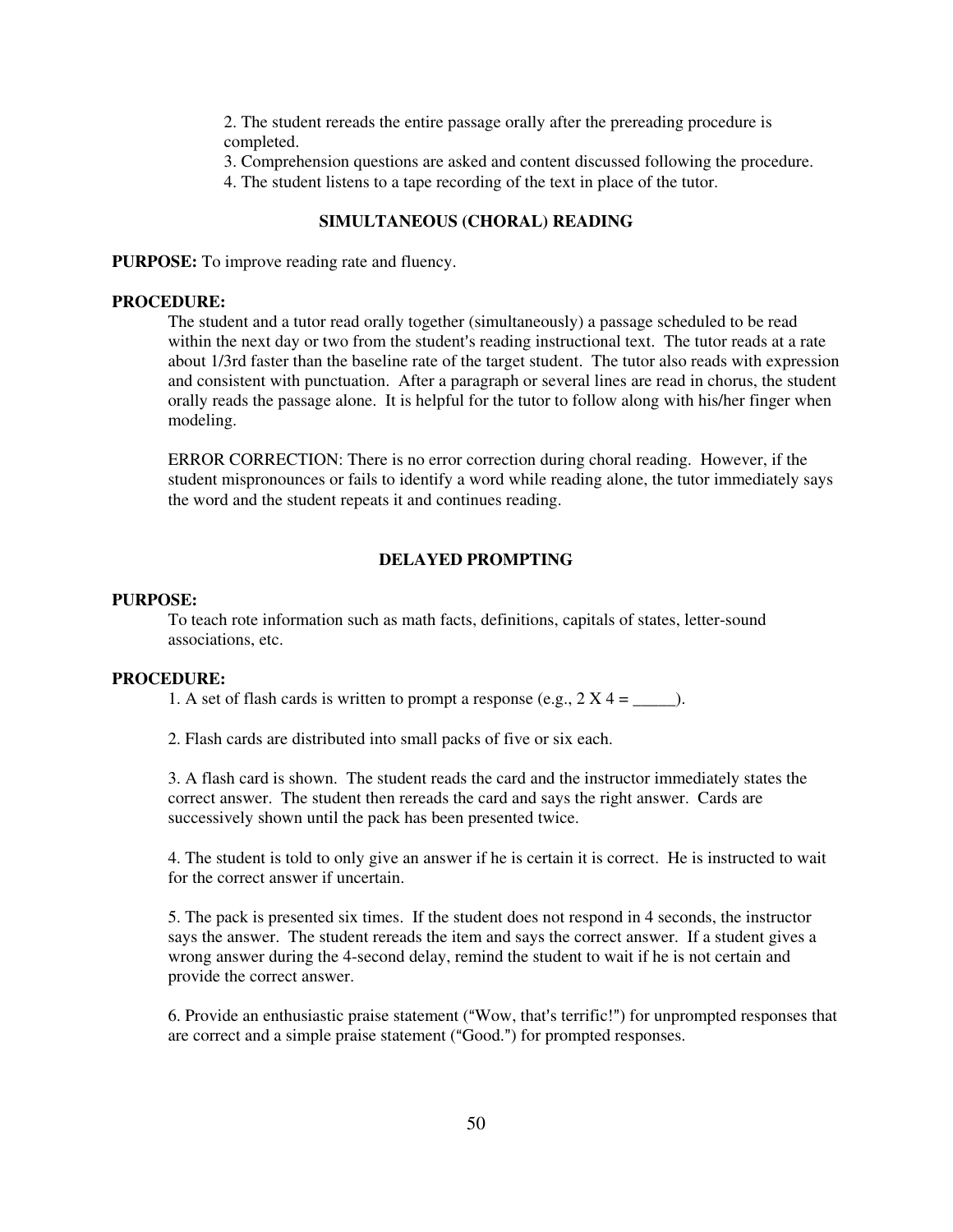## **COVER-COPY-COMPARE**

#### **PURPOSE:**

To improve memory for rote information such as math facts, spelling words, capitals of states, symbols of elements, abbreviations, etc.

## **PROCEDURE:**

1. A few items such as spelling words or math facts are written down the left side of a piece of paper.

2. The student reads the first item, covers it with a card and rewrites it to the right of the now covered model.

3. The student uncovers the model and compares his product with the model.

4. If the student is correct, he proceeds to the next item. If incorrect, the student copies the model three times to the right of the error. He then covers his work, writes the response from memory, and again compares his product with the model.

5. The sequence of items repeats itself several times down the page to allow a high rate of opportunities to respond.

MODIFICATION: The student provides himself points for each correct response. Points are collected to earn a reward.

#### **ADD A WORD**

# **PURPOSE:**

To teach spelling words.

#### **PROCEDURE:**

**1.** From a master list of spelling words, 10 words are identified.

**2.** The student copies the ten words down the left side of a piece of paper.

**3.** The student covers the column of words. The instructor dictates the words which the student writes.

**4.** The student uncovers the copied words to compare with his/her spelling.

**5.** Each word spelled incorrectly is copied again.

**6.** The procedure is carried out daily. If a student spells a word correctly for 2 consecutive days, it is removed from the list of 10 words and replaced with another word from the master list.

# **COMMENTS:**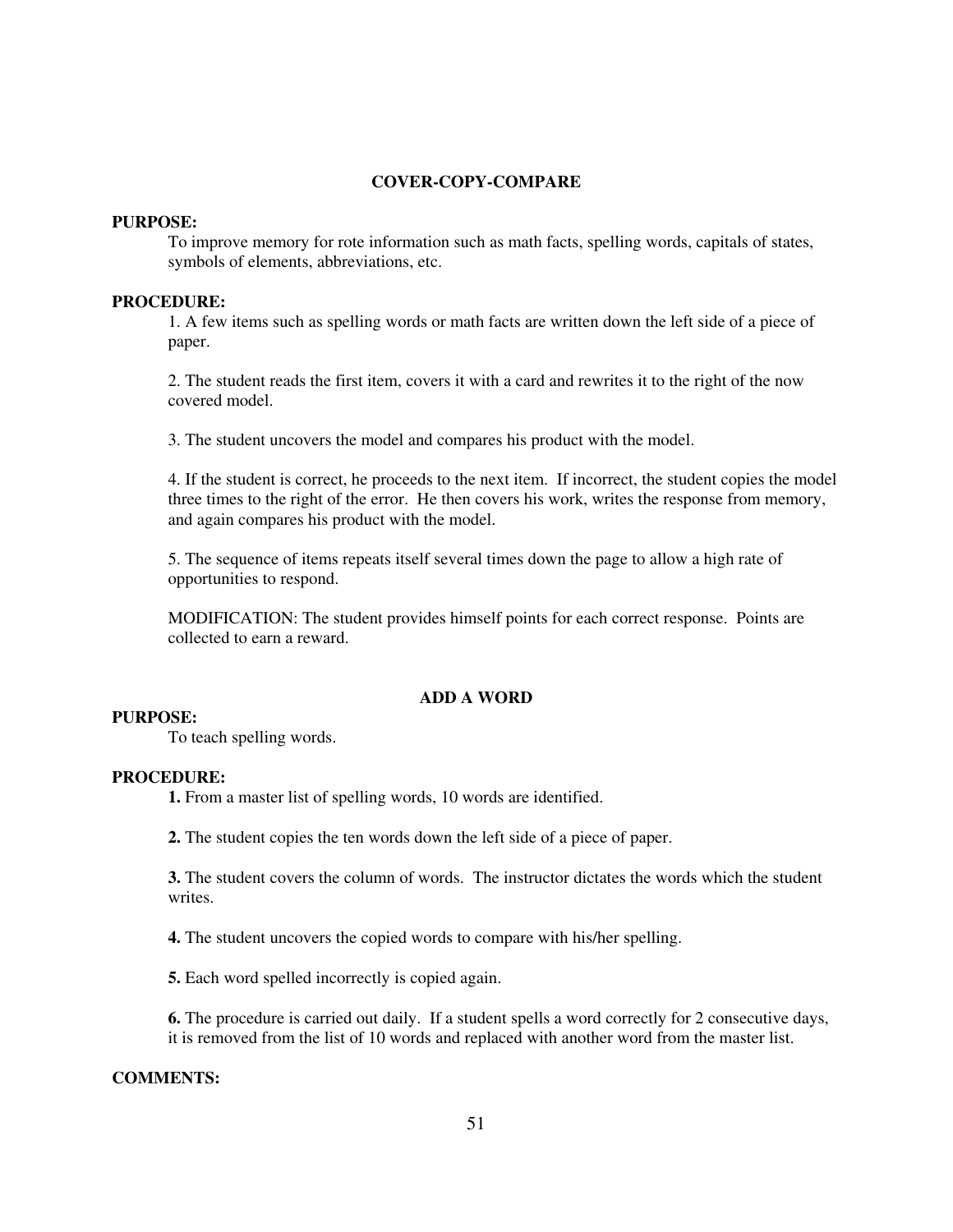This procedure uses a mastery learning model with a high rate of opportunities to respond. For the unmotivated student, words mastered over time could be collected to earn a reinforcer.

#### **SIMULTANEOUS READING OF VOCABULARY WORDS**

## **PURPOSE:**

To improve recognition of vocabulary words in content subjects such as science, health, and social studies, particularly when the student lacks adequate decoding skills.

To improve reading rate of content subject passages due to lack of word recognition.

#### **PROCEDURE:**

1. Vocabulary words from a content area lesson (science, social studies, health, etc.) the student will be reading in the next few days are identified.

2. The words are listed down a page.

3. The instructor makes a tape recording of the word list. The words on the tape are presented at a rate somewhat higher than the baseline rate of the student's oral reading.

4. The student, while following along on the list, listens to the words being read from the tape.

5. The student reads the list orally.

6. The procedure is repeated until the student demonstrates mastery of oral reading of the list.

#### MODIFICATIONS:

1. A tutor might be substituted for a tape recording.

2. A teacher might employ the procedure with a whole class or group. The teacher first models the reading of the word list followed by choral reading by the students.

# **FOLDING IN**

#### **PURPOSE:**

To establish word recognition for unknown words in a passage.

To improve reading rate in a passage with a high number of unknown words.

To assist a student to read a passage successfully that is at frustration level (greater than 7% unknown words).

## **PROCEDURE:**

**1. SELECT A PASSAGE.** Select a passage the student is working on in class. The passage must not contain more than 50% unknown material.

**2. CONDUCT A ONE MINUTE TIMING.** Have the student read a paragraph from the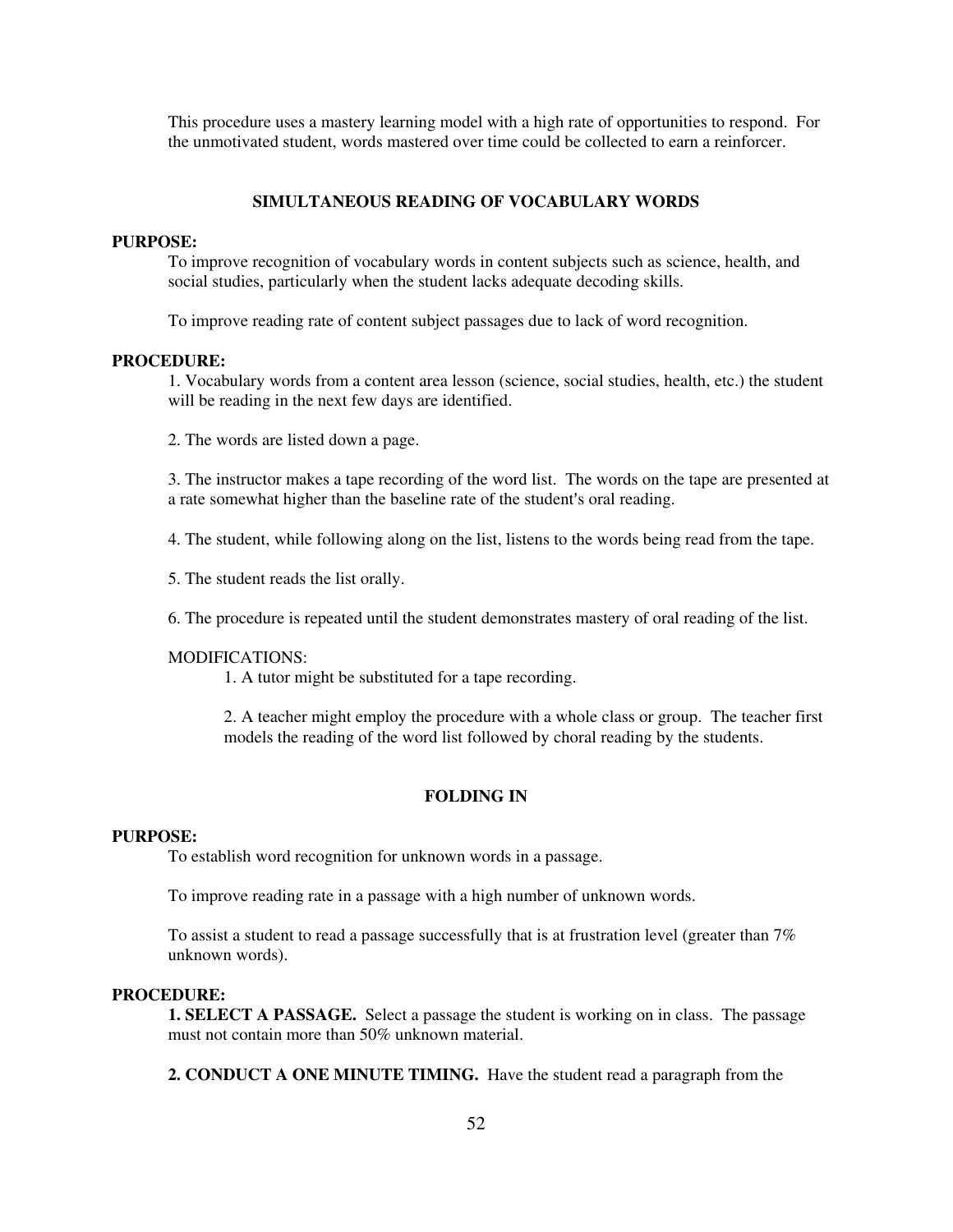passage for 1 minute. Record the number of words read correctly on a vertical bar graph.

**3. IDENTIFY TWO UNKNOWN AND EIGHT KNOWN WORDS.** Identify two unknown words from the passage read and eight known words. The known words should have meaning (not words such as the, a, and, etc.). Write each of the words (2 unknowns, 8 knowns) each on a 3 x 5 index card.

**4. TEACH THE FIRST UNKNOWN WORD.** Present the first unknown word by showing it, reading it aloud, defining it and using the word in a sentence. Ask the student to read the word and also use the word in a sentence.

**5. SUCCESSIVELY SHOW THE UNKNOWN WORD SANDWICHED BETWEEN KNOWNS.** Show a known word and ask the student to read it aloud. Then show the unknown word and ask the student to read it aloud. Follow with a different known, then the unknown word once again. In this way the student successively reads the unknown word followed by a new known word until all known words have been presented (unknown(1) - known(1) - unknown (1) known  $(2)$  - unknown  $(1)$  - known  $(3)$  etc.)

## **6. TEACH THE SECOND UNKNOWN WORD AND REPEAT THE PROCEDURE.** The

second unknown word is presented. The original procedure of showing the word, reading it aloud, giving a definition and using the word in a sentence is employed. The student is then asked to read the unknown word between successive flashes of known words as described in Step 5. The original unknown word is included as a known.

## **7. SESSION ENDS WITH THE STUDENT REREADING THE PASSAGE AND**

**GRAPHING RATE DATA.** The student is asked to reread the passage to the point where he stopped in Step 2. Measure the number of seconds taken to read the passage and compute the words read correctly per minute using the following formula:

# of words correct / # of seconds x 60

Assist the student to graph the results on the bar graph used in Step 2. The session ends.

**8. SESSION TWO. THE WORD LIST FROM SESSION ONE IS REVIEWED. ANY UNKNOWNS THAT ARE REMEMBERED REPLACE KNOWNS USED IN SESSION ONE.** Session 2 begins by asking the student to read the original set of flash cards from Session 1. If the student is able to recognize the original two unknowns taught in Session 1, they are now included among knowns. For each of these new knowns, an original known from Session 1 is removed from the pile to keep the number of knowns at 8.

## **9. ONE MINUTE TIMING AND IDENTIFICATION OF TWO NEW UNKNOWN**

**WORDS.** The student reads the next portion of the passage for one minute. Rate data is again graphed. Two unknown words are identified and written on an index card.

# **10. THE PROCEDURE CONTINUES ACROSS SESSIONS WITH NEWLY LEARNED**

**WORDS REPLACING ORIGINAL KNOWN WORDS.** The procedure used above is employed to teach unknown words. Sessions continue with newly acquired words replacing original known words. Graphing of data at the beginning and end of each session is also continued.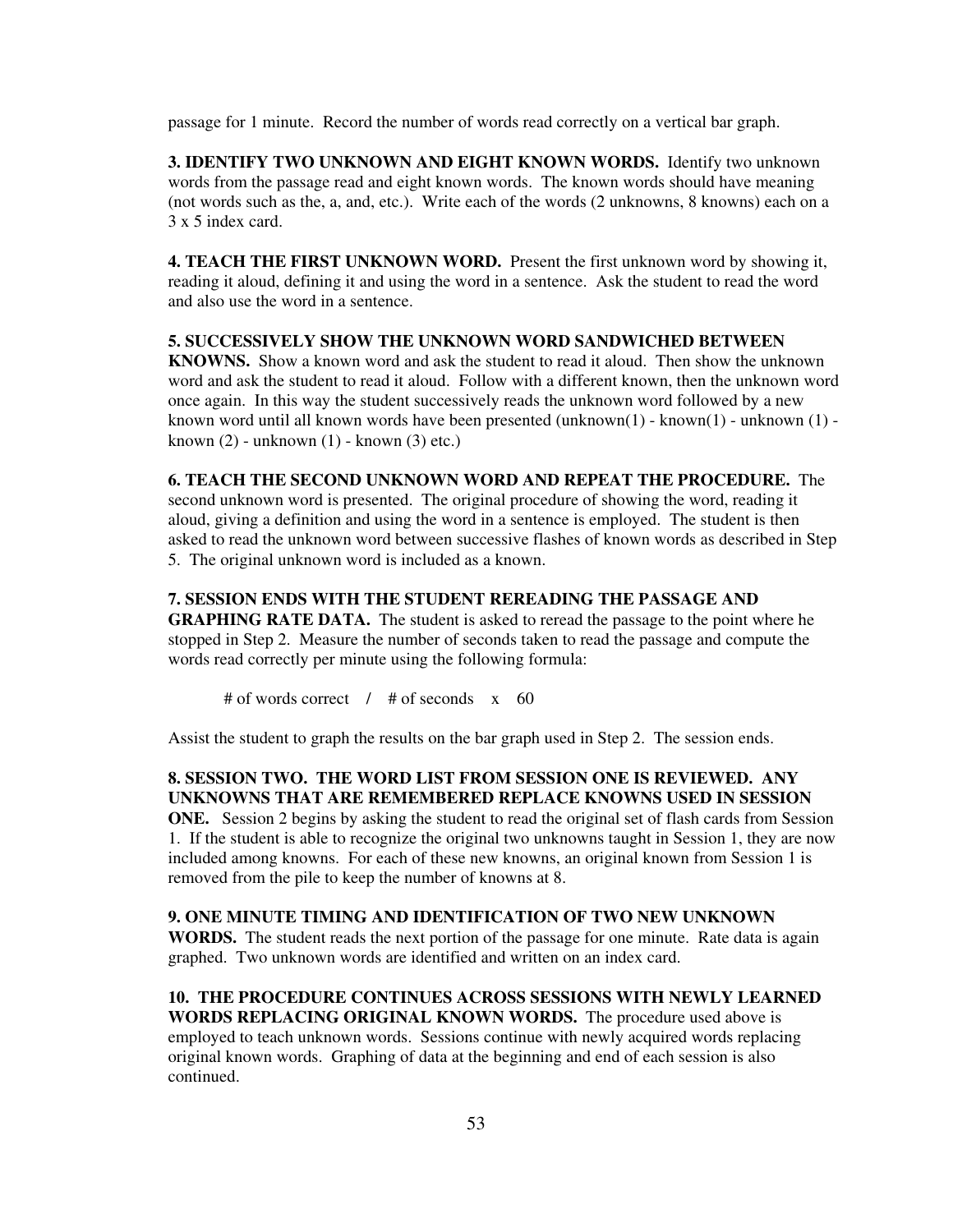**ERROR CORRECTION PROCEDURE:** If the student fails to identify a word, the word is read by the instructor. The student reads the word, gives a definition and uses the word in a sentence.

# **COMMENTS:**

This is virtually an errorless procedure that provides a high rate of opportunities to respond. The procedure can be used by a teacher, aide, peer tutor or parent. Folding in might best be used for passages from content area texts (science, social studies) in which new words are frequently presented.

# **THE DRILL SANDWICH METHOD**

#### **PURPOSE:**

To establish word recognition for unknown words in a passage.

To improve reading rate in a passage with a high number of unknown words.

To assist a student to read a passage successfully that is at frustration level (greater than 7% unknown words).

#### **PROCEDURE:**

**1.** The student reads a passage. Three unknown words and seven known words are identified and written on 3 x 5 index cards. The known words should have meaning (not words such as *the, a, this,* etc.).

**2.** The unknown words are taught by reading them successively to the student and having the student repeat.

**3.** The unknown words are placed in positions 3, 6 and 8 in the stack of index cards.

**4.** The set of words is presented multiple times. Across presentations the position of known words is changed while the unknown words remain in positions 3, 6 and 8.

**5.** The passage is reread at the end of the session.

#### **COMMENTS:**

As with the folding in technique, it is helpful to assist the student to graph rate data (words correct per minute) each time he reads. Comparing the rate of the second reading after the drill sandwich procedure to the baseline rate of the initial reading of the passage can be motivating since the student can see the improvement he makes. This procedure can be helpful in content area texts where there are a high number of unknown words.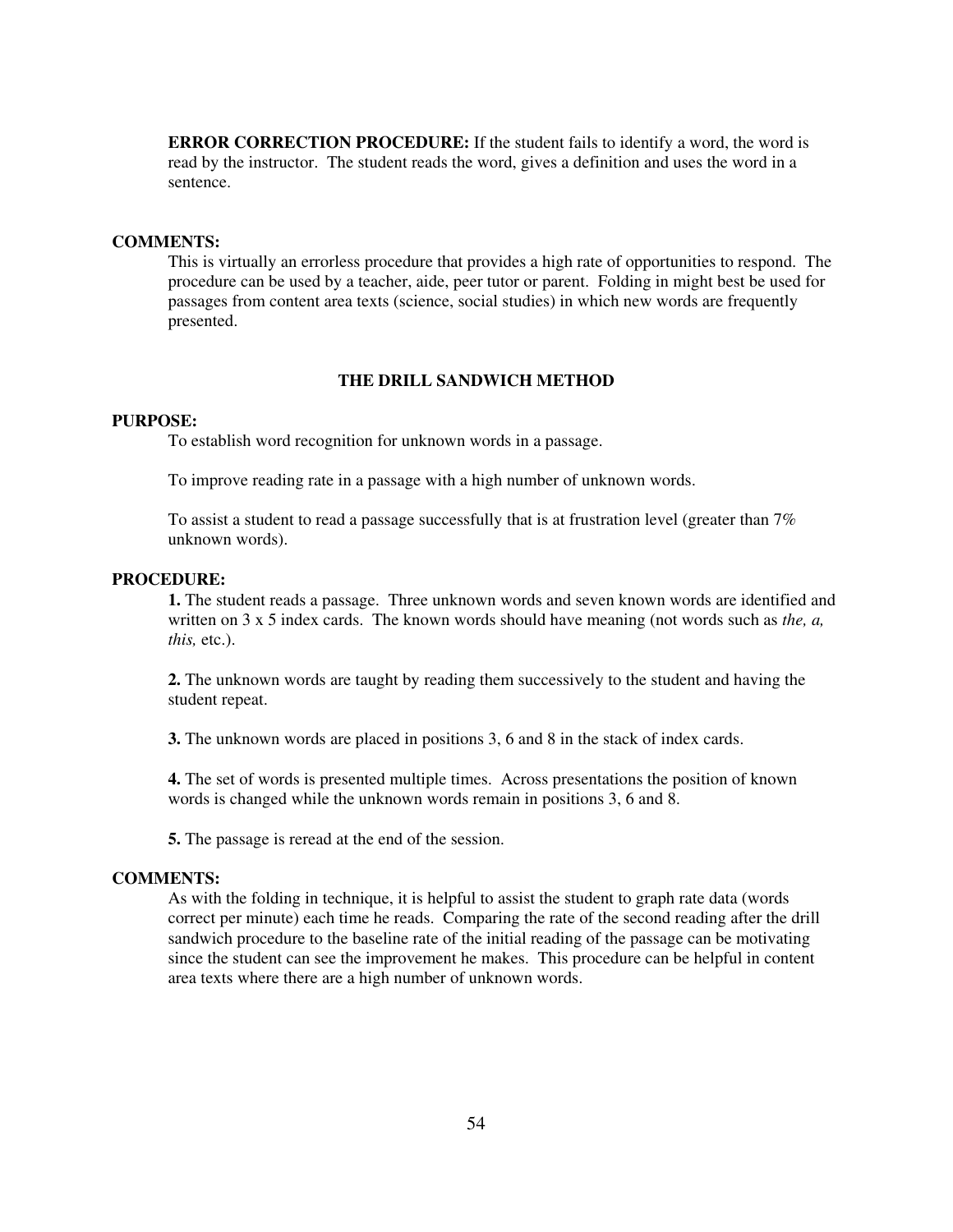#### **PREVIEWING COMPREHENSION QUESTIONS**

# **PURPOSE:**

To improve student comprehension of a passage by prompting attention to specific information.

#### **PROCEDURE:**

**1.** The content of the passage is orally summarized by the instructor.

**2.** New vocabulary words are identified and definitions provided.

**3.** Comprehension questions are reviewed and the student is asked to find the answers while reading the passage.

#### **COMMENTS:**

This simple method is sometimes incorporated in more elaborate accommodations addressing reading comprehension. The overview provides a cognitive framework from which to make sense of the passage. Reviewing specific questions prompts the student to the most relevant information. This strategy can be applied to both content area passages (science, social studies) as well as narrative text.

# **READING COMPREHENSION LEARNING STRATEGY**

#### **PURPOSE:**

To provide the student a specific, sequential strategy to enhance comprehension for reading material.

#### **PROCEDURE:**

**1.** The student reads the title of the passage (story, chapter, etc.).

**2.** The student skims the passage by reading headings, words in bold print, and reviewing illustrations. This provides the student a general idea about passage content.

**3.** The student reads the story looking for the main ideas and how the passage is organized.

**4.** A series of comprehension questions is provided by the instructor which asks for specific information.

**5.** The student rereads the passage, stopping to answer comprehension questions.

#### **COMMENTS:**

This cognitive strategy can be used by the student to enhance comprehension for a variety of reading materials. The procedure has been taught through self-instruction training involving modeling by the instructor and successively more independent trials.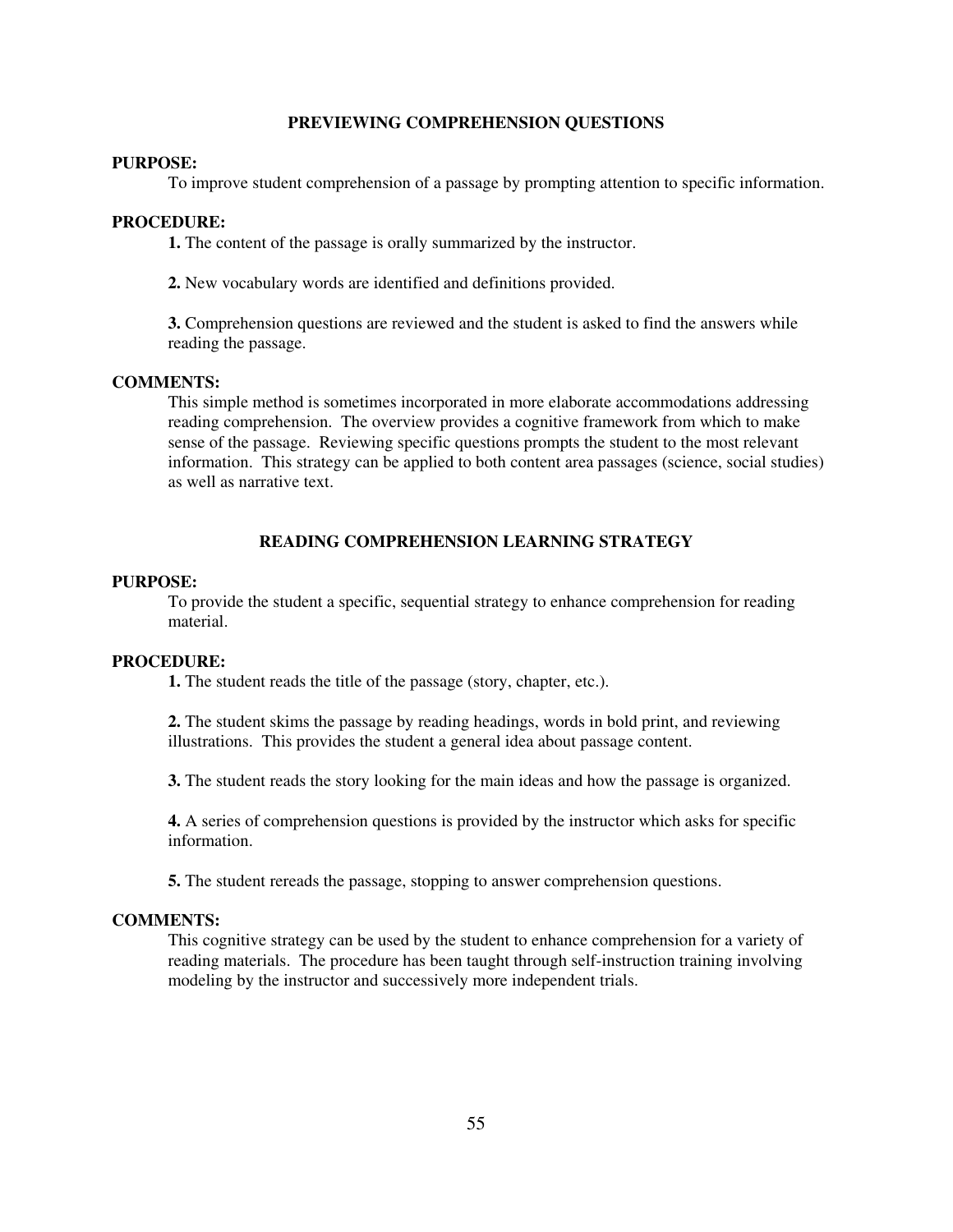# **STORY MAPPING**

# **PURPOSE:**

To improve reading comprehension of stories by helping the student understand how parts of a story interrelate.

# **PROCEDURE:**

**1.** The instructor orally summarizes story content to the student.

- **2.** Specific comprehension questions are provided to the student and reviewed.
- **3.** The student reads the story.
- **4.** The student fills in sections of a map or chart asking information about: **A.** Setting
	- **Characters** Time Place
	- **B.** The Problem
	- **C.** The Goal

**D.** Action that takes place

**E.** The outcome

# **COMMENTS:**

The mapping strategy must initially be taught through modeling and guided practice. This strategy helps the student associate parts of the story to enhance comprehension and retention of information. Studies show that with use this strategy generalizes as the student employs it without prompts.

# **CONTINGENCY MANAGEMENT TO IMPROVE READING COMPREHENSION**

#### **PURPOSE:**

**1.** To improve reading comprehension.

**2.** To increase motivation for acquiring information from a passage.

# **PROCEDURE:**

**1.** Questions are provided to the student prior to reading a passage.

**2.** The student is informed that a reward is made contingent upon responding correctly to comprehension questions after the passage is read. Criterion can be a specific number of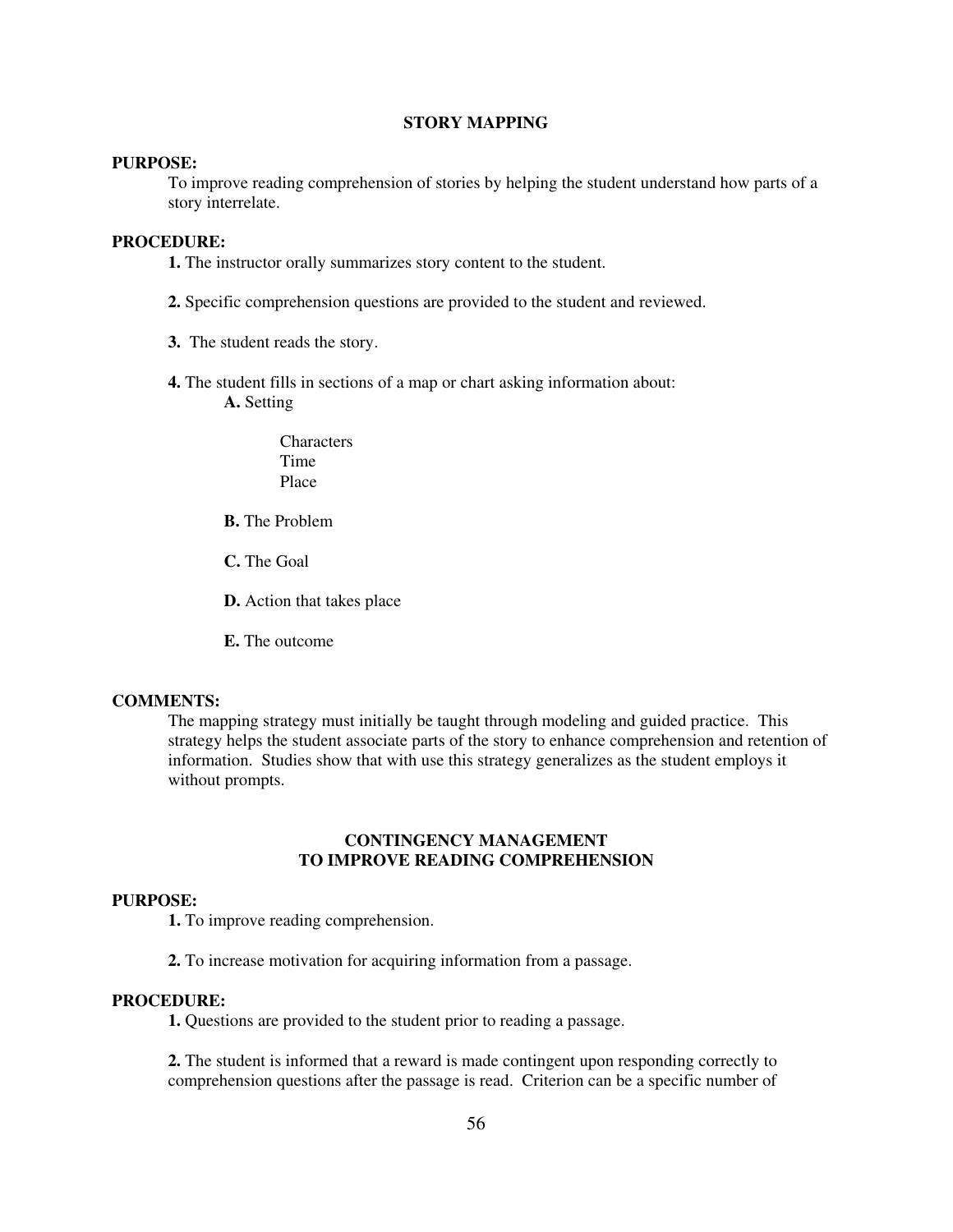questions answered correctly or improvement over past performance.

# **COMMENTS:**

Self monitoring has successfully been used with this procedure. Group contingencies might also be employed.

# **RATE CONTINGENT REINFORCEMENT**

## **PURPOSE:**

To increase the *rate* of correct responding in math computation.

# **PROCEDURE:**

**1.** A baseline is taken of the rate of math computation problems correctly completed in a unit of time (e.g., 10 minutes).

**2.** A reinforcer is identified (e.g., free time, activity, mystery reward, treat, privilege, etc.).

**3.** The reinforcer is provided if the student completes math computation problems to a criterion level of performance based on rate. Criterion is first set at baseline. After 3 consecutive days of reaching the criterion (baseline) level, the criterion is raised 5%.

**4.** The procedure is carried out daily with results graphed by the student.

#### **COMMENT:**

This accommodation addresses students who are able to demonstrate proficiency in a computation skill but lack speed. Rate deficits may be due to deficiencies in processing speed, motivation, attention or other factors.

## **ACADEMIC STRATEGY TRAINING**

#### **PURPOSE:**

To provide students a cognitive model to follow when solving a specific type of problem or accomplishing a task (e.g., math operations, math story problems, following written directions, learning a social skill, etc.)

# **PROCEDURE:**

**1.** The instructor, through task analysis, determines the most efficient steps to solve a problem or complete a task.

**2.** The steps are displayed in written form to the student and reviewed.

**3.** The instructor models use of the strategy by orally repeating the steps as he/she works the problem.

**4.** The student performs the steps as the instructor orally describes them.

**5.** The student solves the problem while orally guiding himself through the steps. The instructor provides prompts when necessary.